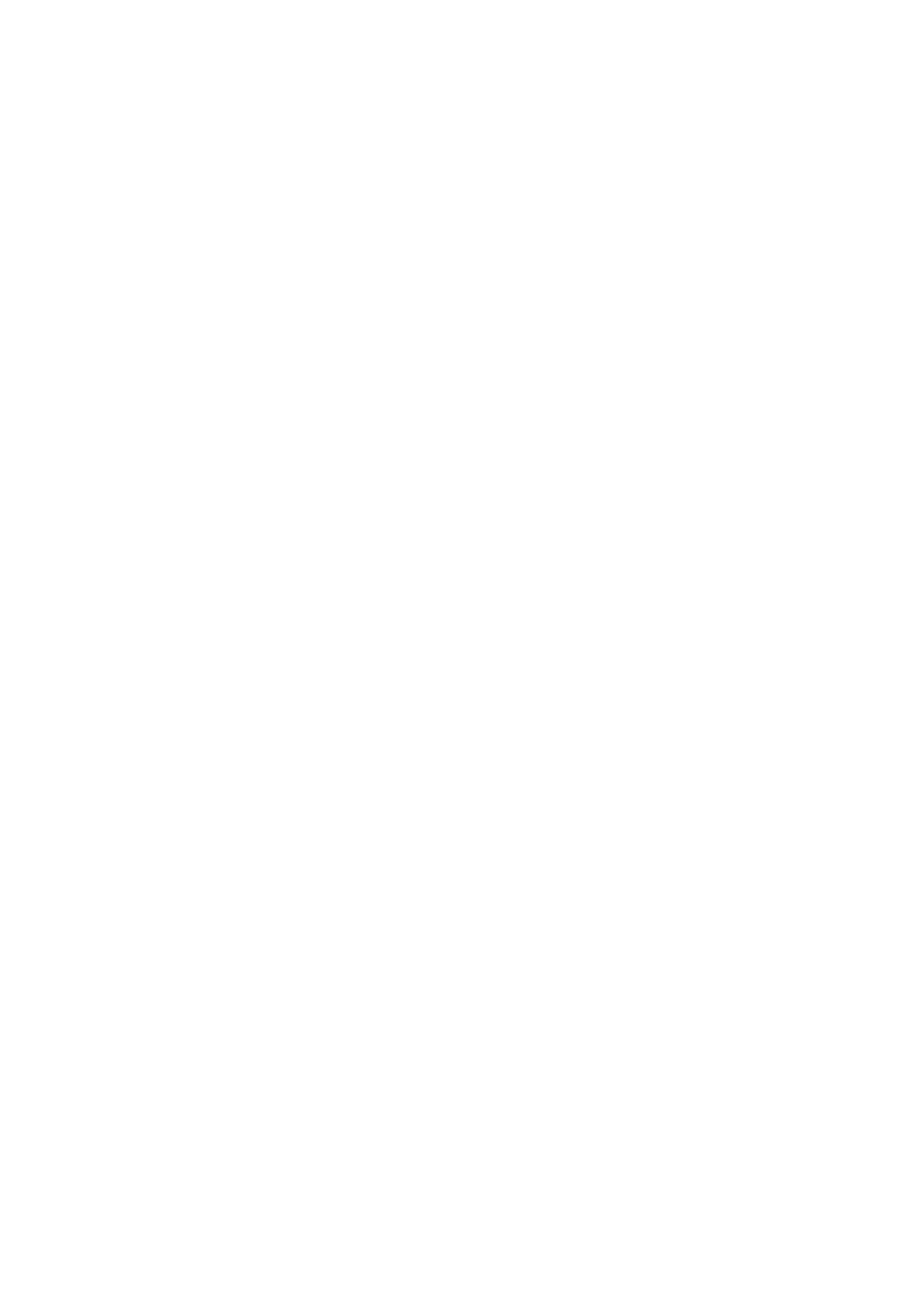# **Contents**

|    | 1. Introduction                                       | $\boldsymbol{2}$ |
|----|-------------------------------------------------------|------------------|
| 2. | Quasimodular forms                                    | 4                |
|    | 2.1.                                                  | 4                |
|    | 2.2.                                                  | 5                |
| 3. | Covers of an elliptic curve                           | 10               |
| 4. | Classifying covers via the fundamental group          | 16               |
|    | 4.1.                                                  | 16               |
|    | Marked covers and the monodromy map<br>4.2.           | 17               |
| 5. | Conjugacy classes of the symmetric group              | 21               |
|    | 5.1.                                                  | 21               |
|    | 5.2.                                                  | 22               |
|    | 6. The group algebra of the symmetric group           | 24               |
|    | 6.1.                                                  | 24               |
|    | Irreducible characters of the symmetric group<br>6.2. | 25               |
| 7. | Quasimodularity of the generating function            | 27               |
|    | 7.1.                                                  | 27               |
|    | 7.2.                                                  | 28               |
| 8. | Appendix - Modular curves                             | 30               |
|    | Congruence subgroups and modular curves<br>8.1.       | 30               |
|    | 8.2.                                                  | 32               |
|    | Automorphic forms and modular forms<br>8.3.           | 35               |
|    | 8.4.                                                  | 37               |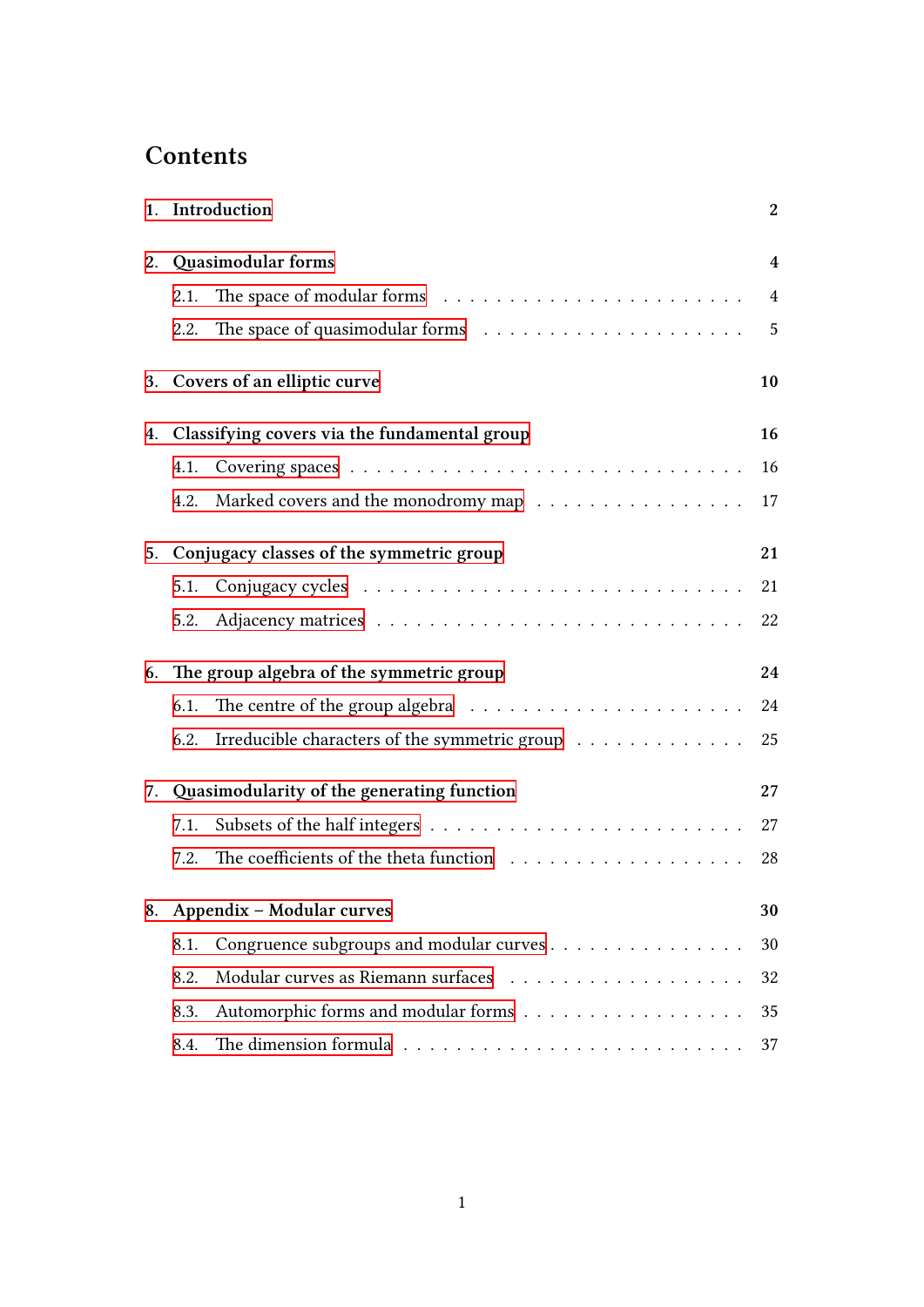# **1. Introduction**

<span id="page-3-0"></span>Let *E* be an elliptical curve over  $\mathbb C$  and fix a genus  $q \geq 1$ . The main interest of this thesis are the simply ramified morphisms  $p: C \to E$ , where *C* is an arbitrary smooth irreducible complex curve of genus *д*. This thesis seeks to count such morphisms, in the way described below.

For any  $d \geq 1$ , the isomorphism classes of morphisms p of degree d may be classified by applying the theory of covering spaces in topology to the ramified covers (i. e. the morphisms) of interest. One finds that there are (up to isomorphism) finitely many such covers, so that one may ask about their number. Since a cover may have nontrivial automorphisms, a natural way to count covers would be to first apply the weighting  $p \mapsto 1/|\text{Aut}(p)|$  to any cover p. The goal is to study the generating series  $F_g(q)$  over the weighted counts  $N_{g,d}$  of (connected) covers of genus  $g$  and degree  $d$ .

The main theorem of this thesis states that for  $q \geq 2$ , if *q* is viewed as the complex variable  $exp(2\pi i \tau)$  and the generating series  $F_g(q)$  as a function of *τ*, then the function *F<sup>д</sup>* is a *quasimodular form* of weight 6*д* − 6. This is one of the main theorems of [Dij95].

The concept of quasimodularity generalizes that of modularity; the definition here used comes from [KZ95]. The same article also contains a theorem that will provide t[he las](#page-42-0)t step to the proof of the main theorem. As for getting to the last step, [Dij95] contains the sketch of an argument, expanded upon in [Rot09], for turning the generating series  $F_g$  int[o some](#page-42-1)thing more useful, i. e. to which one may apply the theorem in [KZ95]. The main part of this thesis follows the outline of [Rot09].

#### **A[cknow](#page-42-1)ledgements**

I would like to thank Prof. Daniel Huybrechts for his valuable advice during the writing of this thesis. I also warmly thank my family for their support throughout my studies.

#### **Einleitung**

Sei *E* eine elliptische Kurve über C, sei *д* > 1 ein festes Geschlecht. Diese Arbeit befasst sich hauptsächlich mit den einfach verzweigten Morphismen *p* : *C* → *E*, wobei *C* eine beliebige glatte irreduzible komplexe Kurve vom Geschlecht *д* ist. Ziel der Arbeit ist es, solche Morphismen auf die unten beschriebene Weise zu zählen.

Für *d* > 1 können die Isomorphieklassen von Morphismen *p* vom Grad *d* klassifiziert werden, indem man topologische Überlagerungstheorie auf die zu untersuchende verzweigte Überlagerungen (also auf die Morphismen) anwendet. Es stellt sich heraus, dass es nur endlich viele solche Überlagerungen (bis auf Isomorphie) gibt, weshalb die Frage nach deren Anzahl aufkommt. Überlagerungen können nichttriviale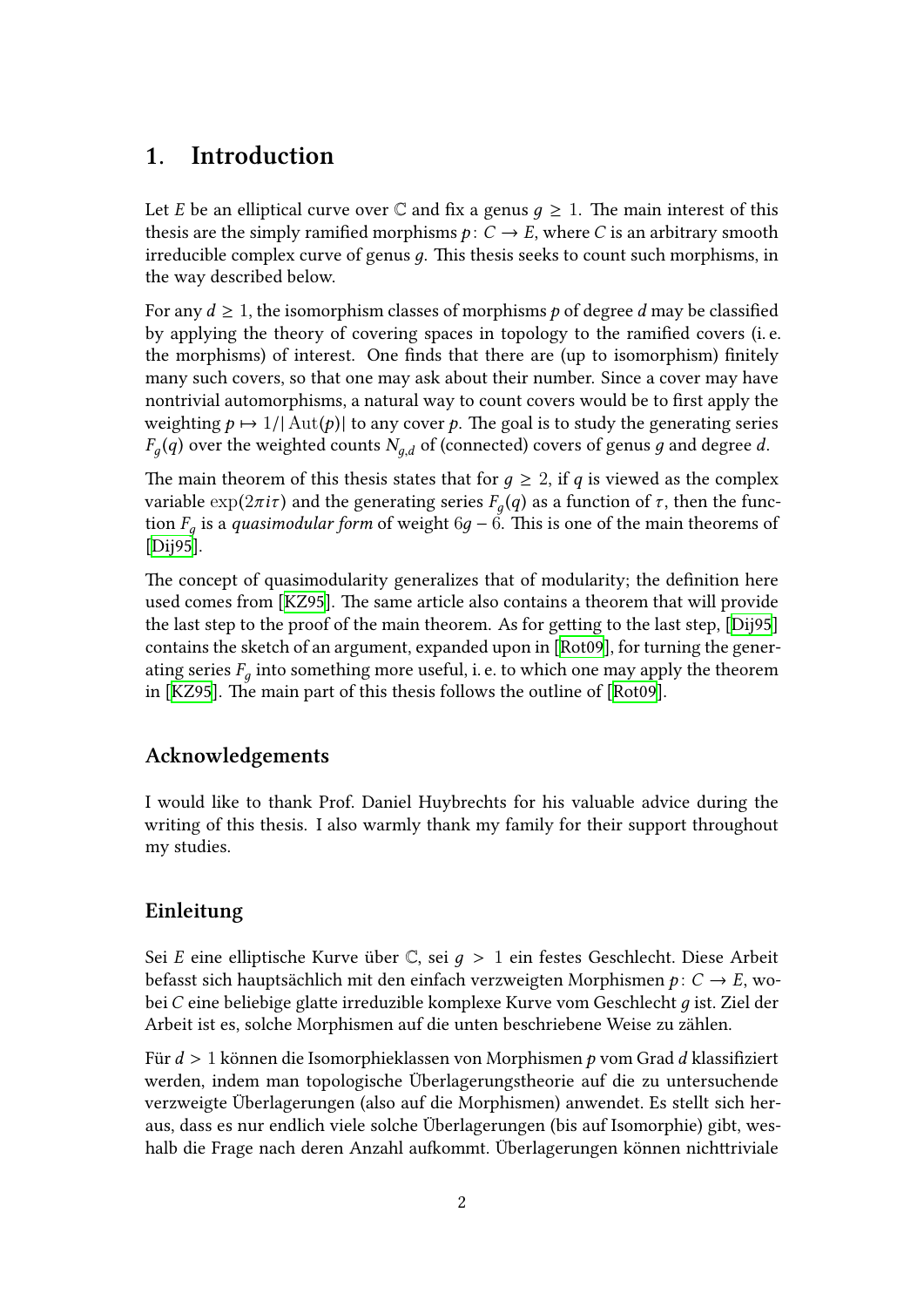Automorphismen haben; somit wäre eine natürliche Weise, die Überlagerungen *p* zu zählen, dadurch gegeben, dass man zunächst die Gewichtung  $p \mapsto 1/|\text{Aut}(p)|$ anwendet. Von Interesse ist die erzeugende Funktion *F<sup>д</sup>* (*q*) über die gewichteten Anzahlen *Nд*,*<sup>d</sup>* der (zusammenhängenden) Überlagerungen vom Geschlecht *д* und Grad *d*.

Das Hauptresultat dieser Arbeit besagt, dass für *д* ≥ 2, falls man *q* als die komplexe Variable exp(2*πiτ* ) und die erzeugende Reihe *F<sup>д</sup>* (*q*) als Funktion von *τ* auffasst, die Funktion *F<sup>д</sup>* eine *quasimodulare Form* vom Gewicht 6*д*−6 ist. Dieses Ergebnis ist eine der Hauptaussagen in [Dij95].

Der Begriff der Quasimodularität verallgemeinert den der Modularität, und ist aus [KZ95] übernommen. Dieser Artikel liefert außerdem einen Satz, der den letzten Schritt des Beweises d[es Ha](#page-42-0)uptresultats ermöglicht. Zum Erreichen dieses letztes Schrittes findet sich in [Dij95] die Skizze eines Arguments, welches in [Rot09] aus[geführ](#page-42-1)t wird. Mit diesem kann die erzeugende Reihe *F<sup>д</sup>* so umgeformt werden, dass sich der Satz aus [KZ95] anwenden lässt. Der Hauptteil dieser Arbeit orientiert sich an [Rot09].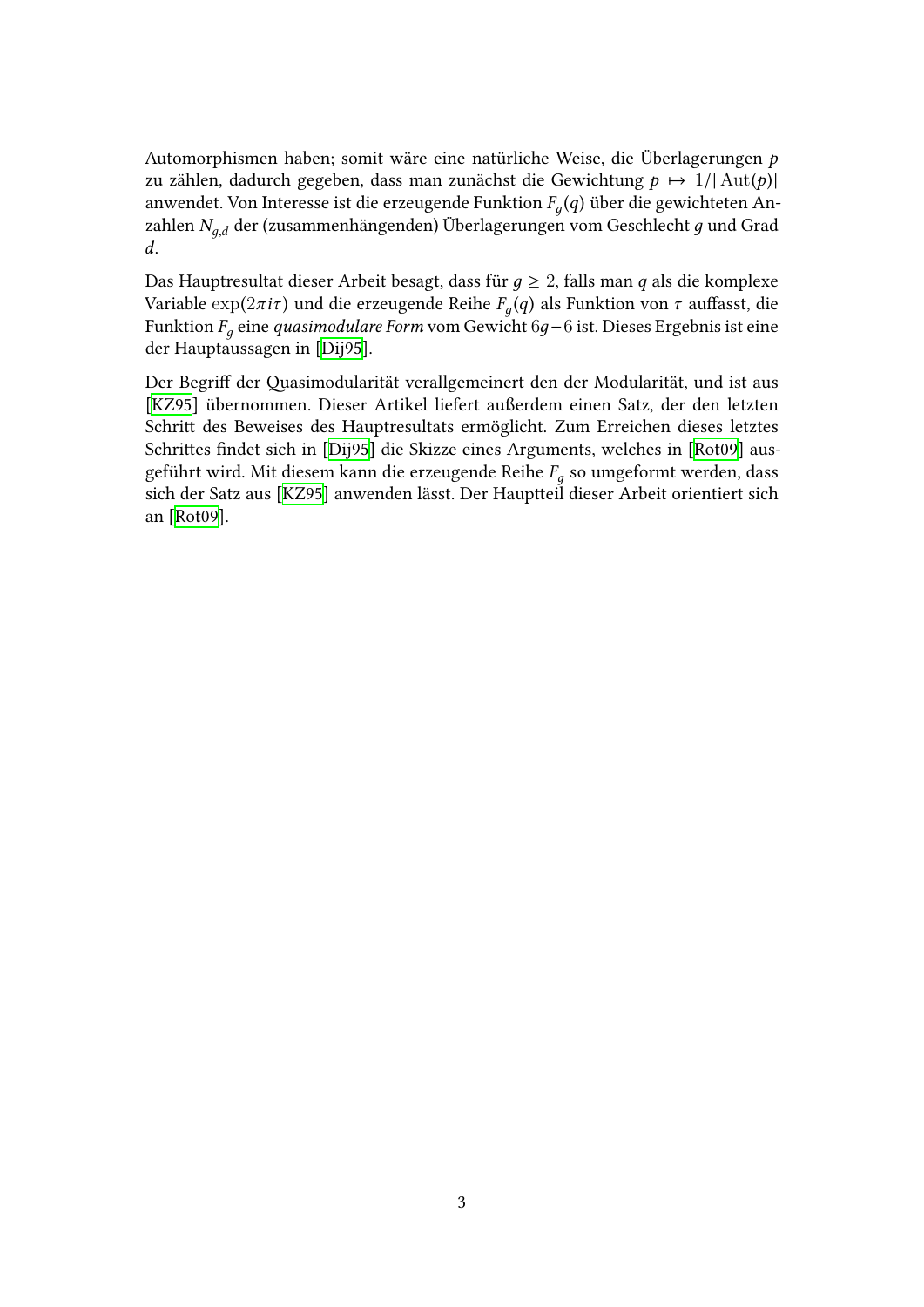### **2. Quasimodular forms**

<span id="page-5-0"></span>This section introduces quasimodular forms as described in [KZ95].

#### **2.1. The space of modular forms**

<span id="page-5-1"></span>Let  $\mathcal{H} = \{ \tau \in \mathbb{C}; \ \operatorname{Im}(\tau) > 0 \}$  denote the upper half-plane. For  $\tau \in \mathcal{H}$ , define  $q = \exp(2\pi i\tau)$  and  $Y = 4\pi \operatorname{Im}(\tau)$ . Further, let  $\operatorname{SL}_2(\mathbb{Z}) \subset \operatorname{SL}_2(\mathbb{C})$  denote the full modular group. Then  $\mathrm{SL}_2(\mathbb{Z})$  acts on  $\mathcal H$  by que de la composition de la modernière de la modernière de la modernière de la modernière de la modernière de la modernière de la modernière de la modernière de la modernière de la modernière de la modernière de la modern

$$
\gamma \tau = \frac{a\tau + b}{c\tau + d}
$$
, for  $\gamma = \begin{pmatrix} a & b \\ c & d \end{pmatrix} \in SL_2(\mathbb{Z})$ .

**Definition** 2.1. Let  $f: \mathcal{H} \to \mathbb{C}$  be a function, let  $k \in \mathbb{Z}$ .

1. The function *f* is Z-periodic, if it satisfies  $f(\tau + 1) = f(\tau)$  for all  $\tau \in H$ . In this case there exists a function  $f : B \setminus \{0\} \to \mathbb{C}$ , defined on the open unit ball  $B \subset \mathbb{C}$  with the origin removed, such that  $f(\tau) = f(q)$  for all  $\tau$ . Now let *f* be holomorphic. Then so is ˜*f* . We say that *f* is *holomorphic at infinity*, if ˜*f* has a holomorphic continuation to the whole of *B*.

2. The function *f* is said to satisfy the *modular condition of weight k*, if (

$$
f(\gamma \tau) = (c\tau + d)^k f(\tau)
$$

for all  $\tau$  in  $\mathcal H$  and all  $\gamma \in \mathrm{SL}_2(\mathbb Z)$ . Such a function is Z-periodic, as can be seen by 2. The function *f*<br>for all *τ* in *H* and<br>setting  $γ = \begin{pmatrix} 1 & 1 \\ 0 & 1 \end{pmatrix}$ .

3. The function *f* is a *modular form (of weight k)* if it is holomorphic, satisfies the ()modular condition and is holomorphic at infinity.

Note that if *k* is odd, then any function satisfying the modular condition of weight *k* is zero. This follows by using the modular condition with  $\gamma = \left( \begin{smallmatrix} -1 & 0 \ 0 & -1 \end{smallmatrix} \right)$ . There are several alternate conventions for handling the weights *k*. Some authors for instance replace *k* by 2*k* throughout, so that "modular forms of weight 2*k*" are considered. This is the convention used by [Ser12a].

The modular forms of weight  $k$  form a vector space, denoted<sup>1</sup>by  $\mathrm{M}_k$ . Multiplying two modular forms of weights *k* respectively *l* yields a modular form of weight *k* +*l*, replace *k* by 2*k* thre<br>This is the convention<br>The modular forms<br>two modular forms<br>giving the space  $\bigoplus$  $_{k}$  M $_{k}$  the str[ucture](#page-42-2) of a graded ring, denoted by  $\mathrm{M}_{*}.$ iy t

**Examples 2.2.** For an even integer  $k \geq 2$ , the *Eisenstein ser[ie](#page-5-2)s*<sup>2</sup>*of weight k* is the function

$$
E_k(\tau)=1-\frac{2k}{b_k}\sum_{n\geq 1}\sigma_{k-1}(n)q^n,
$$

<span id="page-5-3"></span><span id="page-5-2"></span><sup>&</sup>lt;sup>1</sup> In [Ser12a], the space of modular forms of weight  $2k$  is denoted by  $\mathrm{M}_k$ .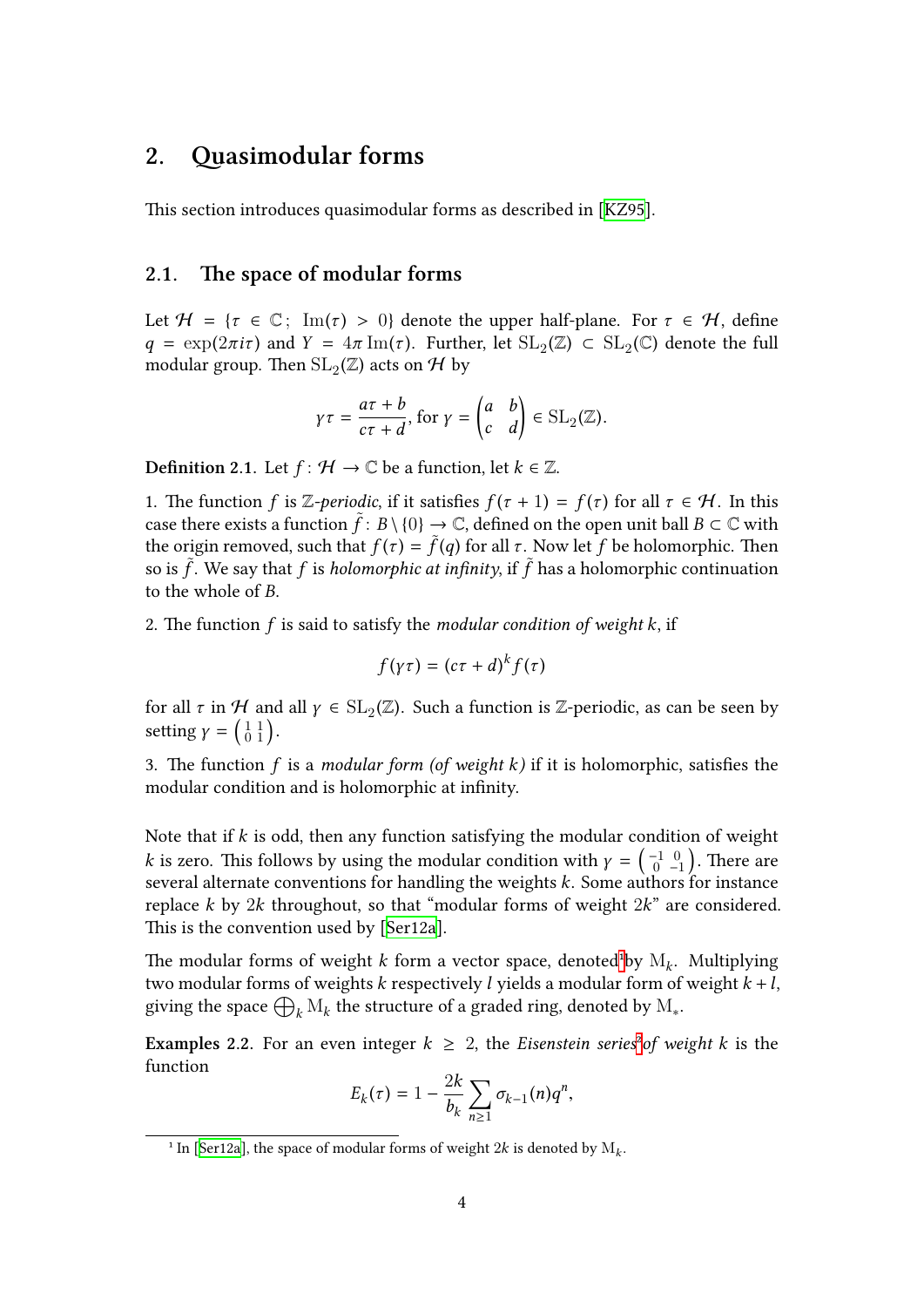where  $b_k$  is the *k*-th Bernoulli number, and  $\sigma_{k-1}(n) = \sum_{m|n} m^{k-1}$ . By definition, these functions are holomorphic at infinity.

For  $k \geq 4$ , the Eisenstein series of weight *k* is a modular form of weight *k*. One proves this for example by showing that for  $k \geq 4$ , the series  $E_k$  is a multiple of the function  $G_k(\tau) = \sum_{(m,n)\in\mathbb{Z}^2\setminus(0,0)} (m\tau+n)^{-k}$ , which is indeed modular of weight *k*, see [Ser12a, Ch. VII, Prop. 8] and [Ser12a, Ch. VII, 2.3]. ∏

The function  $\Delta = 2^{-6}3^{-3} (E_4^3 - E_6^2)$  $^{2}_{6}$ ) is a modular form of weight 12. By a theorem of Jacobi [Ser12a, Ch. VII, Thm. 6], one has

$$
\Delta(\tau) = q \prod_{n=1}^{\infty} (1 - q)^{24}.
$$

**Proposition 2.3.** *We have the following dimension formula:*

$$
\dim(M_k) = \begin{cases} \lfloor k/12 \rfloor & \text{if } k \ge 0 \text{ and } k \equiv 2 \pmod{12} \\ \lfloor k/12 \rfloor + 1 & \text{if } k \ge 0 \text{ and } k \not\equiv 2 \pmod{12} \\ 0 & \text{if } k < 0 \end{cases}
$$

*Proof.* An elementary approach is given in [Ser12a, Ch. VII, Corollary 1]. Alternatively, this formula arises as a corollary (8.39) to a more general formula proven in the Appendix, Theorem 8.38. □

**Proposition 2.4.** *There is an isomorphism [of g](#page-41-0)[raded r](#page-42-2)ings*

$$
\mathbb{C}[X_4,X_6]\xrightarrow{\sim} \mathcal{M}_*
$$

*mapping*  $X_i$  to  $E_i$ , where the former ring is graded by assigning to  $X_i$  the degree *i*.

*Proof.* See [Ser12a, Ch. VII, Corollary 2]. □

#### **2.2. Th[e space](#page-42-2) of quasimodular forms**

Let  $O(\mathcal{H})$  denote the vector space of C-valued holomorphic functions on  $\mathcal{H}.$  Recall the imaginary part function  $Y(\tau) = 4\pi \operatorname{Im}(\tau)$ . The following proposition shows that one may compare coefficients of elements of  $O(H)[Y^{-1}]$  as if *Y* was a formal variable.

**Proposition** 2.5. Let  $F = \sum_{m=0}^{M} f_m Y^{-m}$  be an element of  $O(\mathcal{H})[Y^{-1}]$ . If  $F = 0$ , then  $f_m = 0$  *for all m.* 

<sup>&</sup>lt;sup>2</sup>In [Ser12a], the Eisenstein series of weight *k* as defined below is denoted by  $E_{k/2}$ . A similar remark applies to the function  $G_k$  below.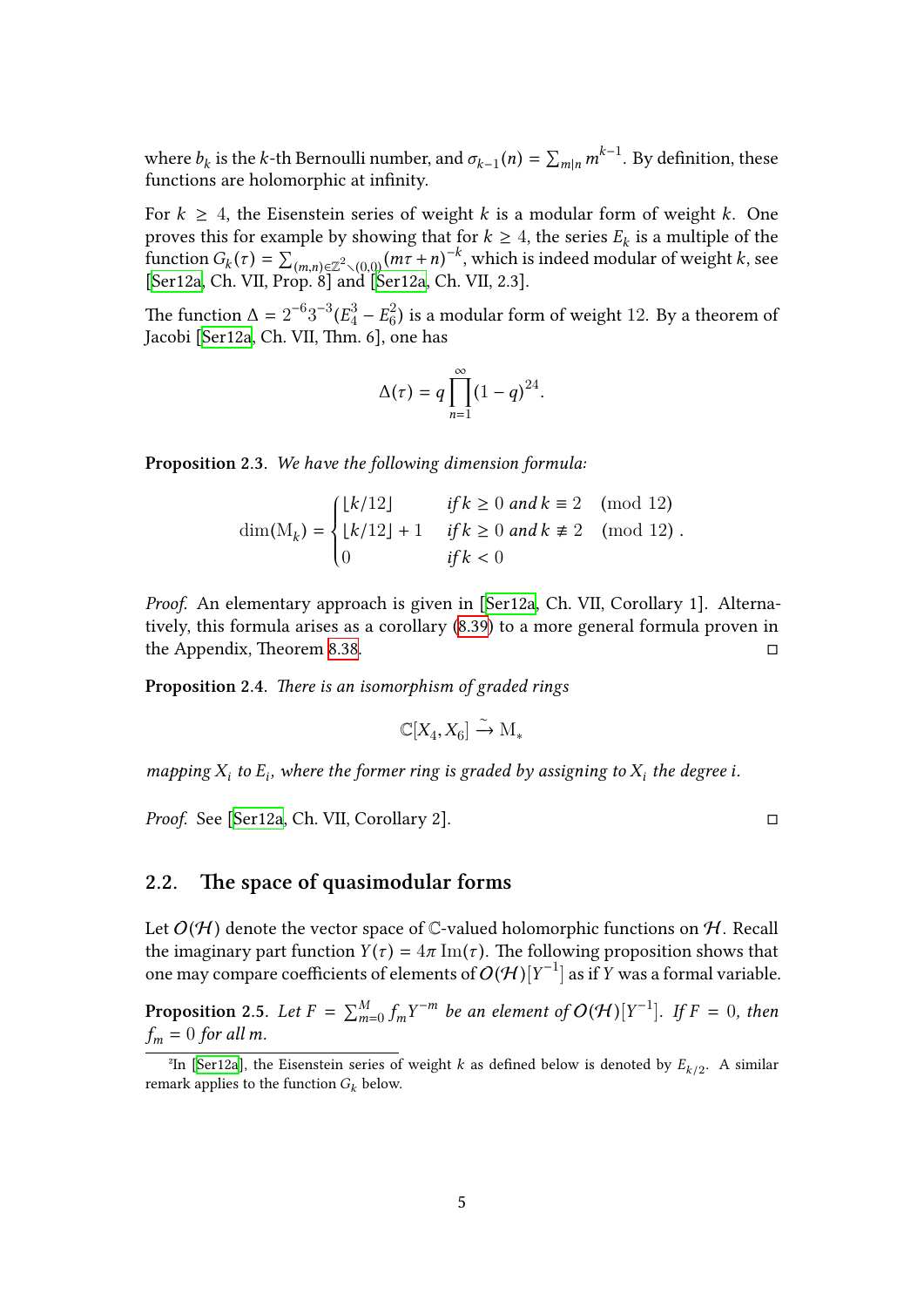*Proof.* For the differential operator  $\frac{d}{d\bar{\tau}}$  one has  $\frac{d}{d\bar{\tau}}Y^{-m} = -2\pi i mY^{-m-1}$  and  $\frac{d}{d\bar{\tau}}f_m = 0$ , hence

$$
0 = \frac{\mathrm{d}}{\mathrm{d}\bar{\tau}}F(\tau) = -2\pi i \sum_{m=1}^{M} f_m(\tau)Y^{-m-1} = -2\pi i Y^{-2} (\sum_{m=0}^{M-1} f_{m+1} \tau Y^{-m}).
$$

By induction this implies that the  $f_m$  are zero for  $m \ge 1$ , hence also  $f_0 = 0$ . □

**Corollary 2.6.** Let  $F = \sum_{m=0}^{M} f_m Y^{-m}$  be an element of  $O(\mathcal{H})[Y^{-1}]$  satisfying the mod*ular condition of weight k. Then the*  $f_m$  *are* Z-periodic.

**Definition 2.7.** An *almost holomorphic modular form (of weight k)* is an element

$$
F = \sum_{m=0}^{M} f_m Y^{-m}
$$

of  $O(\mathcal{H})[Y^{-1}]$  such that *F* satisfies the modular condition and the  $f_m\colon \mathcal{H}\to \mathbb{C}$  are holomorphic at infinity.

**Proposition** 2.8. Let  $F(\tau) = \sum_{m=0}^{M} f_m(\tau) Y^{-m}$  be an almost holomorphic modular form. *Then the leading coefficient*  $f_M$  *is a modular form of weight*  $k - 2M$ *. In particular, if*  $f_M \neq 0$ , then  $2M \leq k$ .

*Proof.* This follows after comparing the coefficients of  $Y^{-M}$  in both sides of the modularity condition  $F(\gamma \tau) = (c\tau + d)^k F(\tau)$ , using the equality

$$
Y^{-1}(\gamma \tau) = (c\tau + d)^2 Y(\tau)^{-1} + \frac{c(c\tau + d)}{2\pi i}
$$

ularity condition  $F($ <br>for  $\gamma = \begin{pmatrix} a & b \\ c & d \end{pmatrix} \in SL_n$  $(\mathbb{Z}).$ 

The almost holomorphic modular forms of weight  $k$  form a vector space, denoted by  $M_k$ . Let  $M_*$  denote the associated graded ring.

**Definition 2.9.** An element in the image of the map  $\widehat{M}_k \to O(\mathcal{H})$  taking an almost holomorphic modular form  $F = \sum_{m=0}^{M} f_m Y^{-m}$  of weight *k* to  $f_0$  is called a *quasimodular form of weight k*. Hence a quasimodular form is a holomorphic function on the upper plane appearing as the constant term of an almost holomorphic modular form.

Again, denote the vector space of quasimodular forms of weight  $k$  by  $\mathrm{M}_k$  and the associated graded ring by  $\mathrm{M}_*$ . The definition gives a surjective graded ring homomorphism  $\widehat{M}_* \to \widetilde{M}_*$  and one has  $\widehat{M}_k \cap \widetilde{M}_k = M_k$ , the intersection being taken in the<br>set of functions  $\mathcal{H} \to \mathbb{C}$ .<br>**Example 2.10**. Consider the second Eisenstein series<br> $E_2(\tau) = 1 - 24 \sum \sigma_1(n) q^n$ , set of functions  $H \to \mathbb{C}$ .

**Example 2.10.** Consider the second Eisenstein series

$$
E_2(\tau) = 1 - 24 \sum_{n \ge 1} \sigma_1(n) q^n,
$$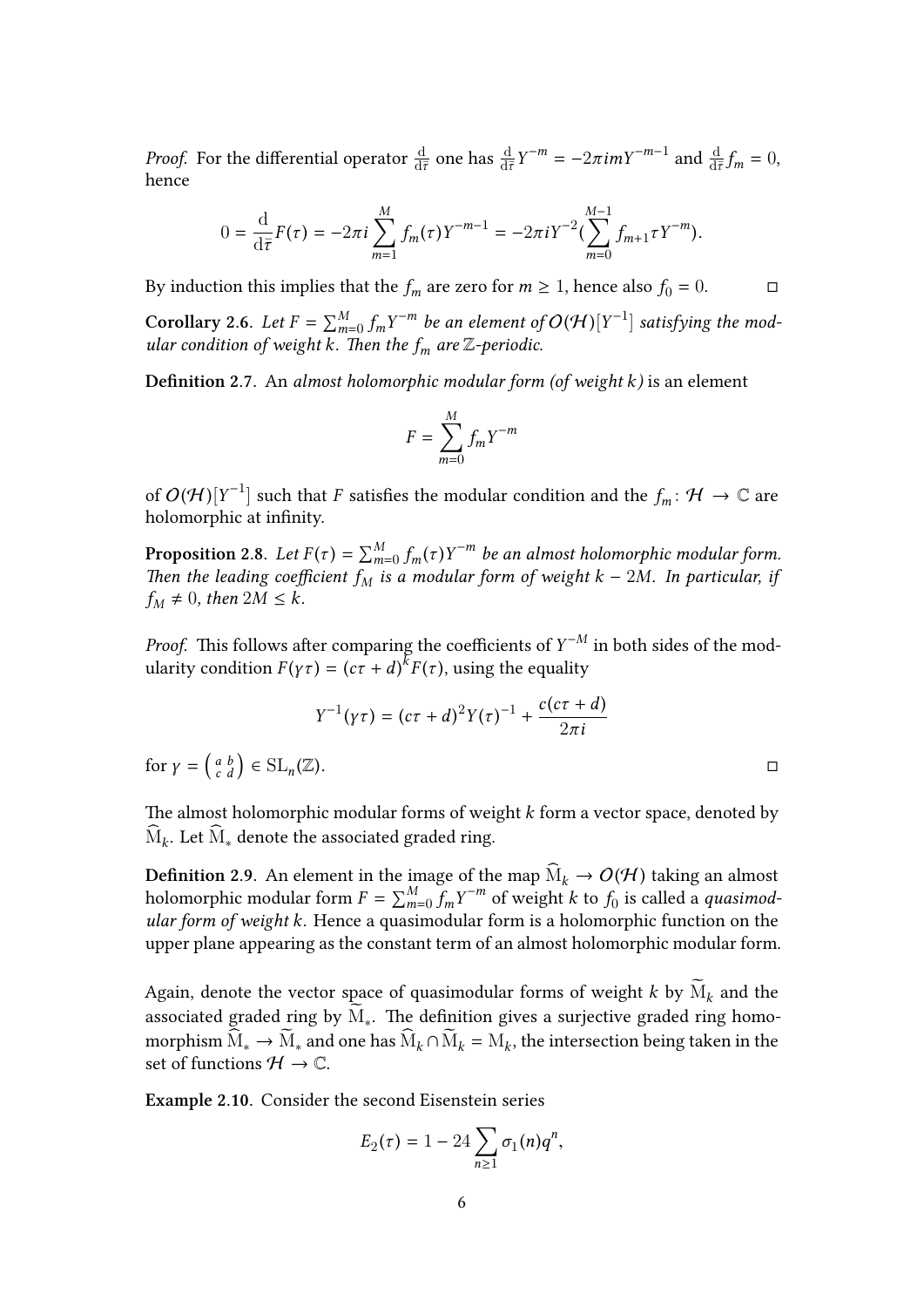where  $\sigma_1(n) = \sum_{d|n} d$ . For the weight 12 modular form  $\Delta(\tau) = q \prod_{n=1}^{\infty}$  $\sum_{n=1}^{\infty} (1-q)^{24},$ one has the identity  $2\pi i E_2(\tau) = \frac{d}{d\tau}$ d*τ* log(∆(*τ* )), which is proven by a straightforward computation. Using the modularity of ∆, one then computes (

$$
E_2(\gamma \tau) = (c\tau + d)^2 E_2(\tau) + \frac{6c(c\tau + d)}{\pi i},
$$

*E*<br> *For*  $\gamma = \begin{pmatrix} a & b \\ c & d \end{pmatrix} \in SL_n(\mathbb{Z})$ .

Now, since  $Y^{-1}(\gamma \tau) = (c\tau + d)^2 Y(\tau)^{-1} + \frac{c(c\tau + d)}{2\pi i}$  $\frac{c\tau+d}{2\pi i}$ , it follows that  $E_2^* = E_2 - 12/Y$  is an almost holomorphic modular form of weight  $2$ . Hence,  $E_2$  is a quasimodular form of weight 2.

**Proposition** 2.11. The space  $\text{M}_∗$  of quasimodular forms satisfies the following proper*ties.*

<span id="page-8-0"></span>1. The canonical graded homomorphism  $\dot{M}_* \to \dot{M}_*$  is an isomorphism.

2. *There is an isomorphism of graded rings*  $M_* \otimes \mathbb{C}[X_2] \simeq \mathbb{C}[X_2, X_4, X_6] \rightarrow M_*$  *mapping*  $X_i$  to  $E_i$ , where the former ring is graded by assigning to  $X_i$  the degree i.

3. *Quasimodular forms are closed under taking derivatives. More precisely, the derivative of a quasimodular form of weight k is a quasimodular form of weight k+2.* ∑

*Proof.*

1. The map  $M_*$  →  $M_*$  is surjective by definition. Injectivity follows from Calculation 2.12 below. Given an almost holomorphic modular form  $F(\tau) = \sum_{m=1}^{M} f_m(\tau) Y^{-m}$ with constant term zero, the strategy is to solve the modularity equation for the coefficients  $f_m$ . This way, one finds for a fixed argument  $\tau$  a polynomial equation [in th](#page-9-0)e lower row components *c*, *d* of any transformation  $\gamma \in SL_2(\mathbb{Z})$ , involving the coefficients  $f_m(\tau)$ . By varying the transformation *γ*, one may force these coefficients to be zero.

2. Express the map  $\mathbb{C}[X_2, X_4, X_6] \to M_*$  as the composition

$$
\mathbb{C}[X_2^*, X_4, X_6] \to \widehat{M}_* \to \widetilde{M}_*,
$$

where the first map takes  $X_2^*$  $_2^*$  to  $E_2^*$  $_2^*$  and  $X_i$  to  $E_i$ , and the second map is the canonical map, which is an isomorphism by the first point above.

To prove the surjectivity of the first map, let  $F(\tau) = \sum_{m=0}^{M} f_m(\tau) Y^{-m}$  be an almost holomorphic modular form of weight *k*. Then  $f_M(E_2^*)$  $\binom{2}{2}$ /12)<sup>*M*</sup> is an almost holomorphic modular form of weight *k*, since  $f_M$  is modular of weight  $k - 2M$ , and the difference  $F - f_M(E_2^*)$  $2^*(12)^M$  has degree smaller than *M*. Now use induction on *M*.

To get injectivity, let  $F = \sum_{\alpha=0}^{k/2}$  $\frac{k}{2}$ <sub>α=0</sub> ( $E_2^*$ 2 ) *α fk*−2*<sup>α</sup>* be an almost holomorphic modular form of weight *k*, in the image of the first map, where the *f<sup>m</sup>* are modular of weight *m*. If  $F = 0$ , then by comparing the coefficients of  $Y^{-k/2}$  one obtains  $0 = f_0$ . Now it follows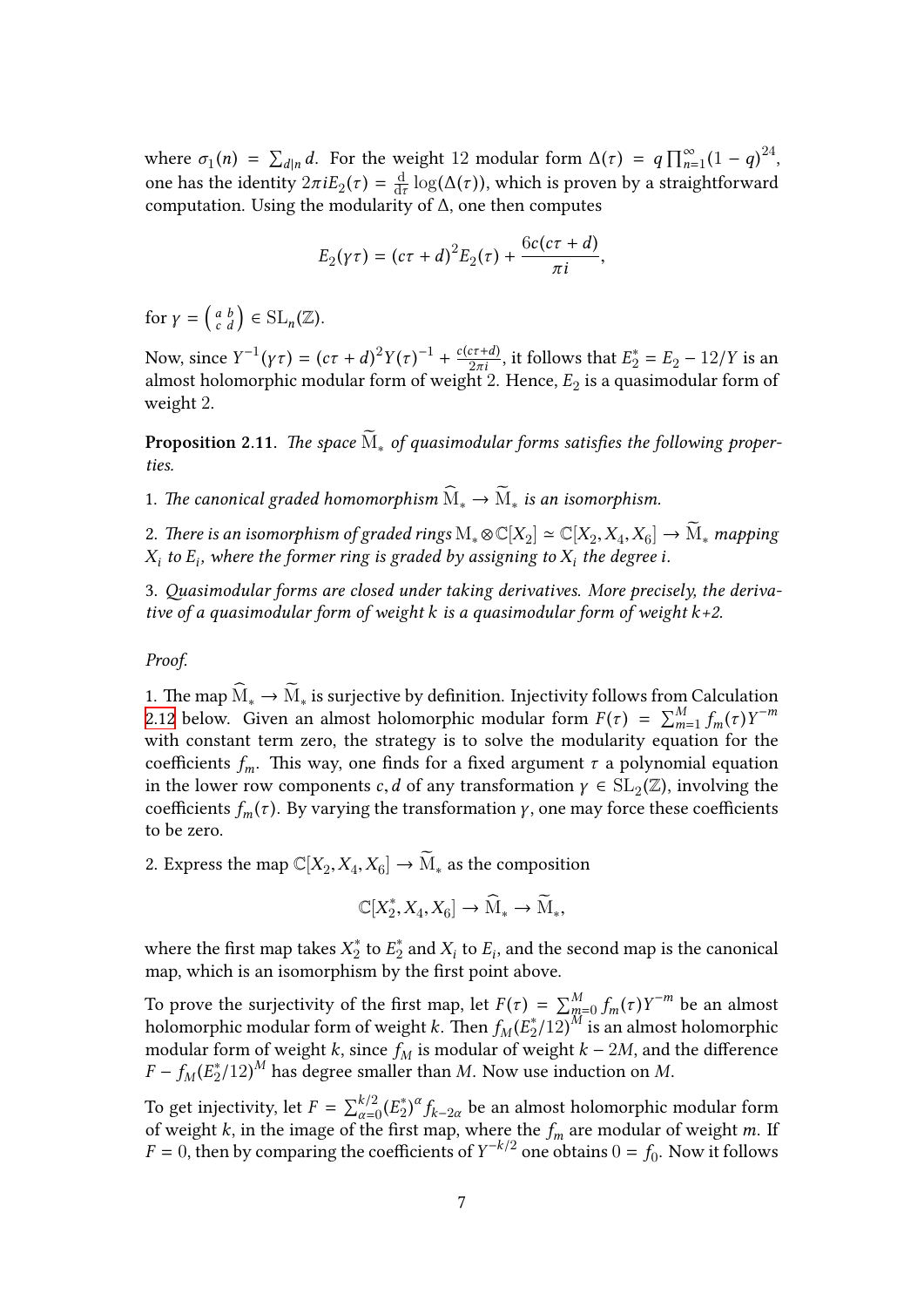by induction on  $k$  that the other coefficients  $f_m$  are zero. Hence  $F$  was the image of the zero element in  $\mathrm{M}_{*} \otimes \mathbb{C}[X_{2}^{*}]$  $_{2}^{*}$ ].

3. To prove the last statement, one verifies that  $(6/\pi i)E_2^{'}-E_2^2$  $\frac{2}{2}$  is modular of weight 4, and that if *f* is modular of weight *k*, then  $(6/\pi i)f' - kE_2 \tilde{f}$  is modular of weight  $2 + k$ . Now use the second point above.  $\Box$ **Calculation 2.12.** This calculation follows the one found in [BO00]. Let  $F(\tau) = \sum_{m=1}^{M} f_m(\tau) Y^{-m}$  be an almost holomorphic modular form,  $\gamma = \begin{pmatrix} a & b \\ c & d \end{pmatrix} \in SL_n(\mathbb{Z})$ , and  $\pi$ 

<span id="page-9-0"></span> $_{m=1}^{M} f_m(\tau) Y^{-m}$  be an almost holomorphic modular form,  $\gamma = \begin{pmatrix} a & b \\ c & d \end{pmatrix} \in SL_n(\mathbb{Z})$ , and  $\tau \in \mathcal{H}$ . Write  $j = c\tau + d$ , and  $a = 6cj/2\pi i$ . Then  $Y^{-1}(\gamma \tau) = a + j^2 Y(\tau)^{-1}$ . Hence, Calculation 2.12. This calculation follows the one found in [BO00]. Let  $F(\tau)$  =  $\overline{a}$  and  $\overline{a} = 0$ 

$$
F(\gamma \tau) = \sum_{m=1}^{M} f_m(\gamma \tau) (a + j^2 Y^{-1})^m
$$
  
= 
$$
\sum_{m=1}^{M} \sum_{l=0}^{m} {m \choose l} f_m(\gamma \tau) a^{m-l} j^{2l} Y^{-l}
$$
  
= 
$$
\sum_{m=1}^{M} f_m(\gamma \tau) a^m + \sum_{l=1}^{M} \sum_{m=l}^{M} {m \choose l} f_m(\gamma \tau) a^{m-l} j^{2l} y^{-l}.
$$

On the other hand,

$$
F(\gamma \tau) = \sum_{l=1}^{M} f_l(\tau) j^k Y^{-l},
$$

by the modularity condition. By comparing the coefficients of *Y* −*l* , one obtains the equalities

$$
\sum_{m=1}^{M} f_m(\gamma \tau) a^m = 0 \tag{1}
$$

and

$$
j^{k} f_l(\tau) = \sum_{m=l}^{M} {m \choose l} f_m(\gamma \tau) a^{m-l} j^{2l}.
$$

Rewriting the second equality yields

$$
f_l(\gamma \tau) = f_l(\tau) j^{k-2l} - \sum_{m=l+1}^{M} {m \choose l} f_m(\gamma \tau) a^{m-l}.
$$
 (2)

The latter may be solved recursively, starting by  $f_M$ , to get equalities of the form

$$
f_l(\gamma \tau) = \text{(a polynomial in the } f_{\geq l}(\tau) \text{ , } j \text{ and } c\text{)}. \tag{3}
$$

The first two equalities are

$$
f_M(\gamma \tau) = f_M(\tau) j^{k-2M}
$$
  

$$
f_{M-1}(\gamma \tau) = f_{M-1}(\tau) j^{k-2M+2} - \text{const} \cdot f_M(\tau) j^{k-2M+1} c.
$$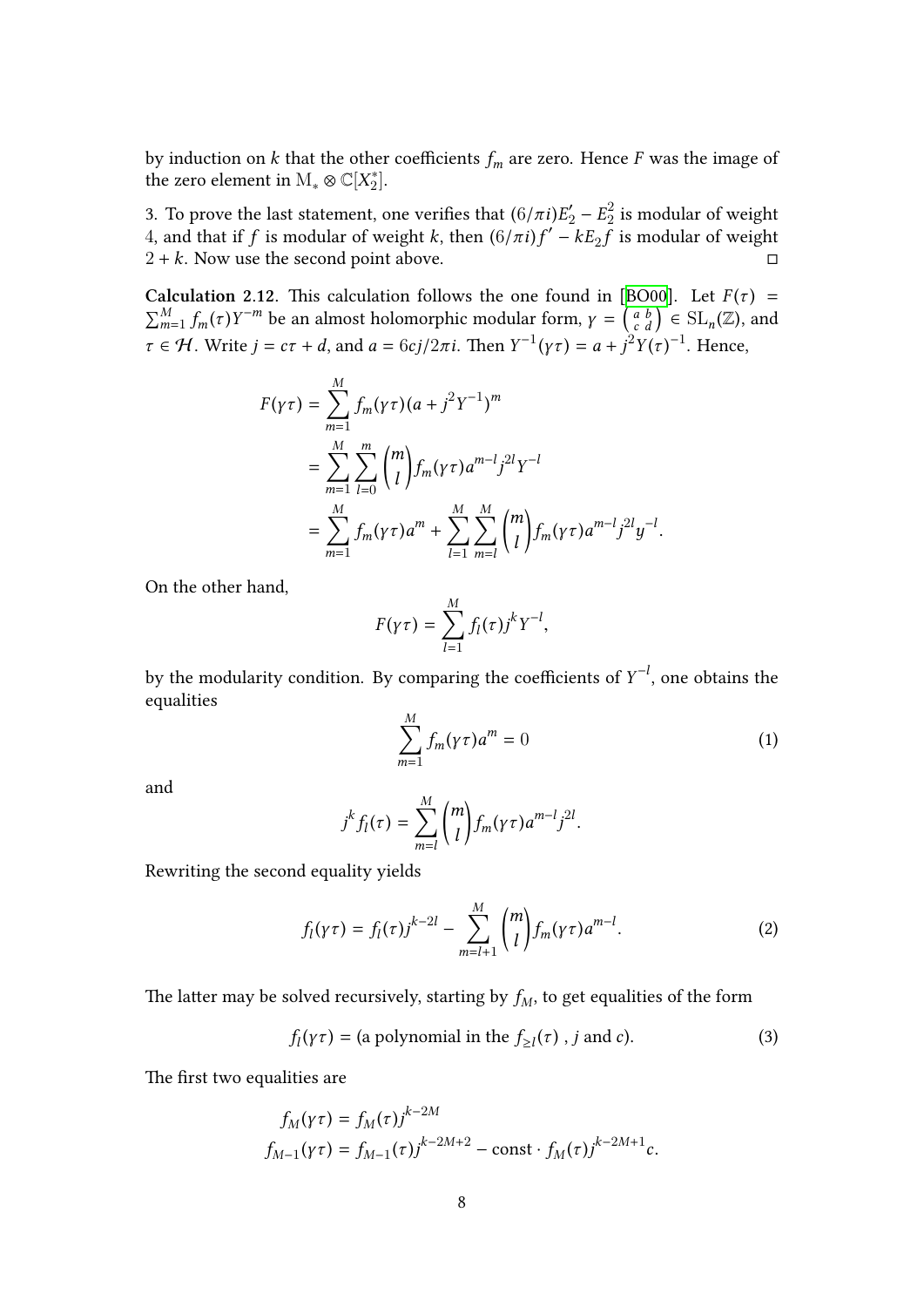In general, a straightforward inductive argument shows that in the summands of the expression (2) for  $f_l(\gamma \tau)$ , the variable *j* appears with a power lower than or equal to *k* − 2*l*. Now let *r* be the greatest index such that  $f_r \neq 0$ . Equation (1) finally gives, after substituting back the expressions for *j* and *a* and using (2) for  $l = r$ , the relation

$$
0 = \kappa_1 f_r(\gamma \tau) (c\tau + d)^r c^r + \sum_{l=r+1}^{M} \kappa_3 f_l(\gamma \tau) (c\tau + d)^l c^l
$$
  
=  $\kappa_1 f_r(\tau) (c\tau + d)^{k-r} c^r -$   
-  $\sum_{m=r+1}^{M} \kappa_2 {m \choose r} f_m(\gamma \tau) (c\tau + d)^{m-r} c^{m-r} + \sum_{l=r+1}^{M} \kappa_3 f_l(\gamma \tau) (c\tau + d)^l c^l,$ 

where the  $\kappa_i$  are some nonzero constants. To obtain a contradiction, choose a point *τ* in the upper half-plane and consider the last relation as a polynomial equation in *c* and *d*, letting  $P(c, d)$  denote the right-hand side of the equation. First look for the possible coefficients of monomials of the form  $c^r d^{\geq 1}$ . This excludes the third summand from the picture, since there *c* will always appear with a power greater than *r*. Next look for the possible coefficients of the monomial  $c^r d^{k-r}$ . As seen when recursively solving the equations for  $f_l(\gamma \tau)$ , the second summand will include only terms where  $(c\tau + d)$  appears with a power lower than  $k - r$ . Hence the coefficient of  $c^r d^{k-r}$  in  $P(c, d)$  is  $\kappa_1 f_r(\tau)$ .

Now, if  $c \in \mathbb{Z}$ , then there are infinitely many  $d \in \mathbb{Z}$  such that  $P(c, d) = 0$ . Indeed, there are infinitely many *d* with  $gcd(c, d) = 1$ . For these *d*, find  $a, b \in \mathbb{Z}$  such that *a d d*<sup>*k*-*r*</sup> in *P*(*c*,*d*) is  $\kappa_1 f_r(\tau)$ .<br>
Now, if *c* ∈ Z, then there are infinitely many *d* ∈ Z such that *P*(*c*,*d*) = 0. Indeed, there are infinitely many *d* with  $gcd(c, d) = 1$ . For these *d*, find *a*, *b* there are infinitely many  $c$  such that  $P(c, d) = 0$ . It this follows that  $P(c, d) = 0$  holds for all  $c, d \in \mathbb{C}$ . These remarks may be summarized by the statement that the set of all *c*, *d* belonging to the lower row of some matrix in  $\mathrm{SL}_2(\mathbb{Z})$  is Zariski-dense in  $\mathbb{C}^2$ .

Concluding, since  $P$  is zero as a function on  $\mathbb{C}^2$ , it is also zero as a polynomial, hence the coefficient  $\kappa_1 f_r(\tau)$  is zero. Since  $\tau$  was arbitrary, one finds  $f_r = 0$ , a contradiction.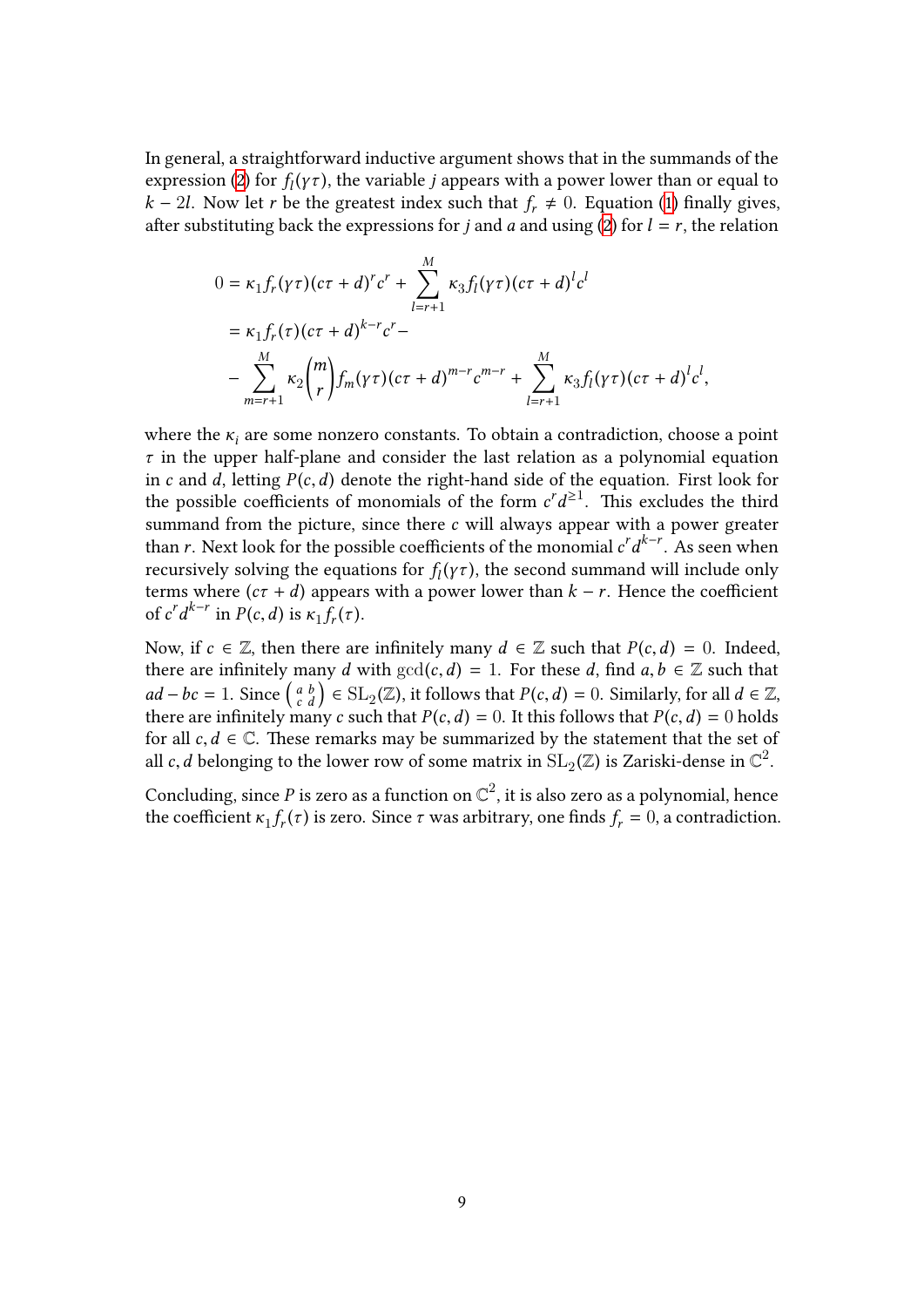# **3. Covers of an elliptic curve**

<span id="page-11-0"></span>In this section we define the central notions and objects of interest, i. e. finite covers of an elliptic curve with simple ramification type, the weighted counts of isomorphism classes thereof, and the generating functions associated to such weighted counts.

In the following, let  $\mathbb C$  be the ground field for all varieties considered. We begin by recalling some basic properties of complex curves.

**Proposition 3.1.** *The assignment*  $C \mapsto K(C)$  *defines a contravariant equivalence of categories between the category of irreducible smooth curves over* C *and the category of finitely generated field extensions of* C *of trascendence degree one. By definition, degree d maps of curves correspond to degree d field extensions.*

<span id="page-11-2"></span>*Proof.* See [Sil09, pp.20-22] □

**Proposition 3.2** (Riemann–Hurwitz formula). Let  $\varphi: C_1 \to C_2$  be a finite map of *smooth cur[ves of](#page-42-3) genera д*<sup>1</sup> *and д*<sup>2</sup> *, respectively. Let d be the degree of ϕ. Then*

$$
2g_1 - 2 = d(2g_2 - 2) + \sum_{x \in C_1} (e_{\varphi}(x) - 1),
$$

<span id="page-11-1"></span>*where*  $e_{\varphi}(x)$  *is the ramification index of*  $\varphi$  *at x.* 

*Proof.* See [Sil09, Thm. 5.9] or [Lam09, 7.2.1]. □

**Definition 3.3.** Let *E* be an elliptic curve.

1. A *cover* [of](#page-42-3) *E* is a finite mor[phism](#page-42-4)  $p: C \rightarrow E$  of a disjoint union  $C = \bigcup_{i=1}^{k} C_i$  of *k* irreducible smooth curves *C<sup>i</sup>* . We shall denote the genus of *C* by *д* and the degree of *p* by *d*. Often a cover will be referred to by its source *C*.

2. Let  $S = \{b_1, \ldots, b_{2g-2}\}$  be a set of  $2g - 2$  distinct points of *E*. A cover *C* of genus *д* is *simply branched over S*, if it is simply branched over each point of *S*. This means that for all points *b* of *S* there is exacly one point *x* in  $p^{-1}(b)$  with ramification index  $e_p(x) = 2$ , the others having ramification index one.

It follows from the Riemann-Hurwitz formula of Proposition 3.2 that for a simply branched cover  $C \rightarrow E$ , every point not in the pre-image of *S* has ramification index one. This justifies the choice of the number of points in *S*.

3. Two covers  $C_1, C_2$  are to be considered isomorphic, if the[re is](#page-11-1) an isomorphism  $C_1 \rightarrow C_2$  commuting with the respective structure maps into *E*. Accordingly, define the automorphism group Aut(*C*) of the cover *C* to be the group of cover isomorphisms  $C \rightarrow C$ .

4. A *connected cover* is a cover with connected source*C*, i. e. with only one irreducible component.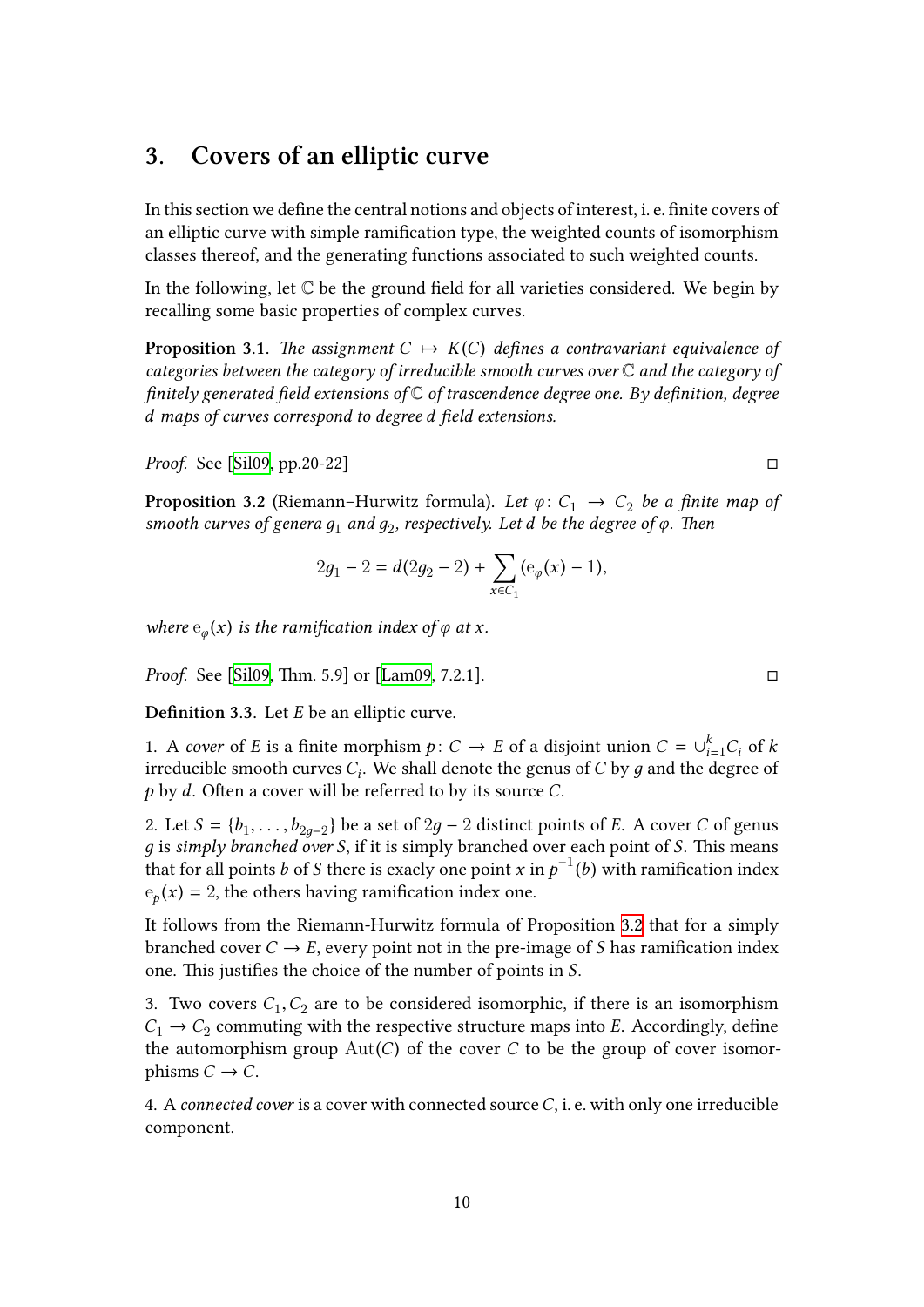**Remark 3.4.** Let  $C = C_1 \cup \cdots \cup C_k$  be a cover of genus *g* with structure map *p* of degree *d*. For all *i*, let  $p_i$  be the connected cover defined by the restriction  $p|_{C_i}$ . Denote the genus of  $C_i$  by  $g_i$  and the degree of  $p_i$  by  $d_i$ . By the Riemann-Hurwitz formula, the maps  $p_i$  have  $2g_i - 2$  ramification points on  $C_i$ . Hence, the following relations hold:  $\theta$ *i*  $\theta$ *i*  $\theta$ *i* a cover connected cover connected cover connected cover connected cover  $\theta$  *d*<sub>*i*</sub> = *d*, and  $\sum$ 

$$
\sum_{i} d_i = d, \text{ and } \sum_{i} (2g_i - 2) = 2g - 2.
$$

**Proposition 3.5.** *Let C be a connected cover of E. Then the automorphism group of C is finite.*

*Proof.* By Proposition 3.1, if *C* is a connected cover of *E*, then the elements of the group Aut(*C*) correspond to the automorphisms of the finite field extension*K*(*C*)/*K*(*E*), of which only finitely many exist. □

**Proposition 3.6.** *Let*  $C = C_1 \cup \cdots \cup C_k$  $C = C_1 \cup \cdots \cup C_k$  $C = C_1 \cup \cdots \cup C_k$  *be a cover, and*  $p_i := p|_{C_i}$ *. Then the automorphism group of C is given by the semidirect product*

$$
Aut(C) = \prod_i Aut(C_i) \rtimes \Gamma,
$$

<span id="page-12-0"></span>*where*  $\Gamma \subset \text{Sym}\{C_1, \ldots, C_k\}$  *is the subgroup generated by the automorphisms that permute isomorphic components. In particular,* Aut(*C*) *is finite.* ∏

*Proof.* The map  $Aut(C) \to \Gamma$  given by looking at the action of an automorphism on the set  $\{C_1, \ldots, C_k\}$  is part of a short exact sequence

$$
1 \longrightarrow \prod_i \text{Aut}(C_i) \longrightarrow \text{Aut}(C) \longrightarrow \Gamma \longrightarrow 1
$$

which admits a splitting  $\Gamma \to \text{Aut}(C)$  given by the inclusion.  $\Box$ 

**Remark 3.7.** If the cover *C* is simply branched over *S*, then no two components of genus greater than one are isomorphic as connected covers, since any isomorphism would have to preserve ramification indices (see for example [Sil09, II, Prop. 2.6]), but no two components share a branched point over *E*. In particular, if there are no components of genus one, then  $\Gamma = \{1\}$ .

On the other hand, each component of genus one is unramified [over](#page-42-3) *E*, and could be isomorphic to other components of genus one, in which case  $\Gamma$  is nontrivial.

Furthermore, note that the  $C_k$  need not be connected for the statement of the previous proposition to hold.

**Definition** 3.8. Let *E* be an elliptic curve,  $S = \{b_1, \ldots, b_{2g-2}\}$  a set of 2*g* − 2 distinct points of *E*.

1. Let  $Cov(E, S)_{q,d}$  be the set of isomorphism classes of covers of *E* of genus *g* and degree *d* that are simply branched over *S*.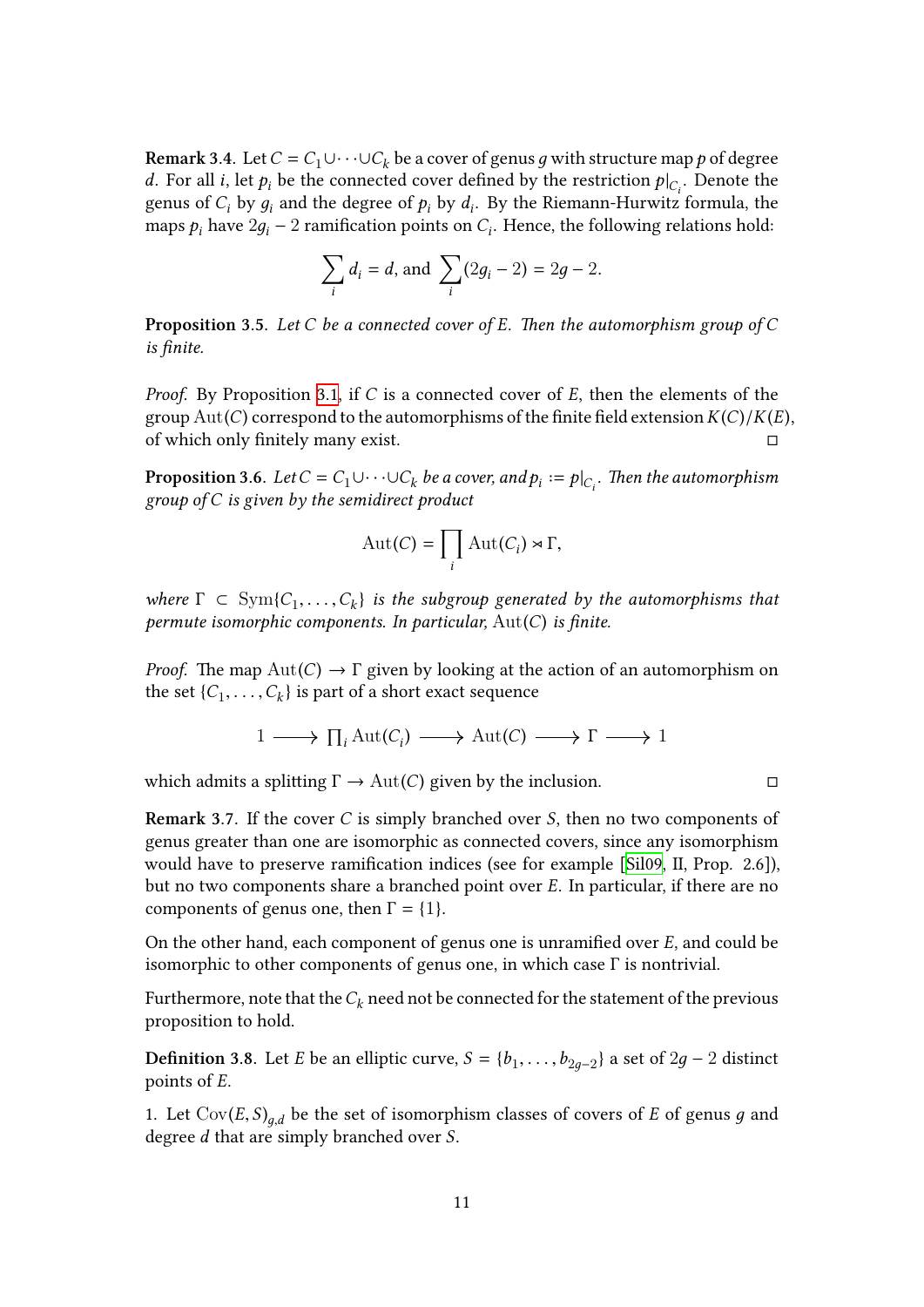2. Any isomorphism of two equivalent covers defines a bijection of their automorphism groups. This allows one to define the *weight* of the class  $[C]$  to be the number  $1/|\text{Aut}(C)|$ .

3. Define  $N_{g,d}$  to be the weighted count

$$
\widehat{N}_{g,d} := \sum_{C \in \text{Cov}(E,S)_{g,d}} \frac{1}{|\operatorname{Aut}(C)|}
$$

of the (classes of) covers of *E*.

4. Let  $Cov(E, S)_{g,d}^{\circ} \subset Cov(E, S)_{g,d}$  be the subset of classes  $[C]$  such that *C* is connected. 5. Similarly, define  $N_{g,d}$  to be the the weighted count

$$
N_{g,d}:=\sum_{C\in{\rm Cov}(E,S)_{g,d}^{\circ}}\frac{1}{|\operatorname{Aut}(C)|}
$$

of the connected covers of *E*. To shorten the notation, the elliptic curve *E* and the set of points  $S$  are omitted from the notation. It will turn out that  $N_{g,d}$  and  $N_{g,d}$  are finite and do not depend on the choice of *E* and *S*.

**Definition 3.9.** For any  $g \geq 1$ , define  $F_g$  to be the generating series

$$
F_g(q):=\sum_{d\geq 1}N_{g,d}\,q^d
$$

counting connected covers of genus *д*.

**Example 3.10.** By the theory of elliptic curves we have  $N_{1,d} = \sum_{j|d} 1/j$ . To see this, we use the fact that the covers of degree *d* and genus 1 of an elliptic curve defined by a lattice Γ of C correspond to the subgroups of Γ of index *d*. If *d* is prime, then the number of such subgroups is *d* + 1. Furthermore, any such cover has exactly *d* automorphisms.

<span id="page-13-0"></span>Let R be the set of lattices of  $\mathbb C$  and  $\mathbb Z$ R the free abelian group generated by the set *R*. For *n* ∈ N, define the endomorphism  $T(n)$ :  $\mathbb{Z}R$  →  $\mathbb{Z}R$  by

$$
T(n)\Gamma = \sum_{[\Gamma':\Gamma]=n} \Gamma'.
$$

It is shown in [Ser12a, Ch. VII, Prop. 10] that the  $T(n)$  satisfy

$$
T(m)T(n) = T(mn)
$$
 for  $(m, n) = 1$ 

and

$$
T(p^n)T(p) = T(p^{n+1}) + pT(p^{n-1})R_p \text{ for } p \text{ prime, } n \ge 1,
$$

where  $R_p$  is the homotety operator  $\Gamma \mapsto p\Gamma$ . The number of index *n* subgroups of  $\Gamma$  is  $c_1(T(n)\hat{\Gamma})$ , where  $c_1$  is the linear extension to  $\mathbb{Z}\mathcal{R}$  of the constant function  $c_1 \colon \mathcal{R} \to$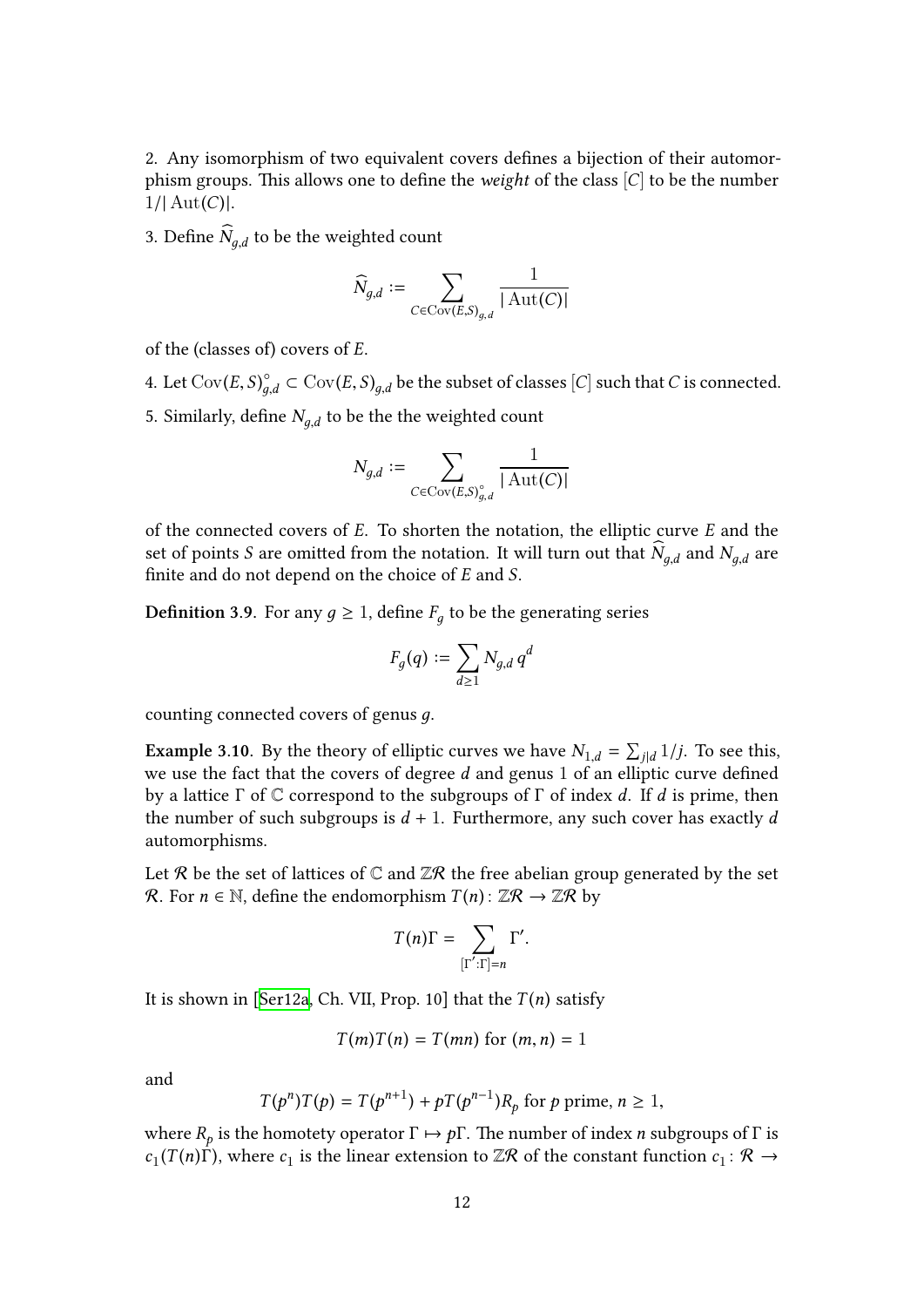$\mathbb{Z}, \Gamma' \mapsto 1$  on *R*. Now define the function *c*: N → N by *c*(*n*) = *c*<sub>1</sub>(*T*(*n*)Γ) and define  $\sigma_1: \mathbb{N} \to \mathbb{N}$  by  $\sigma_1(n) = \sum_{j|n} j$ . It follows from the above equations that the function *c* satisfies

$$
c(m)c(n) = c(mn)
$$
 for  $(m, n) = 1$ 

and

$$
c(p^n)c(p) = c(p^{n+1}) + pc(p^{n-1})
$$
 for *p* prime,  $n \ge 1$ .

Since the function  $\sigma_1$  satisfies the same conditions and since  $c(p) = \sigma_1(p)$  holds for  $p$  prime, the two functions are equal. Finally, since any cover of degree  $d$  and genus 1 has exactly *d* automorphisms, we have  $N_{1,d} = \sigma_1(d)/d = \sum_{j|d} 1/j$ .

By using the power series expansion for the logarithm  $Z^2$ 

$$
\log(1+z) = \sum_{n=1}^{\infty} \frac{(-1)^{n-1}}{n} z^n
$$

for  $|z| < 1$ , we find  $-\sum_{n\geq 1} \log(1 - q^n) = \sum_{d\geq 1} \sum_{j|d} \frac{1}{j}$  $\frac{1}{j}q^d$ . Hence, the first generating function is given by

$$
F_1(q) = -\sum_{n\geq 1} \log(1 - q^n).
$$

This thesis shall present a proof the following result.

**Theorem 3.11** ([Dij95]). Let  $q \geq 2$ , and for  $\tau \in \mathbb{C}$  let  $q(\tau) = \exp(2\pi i \tau)$ . Then the *function*  $F_g(q)$  *is a quasimodular form of weight* 6*g* − 6*.* 

The function  $F_1$  [canno](#page-42-0)t be quasimodular. Indeed, if  $F_1$  was quasimodular of some weight  $k \geq 0$ , then by Proposition 2.11 the derivative  $F'_1$  would be quasimodular of weight  $k + 2$ . We have  $F'_1$  $\int_{1}^{7}(q) = 2\pi i \sum_{d} \sigma_1(d)q^d$ , so  $1 + (24/2\pi i)F'_1 = E_2$ . This is a contradiction since the same proposition implies that the sum of two quasimodular forms of different weights cannot b[e qu](#page-8-0)asimodular.

The strategy to prove the main theorem will involve considering a more general generating function counting all covers of genus *д* and degree *d*. This generating function will be easier to compute.

**Definition** 3.12. The generating functions  $Z(q, \lambda)$  and  $Z(q, \lambda)$  for  $N_{g,d}$  and  $N_{g,d}$  respectively, are defined as follows:

$$
Z(q,\lambda):=\sum_{g\geq 1}\sum_{d\geq 1}\frac{N_{g,d}}{(2g-2)!}q^d\lambda^{2g-2}=\sum_{g\geq 1}\frac{F_g(q)}{(2g-2)!}\lambda^{2g-2},
$$
  

$$
\widehat{Z}(q,\lambda):=\sum_{g\geq 1}\sum_{d\geq 1}\frac{\widehat{N}_{g,d}}{(2g-2)!}q^d\lambda^{2g-2}.
$$

<span id="page-14-0"></span>**Lemma 3.13.** *The above generating functions satisfy the relation*

$$
\widehat{Z}(q,\lambda)=\exp(Z(q,\lambda))-1.
$$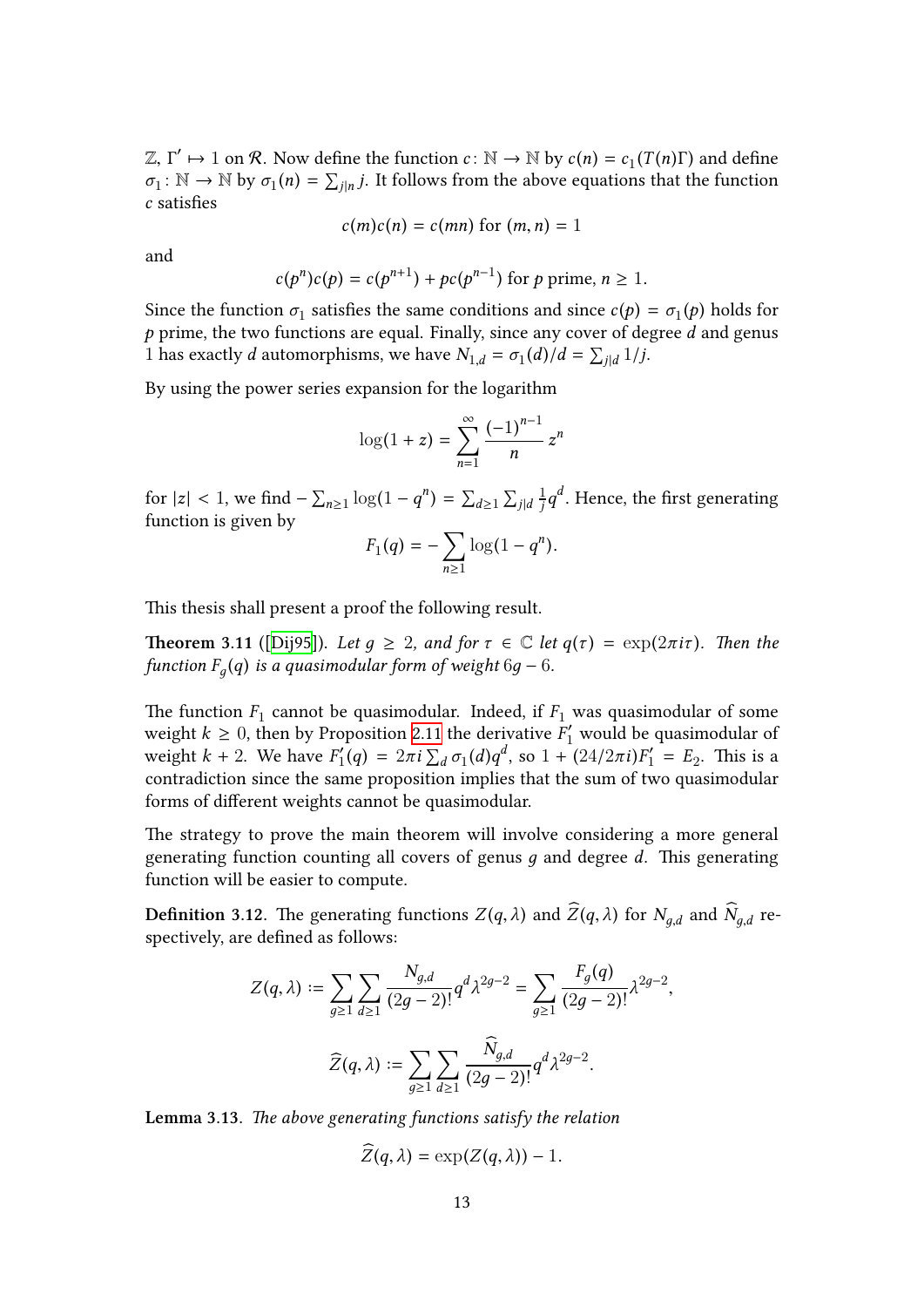*Proof.* The proof is subdivided into three parts. First, some notation and terminology is introduced. Second, the coefficient of  $q^{d} \lambda^{2g-2}$  in  $\exp(Z(q, \lambda)) - 1$  is expressed in terms of the new notation. Third, combinatorial arguments are used to prove that this coefficient is equal to  $\dot{N}_{g,d}/(2g-2)!$ .

Let *C* be a degree *d*, genus *g* cover. The *combinatorial type* of *C* is the tuple  $\kappa$  = *x k*<sub>*j*</sub>, *d*<sub>*j*</sub>)<sup>*j*<sub>*j*</sub> = 1 of natural numbers, such that for each *j*, the space *C* contains exactly *k*<sub>*j*</sub> connected components *C<sub>j</sub>* of genus *g<sub>j</sub>* such that the cover map *C<sub>j</sub>* → *E* is of degree *d<sub>j</sup>*</sub> connected components  $C_j$  of genus  $g_j$  such that the cover map  $C_j \to E$  is of degree *d*<sub>*j*</sub>. For simplicity, denote the Euler characteristics 2*g* − 2 and 2*g*<sup>*j*</sup> − 2 by *χ* and *χ*<sup>*j*</sup>. respectively. Then

$$
\sum_j d_j = d, \text{ and } \sum_j \chi_j = \chi.
$$

Further, define  $N_{\kappa}$  to be the weighted count of the covers of combinatorial type  $\kappa$ . Then

$$
\widehat{N}_{g,d} = \sum_{|\kappa| = (\chi,d)} \widehat{N}_{\kappa},
$$

where  $|\kappa|$  is defined as the tuple  $(\sum_j k_j \chi_j, \sum_j k_j d_j)$ , for  $\kappa = (k_j, g_j, d_j)_j$ . For any j, we also define the "unweighted" count  $N_{g_j, d_j}$  of connected covers of degree of genus  $g_j$ and degree *d<sup>j</sup>* by

$$
\widetilde{N}_{g_j,d_j}:=|\operatorname{Cov}(E,S')^\circ_{g_j,d_j}|,
$$

where  $S' \subset S$  is any subset of cardinality  $\chi_j$ . Finally, note that the relation

$$
q^d\lambda^\chi=\prod_{j=1}^r q^{k_jd_j}\lambda^{k_j\chi_j}
$$

holds for each  $\kappa = (k_j, g_j, d_j)_j$  with  $|\kappa| = (\chi, d)$ .

The exponential of  $Z(q, \lambda)$  is given by

$$
\exp(Z(q,\lambda)) = \prod_{g\geq 1} \prod_{d\geq 1} \sum_{k\geq 0} \frac{N_{g,d}^k}{k!(\chi!)^k} q^{kd} \lambda^{k\chi}.
$$

Expanding, one finds that the expression for  $exp(Z(q, \lambda))$  is a sum over terms of the form

$$
\prod_{j=1}^{<\infty} \left(\frac{N_{g_j,d_j}}{\chi_j!}\right)^{k_j} \frac{1}{k_j!} q^{k_j d_j} \lambda^{k_j \chi_j},
$$

for some choices of parameters  $g_j, d_j, k_j$ . Such choices may be collected to form combinatorial types  $\kappa = (g_j, d_j, k_j)_j$ . Now, by collecting the summands arising from choices that induce combinatorial types of the same absolute value |*κ*|, one obtains that the for some choices of parameters  $g_j$ ,  $d_j$ ,  $k_j$ . Such choices may be collected to for natorial types  $\kappa = (g_j, d_j, k_j)_j$ . Now, by collecting the summands arising from that induce combinatorial types of the same absolute val

$$
a_{\kappa} = \prod_{j=1}^r \left(\frac{N_{g_j,d_j}}{\chi_j!}\right)^{k_j} \frac{1}{k_j!}.
$$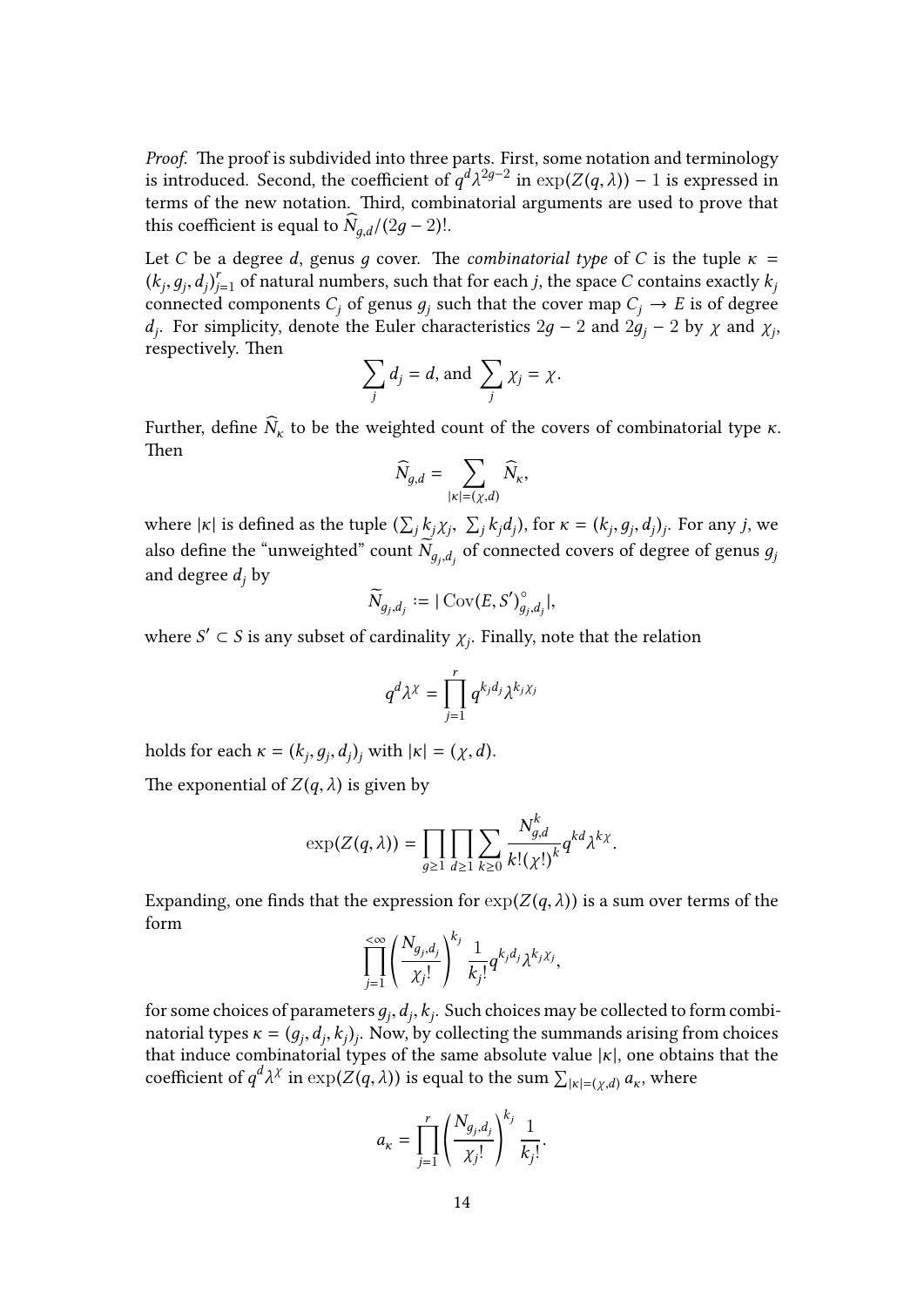It remains to prove that  $a_k = N_k/(2g − 2)!$  for each combinatorial type *κ*. Here, we shall often make implicit use of Proposition 3.6 and the remark after it. It remains to pr<br>shall often make<br>There are  $\begin{pmatrix} \chi & \chi \\ \chi & \chi \end{pmatrix}$ 

*χ*1 ,*χ*<sup>1</sup> ,...,*χ<sup>r</sup>* =  $\chi$ !  $\prod_{j=1}^{r} 1/(\chi_j!)^{k_j}$  ways to subdivide the ramification locus *S* into subsets that serve as the ramification loci of the connected components. Here, each  $\chi_j$  appears in the binomial coefficient  $k_j$  $k_j$  times. Fix one such decomposition, say  $S = S_1 \cup \cdots \cup S_r$ . Subdivide the decomposition further into subpartions such as  $(S_{k_{j-1}+1},\ldots,S_{k_{j-1}+k_j}),$  where all subsets belong to one type  $(g_j,d_j,k_j)$  and have cardinality *χ<sup>j</sup>* .

For  $g_j \geq 2$ , the number of covers of type  $(g_j, d_j, k_j)$  which ramify according to the  $\sup_{f \in \mathcal{F}} \mathcal{S}(f) = \sup_{f \in \mathcal{F}} \{ \int_{f \in \mathcal{F}} \mathcal{S}(f) \mathcal{S}(f)} \mathcal{S}(f) = \sup_{f \in \mathcal{F}} \{ \int_{f \in \mathcal{F}} \mathcal{S}(f) \mathcal{S}(f)} \mathcal{S}(f)$  $d_{g_j, d_j}^{r_j}$ . By tracking the automorphism group of the components involved in each choice, we obtain a weighted count<br>  $\int_{\mathbb{R}} f(t) \, dx^{k_j}$ of  $(1/k_j!)N_{q_i}^{k_j}$ *дj* ,*dj* .

For  $g_j \geq 1$ , there is no ramification locus. Instead, divide the  $k_j$  components of genus  $1$  into isomorphism classes, so that there are, say,  $\ell$  isomorphism classes with of  $(1/k_j!)N_{g_j,d_j}^{k_j}$ .<br>For  $g_j \ge 1$ , there is no ramification is<br>genus 1 into isomorphism classes, so the cardinalities  $t_1, \ldots, t_\ell$ . There are  $\binom{k_j}{t_1, \ldots, t_\ell}$  $t_1, \ldots, t_\ell$  $= k_j! \prod_{i=1}^{\ell}$  $\int_{i=1}^{t} 1/t_j!$  ways to perform such a subdivision, so that the number of of covers of type  $(g_j, d_j, k_j)$  is  $(1/k_j!)(\prod_{i=1}^\ell t_j!)\tilde{N}_{q_i}^{k_j}$  $\begin{array}{c} \text{com} \\ \text{p} \\ \text{p} \\ \text{r} \end{array}$ *дj* ,*dj* . Applying the weighting to an isomorphism class with  $t_i$  elements gives an additional factor of  $1/t_i!$  in the weighting, since the cardinality of its automorphism group as a cover has an additional factor of *t i* !. Hence, the weighted count of covers of type subdivision, so that the number of of covers<br>Applying the weighting to an isomorphism<br>factor of  $1/t_i!$  in the weighting, since the c<br>a cover has an additional factor of  $t_i!$ . Hen<br> $(g_j, d_j, k_j)$  is  $(1/k_j!)(\prod_{i=1}^{\ell} t_j!)(\prod_{i$  $\int_{g_j,d_j}^{k_j}$ , which is equal to  $(1/k_j!)N_{g_j}^{k_j}$ 

 $(g_j, d_j, k_j)$  is  $(1/k_j!)(\prod_{i=1}^{\ell} t_j!)(\prod_{i=1}^{\ell} 1/t_j!)N_{g_j, d_j}^{k_j}$ , which is equal to  $(1/k_j!)N_{g_j, d_j}^{k_j}$ .<br>Since covers of different types  $(g_j, d_j, k_j)$  are not isomorphic, we deduce tweighted count of covers with ramificat Since covers of different types  $(g_j, d_j, k_j)$  are not isomorphic, we deduce that the weighted count of covers with ramification type determined by the partition  $(S_1, \ldots, S_r)$  $\int_{j=1}^r (N^{k_j}_q)$  $d_{g_j,d_j}/k_j!$ ). Finally, since covers belonging to different partitions are not isomorphic and since the number of such partitions is  $\chi! \prod_{j=1}^r 1/(\chi_j!)^{k_j}$ , we deduce ∏that  $N_k = \chi a_k$ , as required. □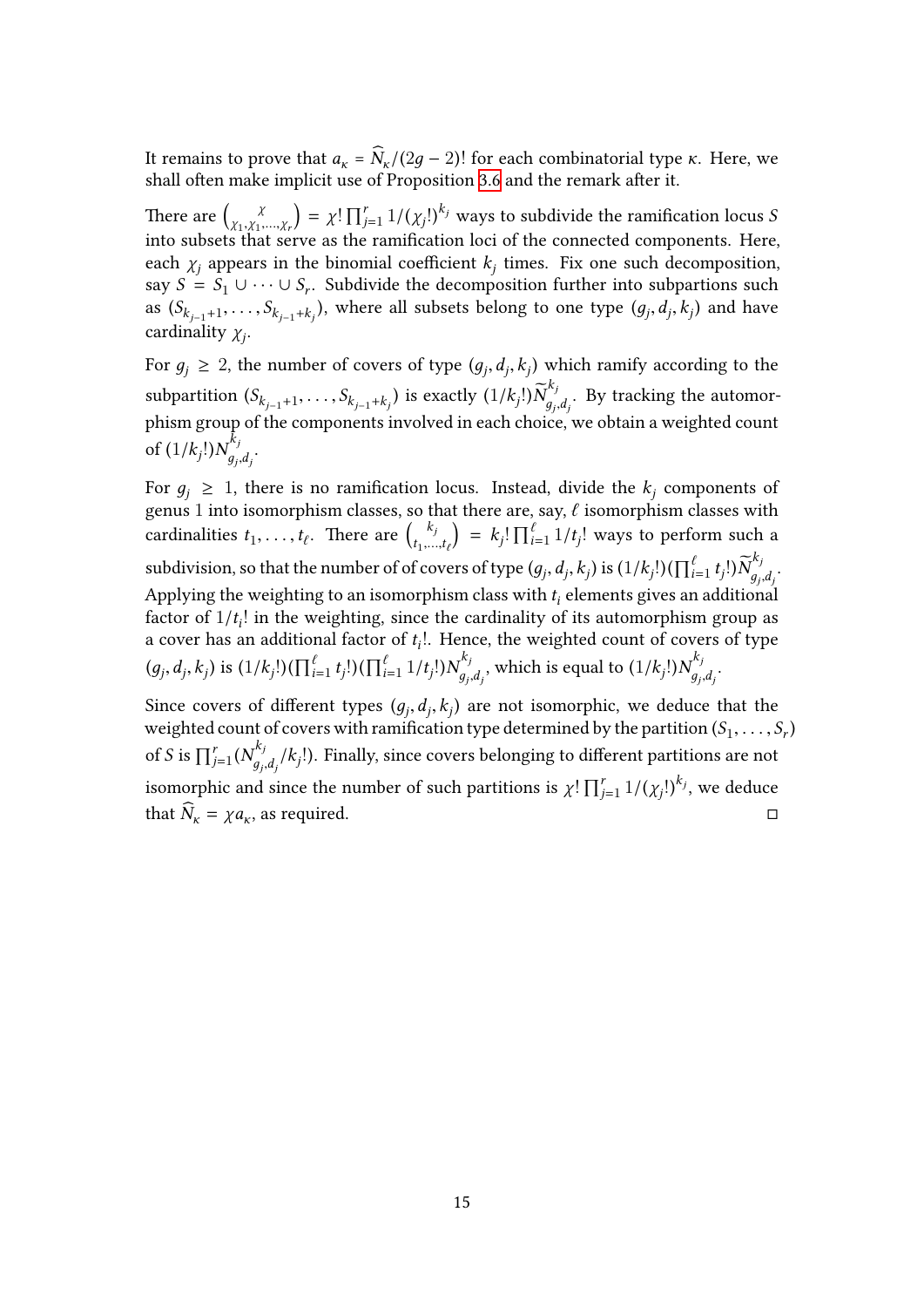# **4. Classifying covers via the fundamental group**

<span id="page-17-0"></span>The goal of this section is to use the theory of covering spaces to classify the covers we are interested in, i. e. the covers of genus *д* and degree *d* that are simply branched over *S*. This will get us to the first step to understanding their weighted count  $N_{g,d}$ .

#### **4.1. Covering spaces**

<span id="page-17-1"></span>**Definition 4.1.** Let *X* be a topological space, *F* a set endowed with the discrete topology, and *G* a group acting on both *X* and *F*. Define the fibred product  $X \times_G F$  to be the topological space  $(X \times F)$  /  $\sim$ , where  $(x, f) \sim (gx, gf)$  for all *g* in *G*.

<span id="page-17-2"></span>**Proposition 4.2.** *Let X be a connected, locally pathwise connected, and semi-locally simply connected topological space. Let*  $p: X \rightarrow X$  *be a universal cover. Furthermore, choose a point*  $\widetilde{x}_0$  *of X*, *and let*  $x_0$  *be the image of*  $\widetilde{x}_0$  *in X. Denote the fundamental*  $g$ roup  $\pi_1(X, x_0)$  by  $\pi_1$ . Then there is an eqivalence of categories

{*Unbranched covers of X*}  $\longrightarrow \{\pi_1\text{-sets}\},\$ 

*defined by the pair of quasi-inverse functors*

$$
(p_Y \colon Y \to X) \mapsto p_Y^{-1}(x_0)
$$
 and  $F \mapsto \widetilde{X} \times_{\pi_1} F$ .

*Proof.* One verifies by hand that the given functors are mutually quasi-inverse, by using elementary covering theory. Nonetheless, the needed isomorphisms between objects are given below.

Let *F* be a  $\pi_1$ -set and  $p_F: X \times_{\pi_1} F \to X$  the associated covering. Define a map  $\zeta_F: F \to p_F^{-1}$  $f_F^{-1}(x_0)$  by sending an element  $f$  to the class of  $(\widetilde{x}_0, f)$ .

On the other hand, let  $p_Y: Y \to X$  be a cover of *X*. Define a map

$$
\eta_Y \colon \widetilde{X} \times_{\pi_1} p_Y^{-1} \to Y
$$

as follows. For a given class  $(\tilde{x}, f)$ , let  $\beta$ :  $[0, 1] \rightarrow X$  be a path starting in  $\tilde{x}_0$  and ending in  $\tilde{x}$ . Consider the projection  $p\beta$  of  $\beta$  to *X* and lift the path  $p\beta$  to a path *β*<sub>f</sub> in *Y*, with starting point *f*. Finally, set *η*<sup>*Y*</sup>( $\tilde{x}$ , *f*) = *β*<sub>f</sub>(1). Note that since *X* is simply connected, this is independent of the choice of the path *β*. Also, the map is well-defined, since *pβγ* = *pβ* for any lift *γ* of a loop in *X*. □

**Remark 4.3.** In the above proposition, if *X* has the structure of a Riemann surface, then the first category may be taken to be the category of unbranched covers of Riemann surfaces over *X*. Indeed, every cover inherits a complex structure from *X* such that the structure map becomes holomorphic, and morphisms of covers of *X* are automatically holomorphic. Indeed, if  $g: C' \rightarrow C$  is a continuous map and *f* : *C* → *X* is an open and holomorphic map such that  $f ∘ q$  is holomorphic, then *q* is holomorphic; see [Lam09, 1.3.7].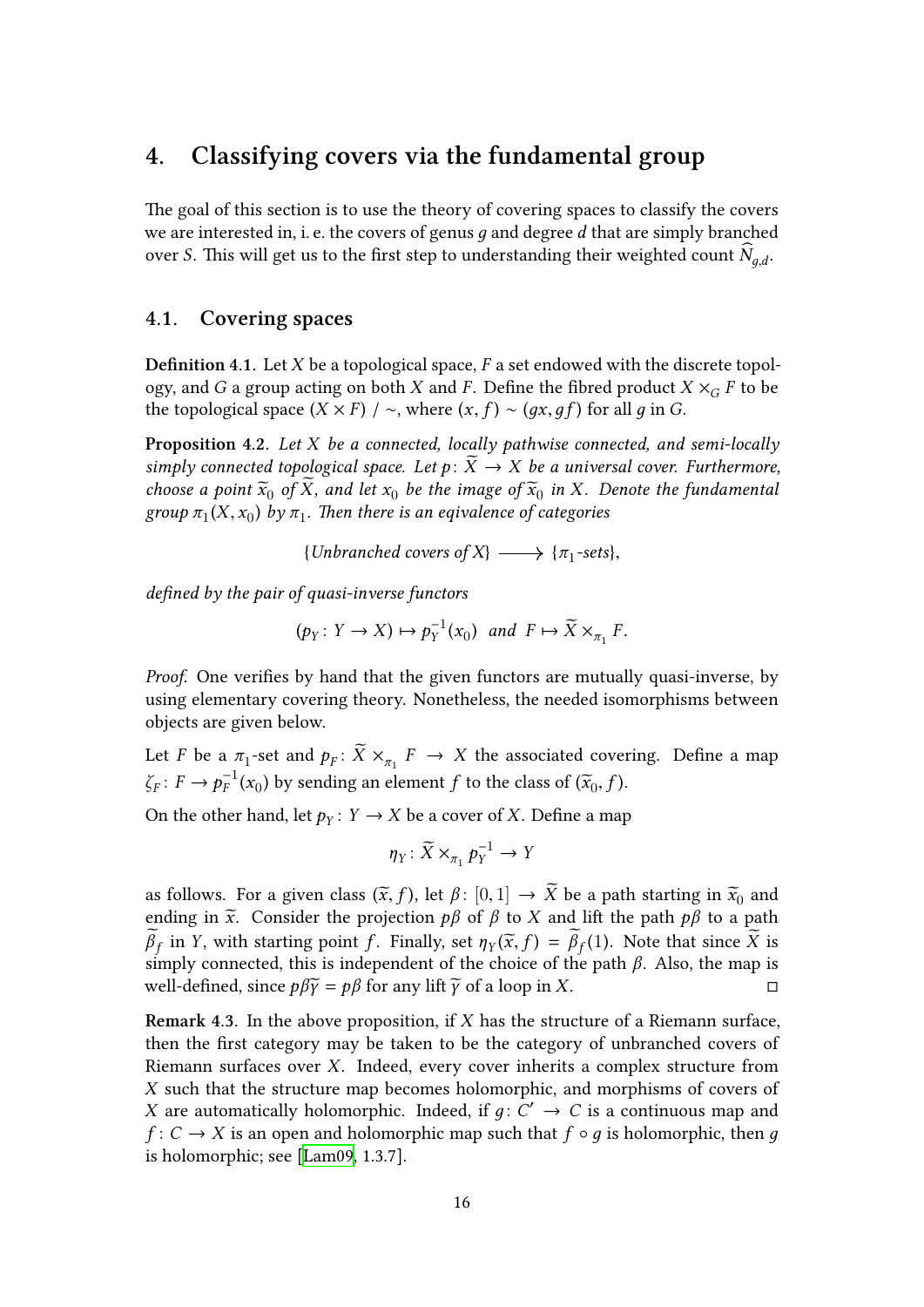Furthermore, let *X* be a Riemann surface, let  $S \subset X$  be a finite set. Then putting  $(C, p)$   $\mapsto$   $(C \setminus p^{-1}(S), p)$  defines an equivalence of categories between the category of finite covers of *X* with ramification locus contained in *S* and the category of finite unbranched covers of  $X \setminus S$ . The reason is roughly that the local data of an unbranched cover around a "missing" branch point uniquely characterizes that of any extention of that cover to a ramified one, e. g. the local degree of the cover map will correspond to the ramification index. The topic of extending unbranched covers to branched ones is discussed in detail in [Lam09, 4.6].

**Corollary 4.4.** *Let*  $X$  *be a connected Riemann surface,*  $S \subset X$  *a finite set,*  $x_0 \in X \setminus S$ *a* point. Denote the fundamental group  $\pi_1(X \setminus S, x_0)$  by  $\pi_1$ . There is an equivalence of *categories*  $\overline{a}$   $\overline{b}$   $\overline{c}$   $\overline{a}$   $\overline{c}$   $\overline{c}$   $\overline{c}$   $\overline{c}$   $\overline{c}$   $\overline{c}$   $\overline{c}$   $\overline{c}$   $\overline{c}$   $\overline{c}$   $\overline{c}$   $\overline{c}$   $\overline{c}$   $\overline{c}$   $\overline{c}$   $\overline{c}$   $\overline{c}$   $\overline{c}$   $\overline{c}$   $\overline{c}$   $\overline{$ 

$$
\left\{\n \begin{array}{c}\n \text{Finite ramified covers of } X \\
 \text{with ramification locus contained in } S\n \end{array}\n \right\}\n \longleftrightarrow \{\pi_1\text{-sets}\}.
$$

<span id="page-18-1"></span>**Remark 4.5.** Let  $p: C \rightarrow X$  be a ramified cover with ramification locus contained in *S*. Let  $x_0 \in X \setminus S$  and  $s \in S$ . Let  $\gamma \in \pi_1$  be a loop of degree one about *s* and  $\theta$ :  $p^{-1}(x_0) \rightarrow p^{-1}(x_0)$  the permutation induced by *γ*. If  $\theta$  decomposes in  $\ell$  cycles, say  $\theta = \theta_1 \cdots \theta_\ell$ , having lengths  $k_1, \ldots, k_\ell$  respectively, then the preimage  $p^{-1}(s)$ consists of  $\ell$  points  $s_1, \ldots, s_\ell$  with ramification indices  $k_1, \ldots, k_\ell$  respectively.

#### **4.2. Marked covers and the monodromy map**

<span id="page-18-0"></span>Let *E* be an elliptic curve,  $S = \{b_1, \ldots, b_{2g-2}\}$  a set of  $2g - 2$  distinct points of *E*. Fix a basis point  $b_0 \in E \setminus S$ , and denote the fundamental group  $\pi_1(E \setminus S, b_0)$  by  $\pi_1$ . The equivalence of categories from the previous corollary is the equivalence  ${11}$   ${11}$   ${11}$   ${11}$   ${11}$   ${11}$ 

> Finite ramified covers of *E* with ramification locus contained in *S*  $\longleftrightarrow \{\pi_1\text{-sets}\}.$

Note that a simply branched cover of genus *д* is ramified over exactly 2*д* − 2 points of *E*. It follows that if its ramification locus  $S_0$  is contained in *S*, then  $S_0 = S$ .

**Definition 4.6.** A *marking m* on a cover  $(C, p) \in Cov(E, S)_{g,d}$  is a bijective map  $m: p^{-1}(b_0) \to \{1, ..., d\}$ . A marked cover is a triple  $(C, p, m)$ , where  $(C, p)$  is a cover<br>and m is a marking on it.<br>Two marked covers  $(C_1, p_1, m_1)$  and  $(C_2, p_2, m_2)$  are considered equivalent, if there is<br>an isomorphism of c and *m* is a marking on it.

Two marked covers  $(C_1, p_1, m_1)$  and  $(C_2, p_2, m_2)$  are considered equivalent, if there is an isomorphism of covers  $\psi$  :  $C_1 \rightarrow C_2$  such that  $m_1 = m_2 \psi$ . Let  $Cov(E, S)_{a,d}$  denote the set of equivalence classes of marked covers with respect to this relation.

**Definition** 4.7. Let  $(C, p)$  be a cover of *E*. Denote the group action of  $\pi_1$  on the fibre of  $p^{-1}(b_0)$  by  $(\gamma, x) \mapsto \gamma'$ . *x*. Define the monodromy map asses of marked covers with re<br>) be a cover of *E*. Denote the g<br>*x*. Define the monodromy manner:  $\widetilde{\mathrm{Cov}}(E,S)_{g,d} \to \mathrm{Hom}(\pi_1)$ 

$$
\text{mon} \colon \widetilde{\text{Cov}}(E, S)_{g,d} \to \text{Hom}(\pi_1, \mathfrak{S}_d)
$$

by mon $(C, p, m)(\gamma)(i) = m(\gamma \cdot m^{-1}(i)).$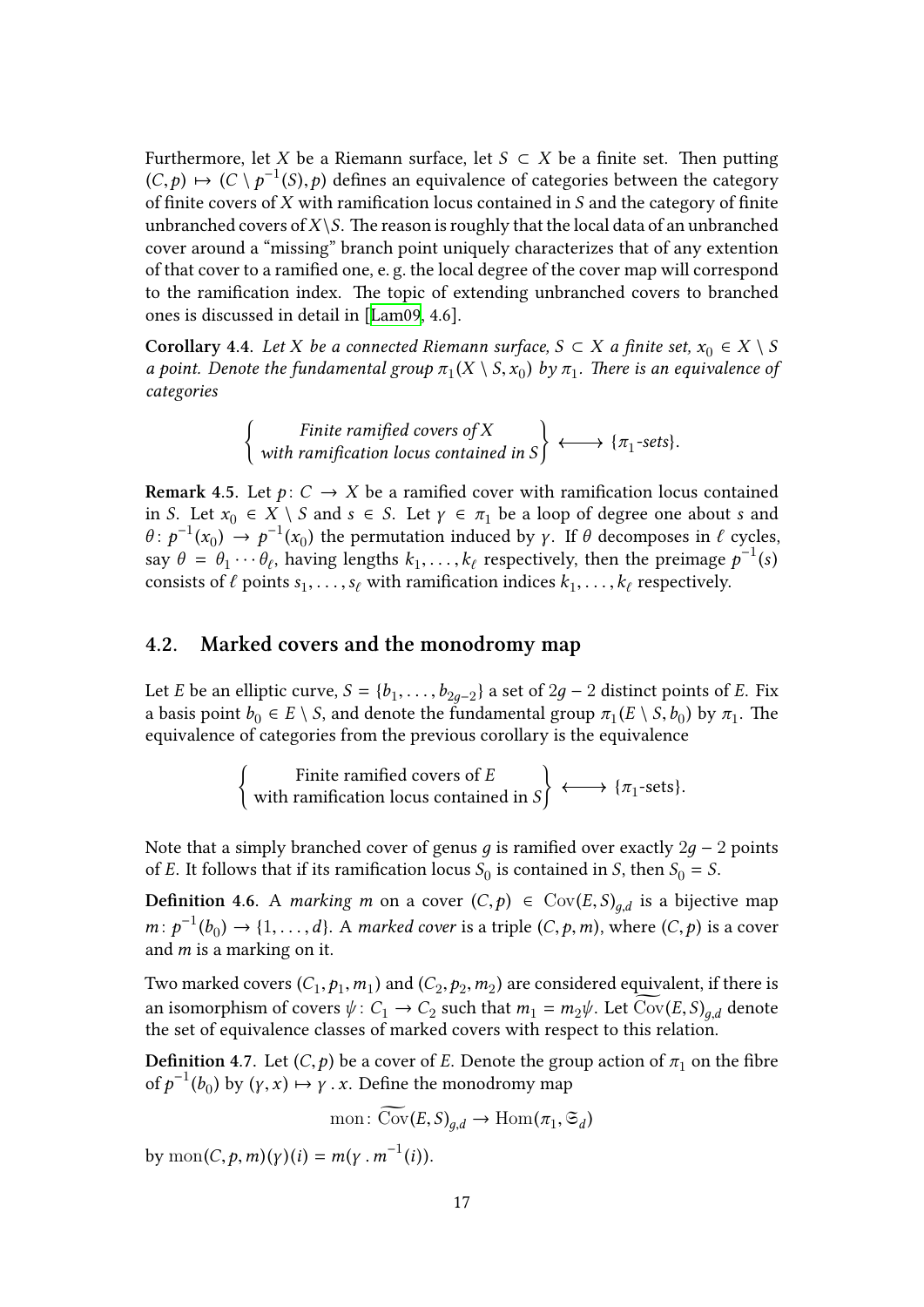Let the symmetric group  $\mathfrak{S}_d$  act on the first set by  $\sigma$  .  $(C, p, m) = (C, p, \sigma m)$ , and on the second by  $\sigma \cdot \varphi = \text{inn}(\sigma)\varphi$ , i.e. by inner automorphisms. Then mon becomes a morphism of  $\mathfrak{S}_d$ -sets. Furthermore, for  $\varphi = \text{mon}(C, p, m)$  in the image of mon, the group action "forgetting the marking"

$$
m^{-1}\varphi(\_)m\colon\pi_1\to\operatorname{Aut}(p^{-1}(b_0))
$$

on the fiber of  $b_0$  is the same as the one defined by the above equivalence of categories.

**Definition 4.8.** Let *t* denote the set of simple transpositions in  $\mathfrak{S}_d$ . Define the set

$$
\widehat{T}_{g,d} = \{(\tau_1, \ldots, \tau_{2g-2}, \sigma_1, \sigma_2) \in \mathfrak{S}_d^{2g} ; \ \tau_i \in t \text{ for all } i, \tau_1 \cdots \tau_{2g-2} = \sigma_1 \sigma_2 \sigma_1^{-1} \sigma_2^{-1} \}.
$$

We define an  $\mathfrak{S}_d$ -action on  $T_{g,d}$  by conjugation in each component. This action is well-defined, since conjugates of transpositions are transpositions, and makes  $\widehat{T}_{q,d}$ into an  $\mathfrak{S}_d$ -set.

**Remark 4.9.** We can describe the fundamental group  $\pi_1$  of  $E \setminus S$  using generators and relations. Choose a generating set  $\{\alpha_1, \alpha_2\}$  of  $\pi_1(E, b_0)$  such that the images of the  $\alpha_i$  in *E* do not intersect the ramification locus *S*. Furthermore, for *i* ∈ {1, ..., 2*g* − 2} let  $\gamma'_i$  be a simple loop about the point  $b_i$  in *S*. For each *i*, there is a homotopy with image in  $E \setminus S$  transforming  $\gamma_i'$  $\nu'_i$  into a loop  $γ_i$  about  $b_i$  that contains the point  $b_0$ . The picture below illustrates the situation.



The loops we defined satisfy the relation  $\gamma_1 \cdots \gamma_{2g-2} = \alpha_1 \alpha_2 \alpha_1^{-1} \alpha_2^{-1}$  $\sqrt{2}^{-1}$ . From the Seifert– Van Kampen theorem, it follows that the fundamental group  $\pi_1$  is described by the following generating set and relation:  $\frac{1}{2}$  ( $\frac{1}{2}$   $\frac{1}{2}$   $\frac{1}{2}$   $\frac{1}{2}$   $\frac{1}{2}$   $\frac{1}{2}$   $\frac{1}{2}$   $\frac{1}{2}$   $\frac{1}{2}$   $\frac{1}{2}$   $\frac{1}{2}$   $\frac{1}{2}$   $\frac{1}{2}$   $\frac{1}{2}$   $\frac{1}{2}$   $\frac{1}{2}$   $\frac{1}{2}$   $\frac{1}{2}$   $\frac{1}{2}$   $\frac{1}{2}$   $\frac{1}{2}$ 

$$
\pi_1 = \left\langle \gamma_1, \ldots, \gamma_{2g-2}, \alpha_1, \alpha_2 \, ; \, \gamma_1 \cdots \gamma_{2g-2} = \alpha_1 \alpha_2 \alpha_1^{-1} \alpha_2^{-1} \right\rangle.
$$

In particular, any homomorphism of the group  $\pi_1$  into any group  $H$  is uniquely determined by the images of the elements  $\gamma_1, \ldots, \gamma_{2g-2}, \alpha_1$ , and  $\alpha_2$ . On the other hand, any tuple  $(\tau_1, \ldots, \tau_{2g-2}, \sigma_1, \sigma_2)$  of elements of *H* satisfying the relation  $\tau_1 \cdots \tau_{2g-2} =$  $\sigma_1 \sigma_2 \sigma_1^{-1} \sigma_2^{-1}$  defines a homomorphism of  $\pi_1$  into *H*.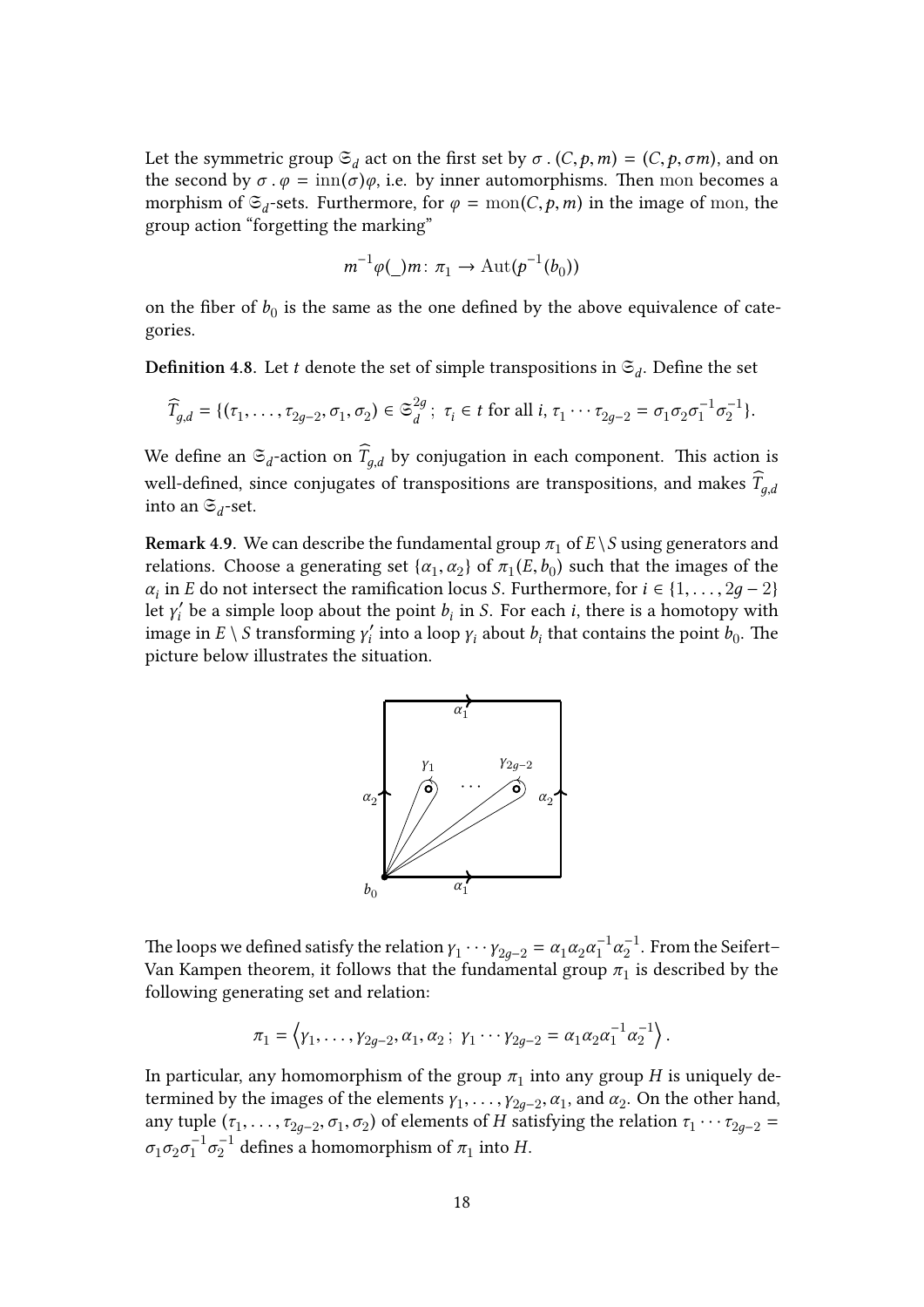**Proposition** 4.10. *The image of* mon, *as a*  $\mathfrak{S}_d$ -set, *is isomorphic to*  $\overline{T}_{g,d}.$ 

<span id="page-20-0"></span>*Proof.* Define the set  $\widehat{T}_{g,d}^{\prime}$  by

$$
\widehat{T}'_{g,d} = \{(\tau_1,\ldots,\tau_{2g-2},\sigma_1,\sigma_2) \in \mathfrak{S}_d^{2g} ; \ \tau_1 \cdots \tau_{2g-2} = \sigma_1 \sigma_2 \sigma_1^{-1} \sigma_2^{-1} \}.
$$

By the previous remark there is a bijection  $\psi$ :  $\text{Hom}(\pi_1, \mathfrak{S}_d) \to \widehat{T}_{g,d}$  given by  $\varphi \mapsto$  $(\varphi(\gamma_1),\ldots,\varphi(\gamma_{2g-2}),\varphi(\alpha_1),\varphi(\alpha_2))$ . The map  $\psi$  is also a morphism of  $\mathfrak{S}_d$ -sets, where the  $\mathfrak{S}_d$ -action on  $T_{g,d}$  is defined by compenent-wise conjugation. The preimage of *T*<sub>*g*,*d*</sub> under  $\psi$  consists of the homomorphisms  $\varphi: \pi_1 \to \mathfrak{S}_d$  such that for all *i*, the permutation  $\varphi(\gamma_i)$  is a simple transposition.

For covers that are simply branched over *S*, the image  $\tau_i$  of each loop  $\gamma_i$  under the monodromy map is a simple transposition of the points in the fiber. Namely, there is over  $b_i$  exactly one branch point of index 2, and  $\tau_i$  interchanges the two fiber points corresponding to the two sheets of the branching, leaving the other fiber points unchanged. Hence, the image of mon is contained in  $\psi^{-1}(\widehat{T}_{g,d})$ .

It is left to show that  ${\rm Im(mon)}$  contains  $\psi^{-1}(\widehat{T}_{g,d}).$  Let  $\varphi\colon \pi_1\;\to\; \mathfrak{S}_d$  be a homomorphism such that  $\varphi(\gamma_i)$  is a simple transposition for all *i*. By the equivalence of categories at the beginning of the section, the  $\pi_1$ -action on  $\{1, \ldots, d\}$  defined by  $\varphi$ gives a finite, branched cover of Riemann surfaces  $p: C \rightarrow E$ . The cover  $(C, p)$  also comes with a natural marking  $m: p^{-1}(b_0) \rightarrow \{1, \ldots, d\}$ , namely the inverse of the map *ζ*{1,...,*d*} defined in the proof of Proposition 4.2. By the same proposition, for all *θ* ∈  $\pi_1$  and all *k*, *k*<sup>'</sup> ∈ {1, . . . , *d*}, if *θ* .  $m^{-1}(k) = m^{-1}(k')$  then  $k' = \varphi(\theta)(k)$ . This shows that the  $\pi_1$ -action defined by  $(C, p, m)$  on the set  $\{1, \ldots, d\}$  is the same as the action defined by  $\varphi$ . Finally, the condition that  $\varphi(\gamma_i)$  be a simple transposition for all *i* implies by Remark 4.5 that the cover (*C*,*p*) is simply branched over *S*. Therefore,  $\theta \in \pi_1$  and all  $k, k' \in \{1, ..., k\}$ <br>shows that the  $\pi_1$ -action define<br>action defined by  $\varphi$ . Finally, the<br>*i* implies by Remark 4.5 that th<br>we have  $(C, p, m) \in \text{Cov}(E, S)_{g,d}$ we have  $(C, p, m) \in \text{Cov}(E, S)_{a,d}$  and  $\text{mon}(C, p, m) = \varphi$ . *i* implies by Remark 4.5 that the cover  $(C, p)$  is simply branched over *S*. Therefore, we have  $(C, p, m) \in \text{Cov}(E, S)_{g,d}$  and  $\text{mon}(C, p, m) = \varphi$ .

with the isomorphism Im(mon)  $\stackrel{\sim}{\to} \widehat{T}_{g,d}$  of the previous proposition.

**Proposition 4.11.** *Let* (*C*,*p*,*m*) *be a marked cover and θ its image under ρ. Then there*  $\iint$  *is a group isomorphism*  $\text{Aut}_p(C) \xrightarrow{\sim} \text{Stab}_{\mathfrak{S}_d}(\theta)$ *.* 

*Proof.* Let  $\varphi: \pi_1 \to \mathfrak{S}_d$  be the preimage of  $\theta$  in the isomorphism of Proposition 4.10. By the equivalence of categories, the group Aut*<sup>p</sup>* (*C*) is isomorphic to the group *H* of automorphisms of the  $\pi_1$ -action on  $\{1, \ldots, d\}$  defined by  $\varphi$ . The group *H* consists of all elements  $\sigma \in \mathfrak{S}_d$  commuting with  $\varphi$ , i.e. such that  $\varphi = \text{inn}(\sigma)\varphi$ . Sinc[e the](#page-20-0) isomorphism of Proposition 4.10 is  $\mathfrak{S}_d$  $\mathfrak{S}_d$ -equivariant, we have  $H = \text{Stab}_{\mathfrak{S}_d}(\theta)$ . □<br> **Proposition 4.12**. The morphism  $\rho$  induces a bijection on the sets of orbits<br>  $\mathfrak{S}_d \setminus \text{Cov}(E, S)_{g,d} \xrightarrow{\sim} \mathfrak{S}_d \setminus \widehat$ 

**Proposition 4.12.** *The morphism ρ induces a bijection on the sets of orbits*

$$
{}_{\mathfrak{S}_d}\backslash \widetilde{\mathrm{Cov}}(E,S)_{g,d}\xrightarrow{\sim}{}_{\mathfrak{S}_d}\backslash \widehat{T}_{g,d}.
$$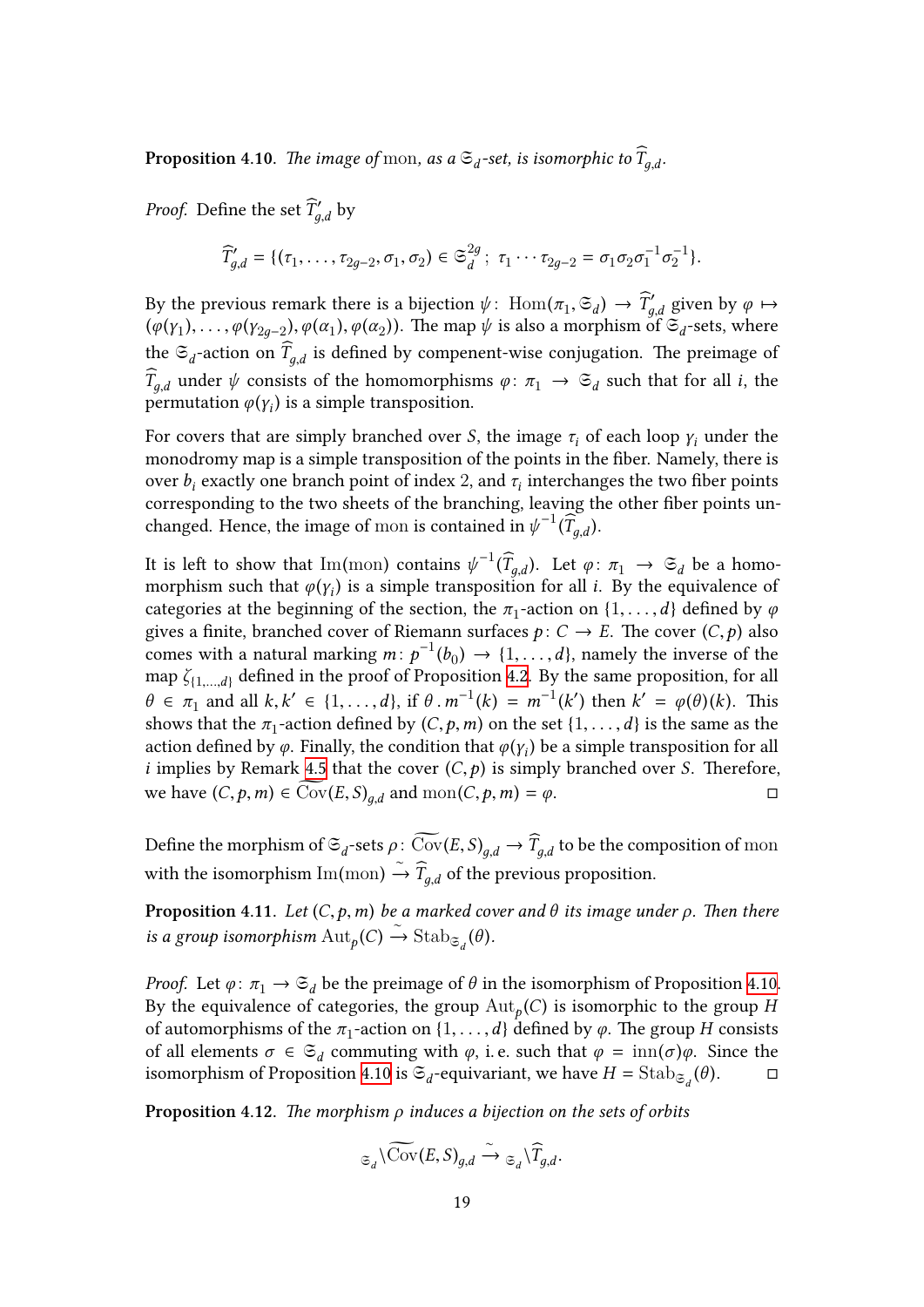*Proof.* The map  $\rho$  is surjective as the composition of surjective maps, hence the induced map on the sets of orbits is surjective too.

For the injectivity on the sets of orbits, let  $\rho(C_1, p_1, m_1) = \theta$  and  $\rho(C_2, p_2, m_2) = \sigma$ .  $\theta$ , for some  $\theta \in \widetilde{T}_{g,d}$  and  $\sigma \in \mathfrak{S}_d$ . Then  $\rho(C_2, p_2, \sigma^{-1}m_2) = \theta$ . It follows from the equivalence of categories that  $(C_1, p_1) \simeq (C_2, p_2)$ , and hence the that the two marked covers only differ by the marking, so that they are in the same  $\mathfrak{S}_d$ -orbit.  $\Box$ 

**Corollary 4.13.** *The morphism*  $\rho$  *induces a bijection between*  $Cov(E, S)_{q,d}$  *and the set*  $of \mathfrak{S}_d$ -orbits of  $T_{g,d}$ . In particular, the set  $Cov(E, S)_{g,d}$  is finite. **Corollary 4.13.** The morphism  $\rho$  induces a bijection between  $Cov(E, S)_{g,d}$  and the set of  $\mathfrak{S}_d$ -orbits of  $\widehat{T}_{g,d}$ . In particular, the set  $Cov(E, S)_{g,d}$  is finite.<br>*Proof.* The statement follows from the last prop

<span id="page-21-0"></span>are in one-to-one correspondence with the elements of  $Cov(E, S)_{a,d}$ . . □

**Lemma 4.14.** *The following equality for the weighted count*  $\widehat{N}_{g,d}$  *holds:* 

$$
\widehat{N}_{g,d} = |\widehat{T}_{g,d}|/d!.
$$

<span id="page-21-1"></span>*Proof.* By Corollary 4.13 and Proposition 4.11, the weighted count  $N_{g,d}$  is equal to the weighted count of the  $\mathfrak{S}_d$ -orbits of  $T_{g,d}$ , where each orbit is weighted by  $1/|\operatorname{Stab}_{\mathfrak{S}_d}(\theta)|,$ for any element  $\theta$  in the orbit. Now, it follows from the formula  $|\mathfrak{S}_d|$ .  $\theta| = |\mathfrak{S}_d|/|\mathfrak{S}\text{tab}(\theta)|$ thatthis weighted c[ount](#page-21-0) equals  $|\widehat{T}_{g,d}|/d!$ . |/*d*!. □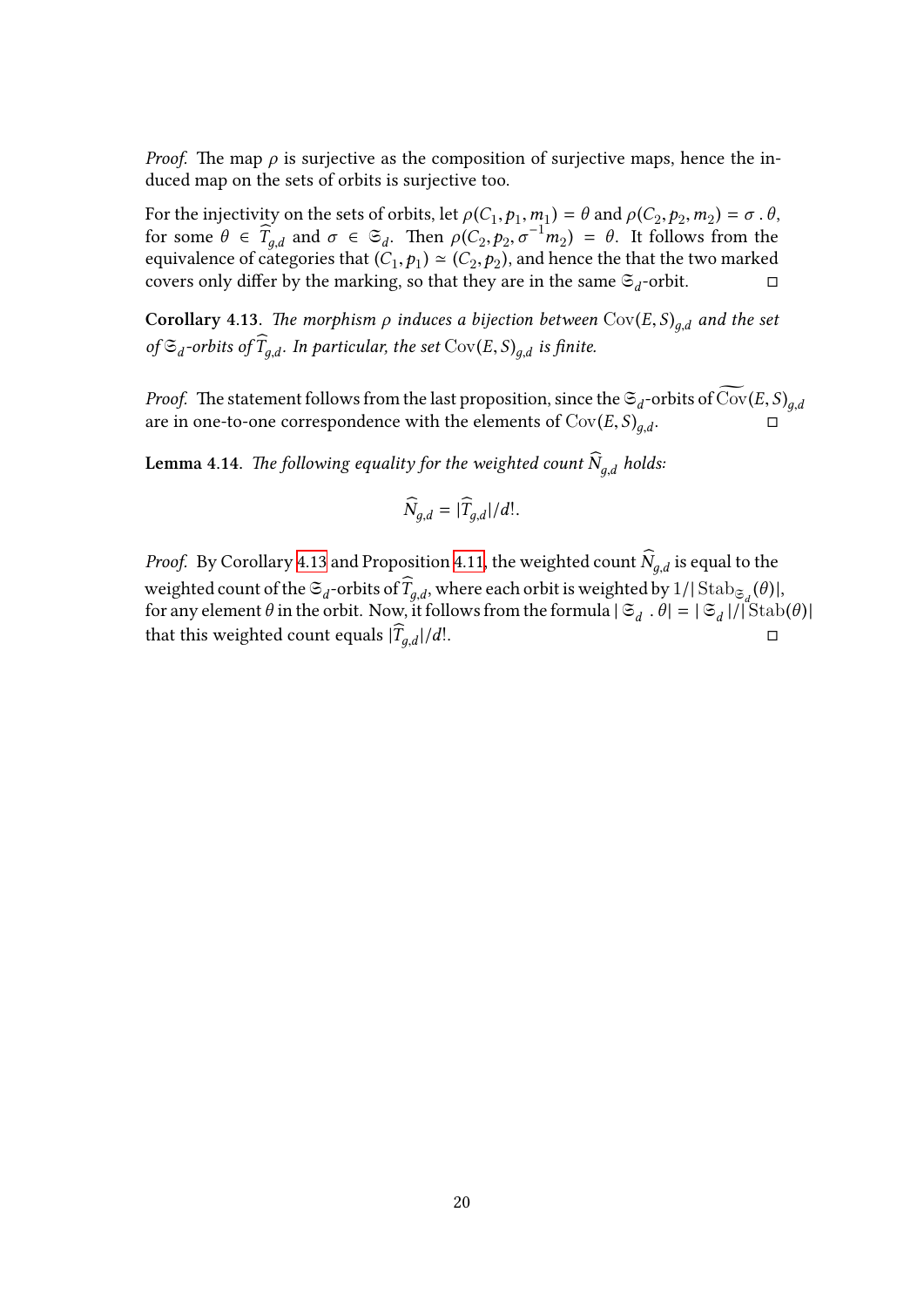# <span id="page-22-0"></span>**5. Conjugacy classes of the symmetric group**

In this section, we further the computation of  $\widehat{N}_{a,d}$  by using techniques inspired by graph theory. The rough picture is one of a graph with vertices the conjugacy classes of  $\mathfrak{S}_d$  and edges representing the passage from one class to another by multiplication with a simple transposition. We seek to count not cycles, but cycles starting and ending with the same representative, in the sense specified below. To do this, we make use of an analogue of the adjacency matrix for a graph.

To abbreviate, we use the term "transposition" for simple transpositions. Again, we denote by *t* the set of simple transpositions in  $\mathfrak{S}_d$ .

#### <span id="page-22-1"></span>**5.1. Conjugacy cycles**

Recall the definition

$$
\widehat{T}_{g,d} = \{(\tau_1, \ldots, \tau_{2g-2}, \sigma_1, \sigma_2) \in \mathfrak{S}_d^{2g} \, ; \, \tau_i \in t \text{ for all } i, \tau_1 \cdots \tau_{2g-2} = \sigma_1 \sigma_2 \sigma_1^{-1} \sigma_2^{-1} \}.
$$

Our aim is now to rewrite this definition using conjugacy classes. Note that the condition in the definition is equivalent to

$$
(\tau_1 \cdots \tau_{2g-2}) \sigma_2 = \sigma_1 \sigma_2 \sigma_1^{-1}.
$$

In particular, it is necessary for the product  $(\tau_1 \cdots \tau_{2g-2}) \sigma_2$  to be conjugated to  $\sigma_2$ .

For  $\sigma \in \mathfrak{S}_d$ , denote the conjugacy class of  $\sigma$  in  $\mathfrak{S}_d$  by  $c(\sigma)$ .

**Definition 5.1.** For  $\sigma \in \mathfrak{S}_d$ , define

$$
P_{g,d}(\sigma)=\{(\tau_1,\ldots,\tau_{2g-2})\in\mathfrak{S}_d^{2g-2}\,;\,\,\tau_i\in t\,\,\text{for all}\,\,i,\,c(\tau_1\cdots\tau_{2g-2}\sigma)=c(\sigma)\}.
$$

If *g* = 1, define  $P_{g,d}(\sigma)$  to be the singleton set { $\bullet$ }.

**Proposition** 5.2. Let  $\mathcal{R} = \{\sigma^{(1)}, \ldots, \sigma^{(r)}\}$  be a system of (distinct) representatives of *the conjugacy classes of* S*<sup>d</sup> . Then*

$$
|\widehat{T}_{g,d}| = \sum_{\sigma \in \mathcal{R}} d! |P_{g,d}(\sigma)|.
$$

*Proof.* We begin by noting that if  $(\tau_1, \ldots, \tau_{2g-2}) \in P_{g,d}$  and  $\sigma \in \mathfrak{S}_d$ , then there is a bijection

$$
\{\sigma' \in \mathfrak{S}_d\,;\; (\tau_1\cdots\tau_{2g-2})\sigma = \sigma'\sigma(\sigma')^{-1}\}\to {\rm Stab}_{\mathfrak{S}_d}(\sigma).
$$

Indeed, choose an arbitrary element  $\sigma_0'$  of the first set and define the bijection by sending *σ'* to (*σ'*<sub>0</sub>  $\zeta_0')^{-1}\sigma'.$ 

To count the elements in  $T_{g,d}$ , we fix  $\sigma$  and we ask first first how many tuples  $(\tau_1,\ldots,\tau_{2g-2})$ satisfy the necessary condition of  $(\tau_1, \ldots, \tau_{2g-2})\sigma$  being conjugate to  $\sigma$ , next we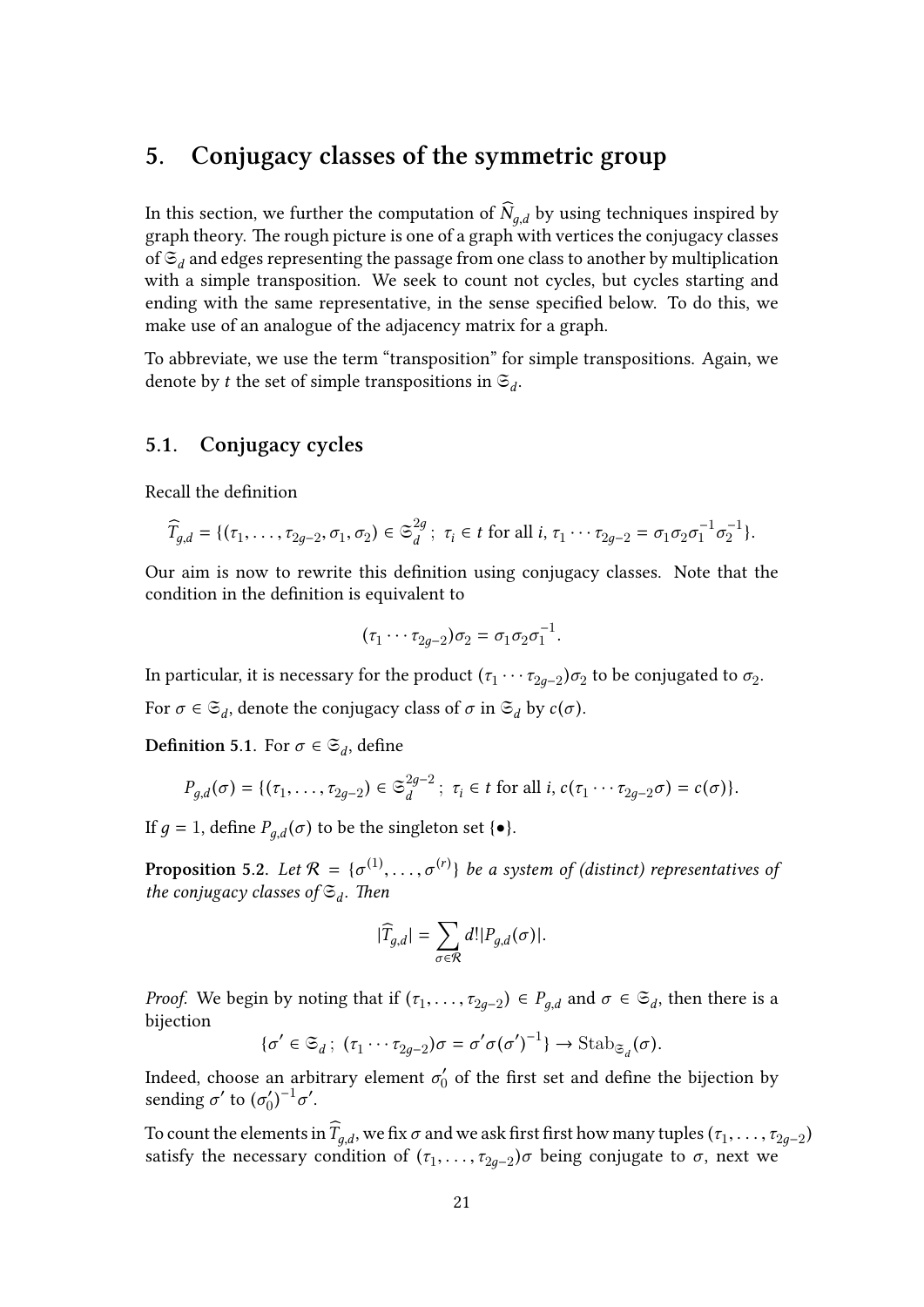count the number of ways to realize such a conjugacy relation, which is exactly | Stab<sub> $\mathfrak{s}_d$ </sub> $(σ)$ |. We obtain

$$
|\widehat{T}_{g,d}| = \sum_{\sigma \in \mathfrak{S}_d} |\operatorname{Stab}_{\mathfrak{S}_d}||P_{g,d}(\sigma)| = \sum_{\sigma \in \mathfrak{S}_d} \frac{d!}{|c(\sigma)|} |P_{g,d}(\sigma)|.
$$

The function  $|P_{g,d}|: \mathfrak{S}_d \to \mathbb{Z}$  is constant on conjugacy classes. Indeed, for  $\sigma' \in \mathfrak{S}_d$ there is a bijection of  $P_{g,d}(\sigma)$  onto  $P_{g,d}(\sigma'\sigma{(\sigma')}^{-1})$  given by conjugation with  $\sigma'$  in each component. From this follows the required equality.  $\Box$ 

The above proposition, together with Lemma 4.14, give the following reduction step:

**Corollary 5.3.** *We have the equality*

$$
\widehat{N}_{g,d} = \sum_{\sigma \in \mathcal{R}} |P_{g,c}(\sigma)|.
$$

<span id="page-23-1"></span>From now on, let  $\mathcal{R} \ = \ \{\sigma^{(1)}, \ldots, \sigma^{(r)}\}$  be a fixed system of representatives of the conjugacy classes of  $\mathfrak{S}_d$ . Then the cardinality  $r = \text{part}(d)$  of  $\mathcal R$  is the number of (unordered) partitions of  $\{1, \ldots, d\}$ . This follows essentially from the fact that the conjugacy class of a permutation is uniquely determined by its *cycle shape*, that is the multiset  $\{a_1, \ldots, a_s\}$  whose elements are the respective sizes of the *s* cycles making up the (reduced) cycle decomposition of the permutation. Such sets are in a one-toone correspondence with the partitions of *d*, since each cycle entry  $1, \ldots, d$  must appear exactly once in the cycle decomposition.

#### **5.2. Adjacency matrices**

<span id="page-23-0"></span>**Definition 5.4.** Let  $d \ge 1$  and  $k \ge 0$ .

1. For  $1 \le i, j \le r$ , define the sets  $E_d^k$  $\int_{d,i,j}^{\kappa}$  by

$$
E_{d,i,j}^k = \{(\tau_1,\ldots,\tau_k) \in \mathfrak{S}_d^k; \ \tau_i \in t \text{ for all } i, c(\tau_1 \cdots \tau_k \sigma^{(i)}) = c(\sigma^{(j)})\}.
$$

For  $k=0$ , define  $E_d^0$  $\frac{d}{d}$ ,*i*,*j* to be the empty set if *i*  $\neq$  *j* and the singleton set if *i* = *j*.

2. Define the square matrix  $M_d$  by

$$
(M_d)_{i,j} = |E^1_{d,i,j}|.
$$

The matrix  $M_d$  is a square matrix of size  $r$ , its definition does not depend on the choice of system of representatives R.

**Remark 5.5.** If *k* is odd, applying the signum to the defining condition shows that  $E_d^k$ *d*,*i*,*i* is empty. If  $k = 2g - 2$  is even, then  $E_{d,i,i}^{2g-2}$  $P_{g,d}^{2g-2} = P_{g,d}(\sigma^{(i)}).$ 

**Proposition 5.6.** *The entries of M k*  $\frac{d}{d}$  are given by ( $M_d^k$  $\binom{k}{d}_{i,j} = |E_d^k|$ *d*,*i*,*j* |*.*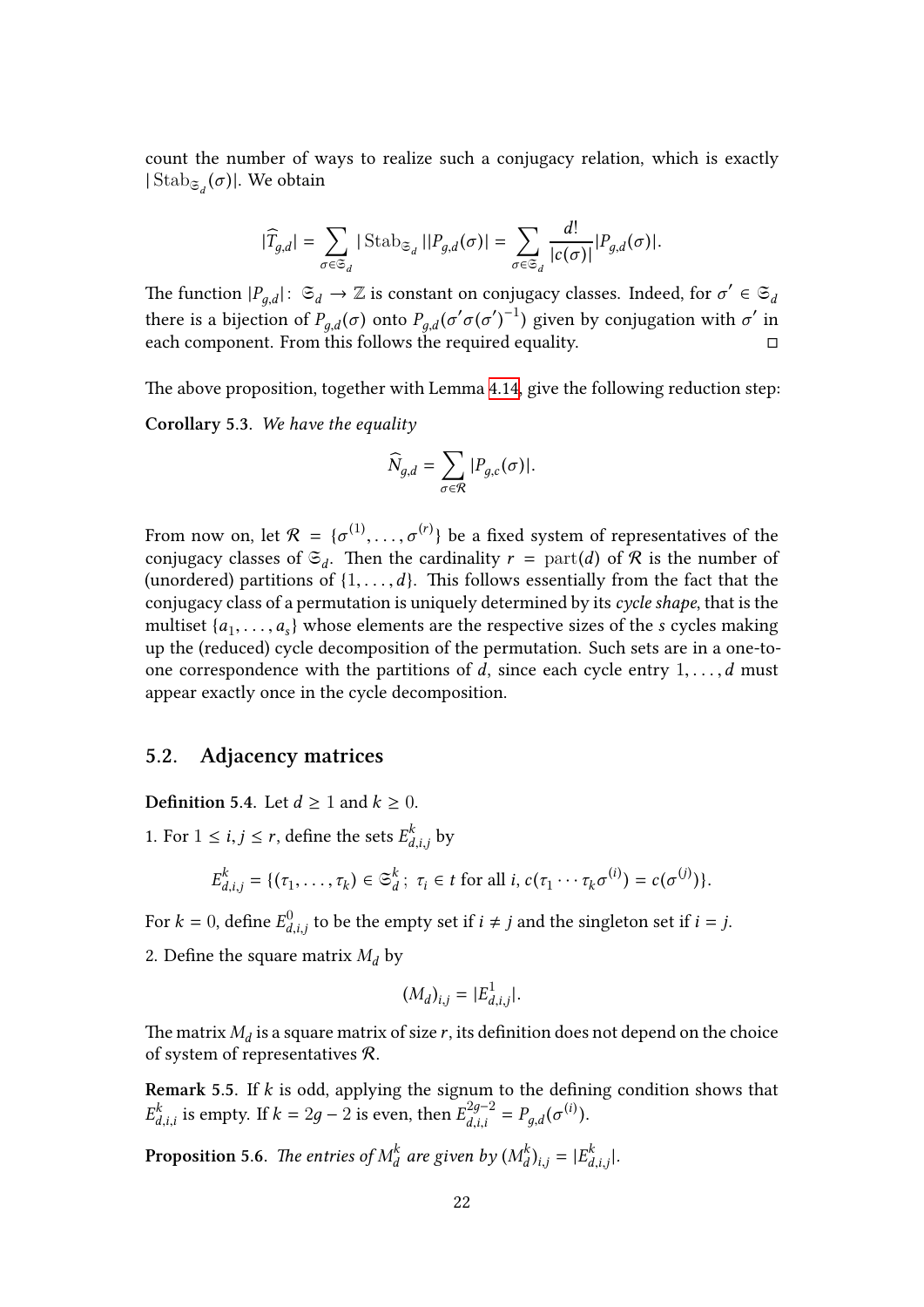*Proof.* The proof is by induction on  $k$ . For  $k = 0, 1$ , there is nothing to show. For the induction step, note that if  $i$  (resp.  $j$ ) are fixed, the sets  $E_d^k$  $d_{d,i,j}^\kappa$  are pairwise disjoint for varying *j* (reps. *i*). We seek to define a bijection

$$
\phi \colon \coprod_{l=1}^r E_{d,i,l}^k \times E_{d,l,j}^1 \to E_{d,i,j}^{k+1}.
$$

First, for each element  $(\tau_1, \ldots, \tau_k)$  of  $E_d^k$  $\sigma$ <sup>*k*</sup><sub>*d*</sub>,*i*, choose an element *σ* ∈  $\mathfrak{S}_d$  such that *τ*<sub>1</sub> · · · *τ*<sub>*k*</sub> $\sigma^{(i)} = \sigma \sigma^{(i)} \sigma^{-1}$ . Second, define the image of  $((\tau_1, \ldots, \tau_k), \tau_0)$  under  $\phi$  to be  $(\sigma \tau_0 \sigma^{-1}, \tau_1, \ldots, \tau_k)$ . By the definition of matrix multiplication, it suffices to prove that  $\phi$  is a bijection.

Injectivity is clear. For surjectivity, given an element ( $\tau_0'$  $(\tau_0, \tau_1, \ldots, \tau_k)$  in the target, choose an *l* such that  $\tau_1 \cdots \tau_k \sigma^{(i)}$  is conjugate to  $\sigma^{(i)}$ , say  $\tau_1 \cdots \tau_k \sigma^{(i)} = \sigma \sigma^{(i)} \sigma^{-1}$ . Then  $(σ^{-1}τ_0σ)σ^{(l)}$  is conjugate to  $σ^{(j)}$ . □ ∑

<span id="page-24-0"></span>**Lemma 5.7.** Let  $d \geq 1$  and  $r = \text{part}(d)$ . Let  $\mu_{1,d}, \ldots, \mu_{r,d}$  be the eigenvalues of  $M_d$ , *listed according to their algebraic multiciplicities. Then*

$$
\widehat{Z}(q,\lambda)=\sum_{d\geq 1}\sum_{i=1}^r\exp(\mu_{i,d}\lambda)q^d.
$$

*Proof.* Recall the definition of  $\widehat{Z}$ :

$$
\widehat{Z}(q,\lambda)=\sum_{g\geq 1}\sum_{d\geq 1}\frac{N_{g,d}}{(2g-2)!}q^d\lambda^{2g-2}.
$$

 $\sim$ 

The above proposition and remark give  $(M_d^{2g-2})$  $\binom{2g-2}{d}$ <sub>*i*,*i*</sub> =  $|P_{g,d}(\sigma^{(i)})|$  and  $\binom{M_d^k}{d}$ *d*  $(M_d^{2g-2})_{i,i} = |P_{g,d}(\sigma^{(i)})|$  and  $(M_d^k)_{i,i} = 0$  if *k* is odd, for all *i*. Hence, by 5.3 one has  $\widehat{N}_{g,d} = \text{Tr}(M_d^{2g-2})$  $\left(\frac{2g-2}{d}\right) = \sum_{i=1}^r \mu_{i,d}^{2g-2}$  $\int_{i,d}^{2g-2}$ , and since the terms for *k* odd vanish,

$$
\widehat{Z}(q,\lambda) = \sum_{g \ge 1} \sum_{d \ge 1} \frac{\text{Tr}(M_d^{2g-2})}{(2g-2)!)} q^d \lambda^{2g-2}
$$

$$
= \sum_{d \ge 1} \sum_{i=1}^r \sum_{g \ge 1} \frac{\mu_{i,d}^{2g-2}}{(2g-2)!} \lambda^{2g-2} q^d
$$

$$
= \sum_{d \ge 1} \sum_{i=1}^r \exp(\mu_{i,d}\lambda) q^d.
$$

□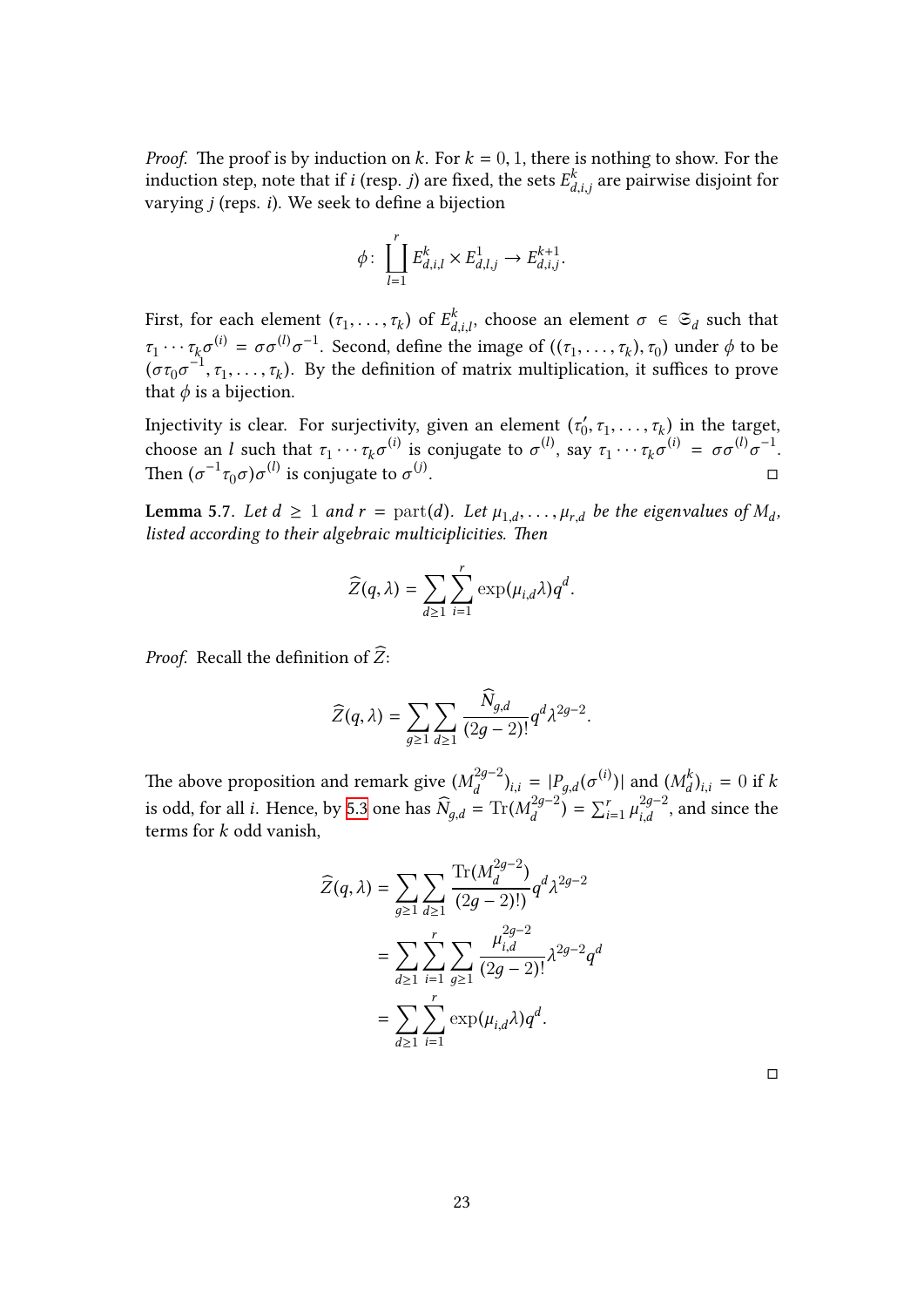# <span id="page-25-0"></span>**6. The group algebra of the symmetric group**

Let  $\mathbb{C}[\mathfrak{S}_d]$  be the group algebra of the symmetric group, let  $\mathcal{Z}_d$  be its centre. This is a commutative algebra, acting on itself linearly by multiplication. In this section, we relate this linear action to the matrix  $M_d$  of the previous section, and we use the representation and character theory of the symmetric group to compute its eigenvalues.

### <span id="page-25-1"></span>**6.1. The centre of the group algebra** ∑

 $\bf{Definition 6.1.}$  Let  $\mathcal{Z}_d \subset \mathbb{C}[\mathfrak{S}_d]$  be the centre of the group algebra. If  $c$  is a conjugacy class of  $\mathfrak{S}_d$ , define the element  $z_c \in \mathcal{Z}_d$  by

$$
z_c = \sum_{\sigma \in c} \sigma.
$$

**Remark 6.2.** The elements  $z_c$  lie in the centre since  $\alpha c = c\alpha$  for all conjugacy classes *c* and elements *α* of  $\mathfrak{S}_d$ . Further, the *z<sub>c</sub>* form a basis of  $\mathcal{Z}_d$ . Indeed, linear independence follows from the linear independence of the distinct elements  $\sigma \in \mathfrak{S}_d \subset \mathbb{C}[\mathfrak{S}_d].$ Furthermore, if  $z \in \mathcal{Z}_d$ , then the equalities  $\alpha z \alpha^{-1} = z$  show that the C-coefficients of elements in the same conjugacy class are equal. Hence  $\mathcal{Z}_d$  is *r*-dimensional, with  $r =$  part  $(d)$ .

Recall the definition of  $M_d$  from the previous section. There, we fixed a system of representatives for the conjugacy classes of  $\mathfrak{S}_d$ . However, since the definition does not depend on the chosen representatives, we may also define  $M_d$  to be a matrix indexed by the conjugacy classes of  $\mathfrak{S}_d$  ordered in the same way as before. The new, equivalent definition is as follows.

**Definition 6.3.** Let  $c'$ ,  $c$  be conjugacy classes of  $\mathfrak{S}_d$ . Define the matrix  $M_d$  by

 $(M_d)_{c',c} = |\{\tau \; ; \; \tau \text{ is a transposition such that } \tau \sigma \in c' \}|,$ 

where  $\sigma$  is any representative of  $c$ .

From now on, we choose the ordering of the basis  $\{z_c\}_c$  and the ordering of the columns of  $M_d$  to be compatible, i.e. coming from the same fixed ordering of the conjugacy classes {*c*}.

**Proposition 6.4.** Let *t* be the conjugacy class containing all transpositions. Let  $z_t$  be the  $\alpha$  *corresponding basis element of*  $\mathcal{Z}_d$ *. Let*  $M_t$  *be the size r square matrix representing the*  $\mathbb{C}\text{-}$ linear map  $(z_t\cdot):\mathcal{Z}_d\to\mathcal{Z}_d$  given by multiplication with  $z_t$ . Then the matrix  $M_t$  is *the transpose of M<sup>d</sup> .*

*Proof.* Let *c*, *c*<sup>'</sup> be conjugacy classes. Note that if  $z = \sum_{\sigma \in \mathfrak{S}_d} \lambda_{\sigma} \sigma = \sum_{\tilde{c}} \lambda_{\tilde{c}} z_{\tilde{c}}$ , then the coefficient  $\lambda_{\tilde{c}}$  is equal to the coefficient  $\lambda_{\sigma}$ , for any  $\sigma \in \tilde{c}$ . Now let  $\sigma \in c$ , and consider the product

$$
z_t z_{c'} = \Big(\sum_{\tau \in t} \tau\Big) \Big(\sum_{\sigma' \in c'} \sigma'\Big) = \sum_{\sigma \in \mathfrak{S}_d} \sum_{\tau \sigma \in c'} \sigma.
$$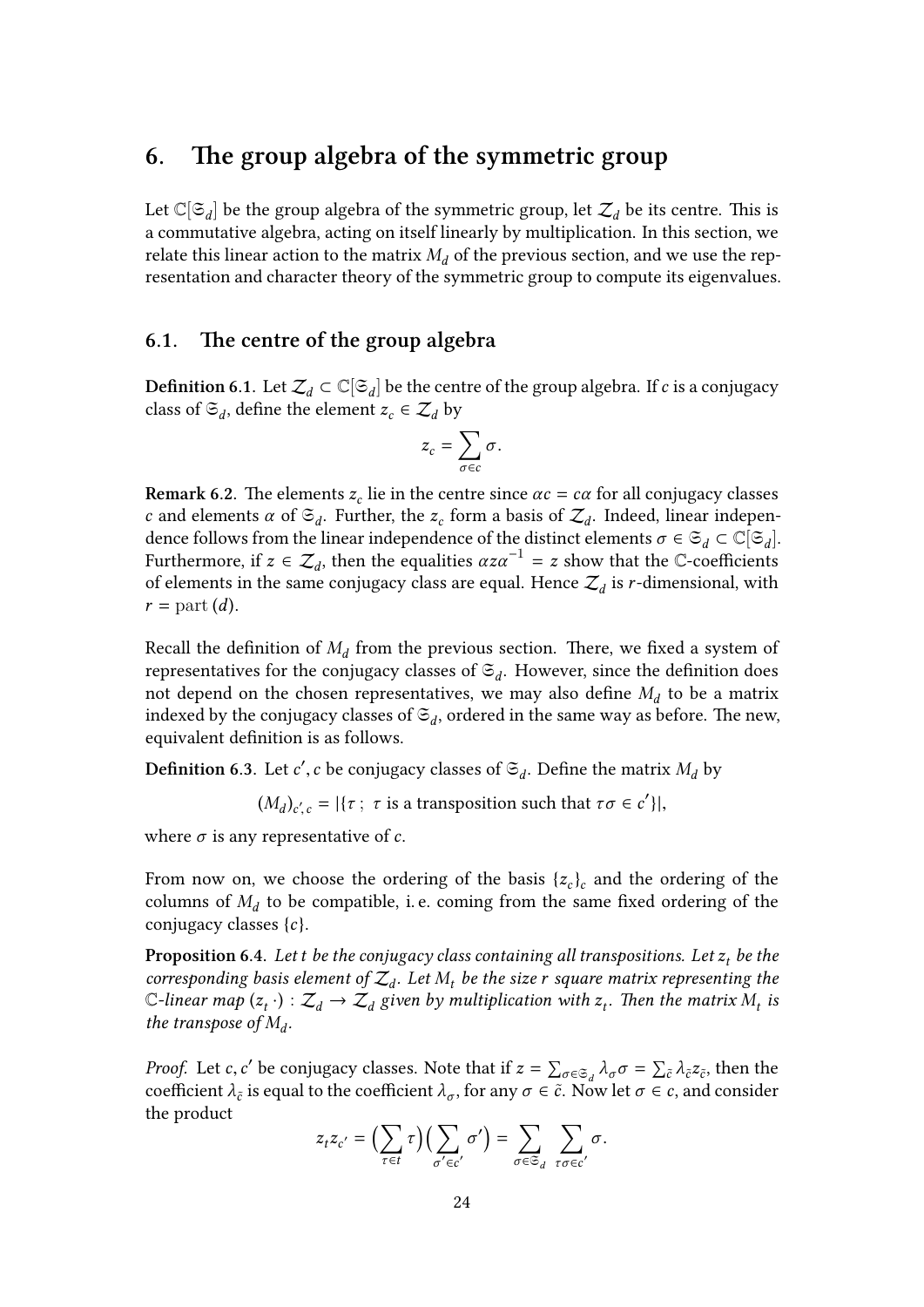In this expansion, the coefficient  $\lambda_{\sigma}$  of any element  $\sigma \in c$  is the quantity

$$
|\{\tau \in t\,;\ \tau\sigma \in c'\}|.
$$

It follows that  $(M_t)_{c',c} = \lambda_c = \lambda_\sigma = (M_d)_{c,c}$ 

#### **6.2. Irreducible characters of the symmetric group**

<span id="page-26-0"></span>We have reduced our problem of computing the eigenvalues of  $M_d$  to the computation of the eigenvalues of  $M_t$ . More generally, we find that  $\mathcal{Z}_d$  actually has a basis  $\{w_\chi\}$ , indexed by the irreducible characters of  $\mathfrak{S}_d$ , such that each  $w_\chi$  is an eigenvector for all linear maps defined by multiplication with any element of  $\mathcal{Z}_d$ , and such that the corresponding eigenvalues are easy to compute.

#### **Definition 6.5.**

1. Let  $\rho$  be an irreducible representation of  $\mathbb{C}[\mathfrak{S}_d]$ , i.e. a group homomorphism  $\rho: \mathfrak{S}_d \to \mathrm{GL}(\mathbb{C}^n)$  such that for each  $\sigma \in \mathfrak{S}_d$  there are no  $\rho(\sigma)$ -invariant subspaces. The *irreducible character associated to*  $\rho$  is defined as the map  $\chi_\rho: \mathfrak{S}_d \to \mathbb{C}, \sigma \mapsto \mathfrak{S}_d$  $\text{Tr}(\rho(\sigma)).$ 

2. An *irreducible character* of  $\mathfrak{S}_d$  is a map  $\chi: \mathfrak{S}_d \to \mathbb{C}$  of the form  $\chi = \chi_\rho$  for some irreducible representation  $\rho$ . Its *dimension*  $\dim(\chi)$  is defined as the dimension of the associated representation dim  $\rho = \chi(1)$ .

For brevity, we will refer to irreducible characters simply as characters.

**Remark 6.6.** Characters are constant on conjugacy classes. It is therefore justified to write  $\chi(c) \in \mathbb{C}$  for a character  $\chi$  and a conjugacy class  $c$ .

**Remark 6.7.** The number of irreducible representations of a finite group, up to isomorphism, is equal to the number of its conjugacy classes (see for example [Ser12b, p. 19, Thm. 7]). In the case of the symmetric group, both the set of conjugacy classes and the set of irreducible representations are indexed by the set of Young diagrams, in a natural way. The irreducible representations are recovered from the Yo[ung dia-](#page-42-5)∑grams via Specht modules.

**Proposition 6.8.** *Let*  $\chi$ ,  $\chi'$  *be characters, let*  $\sigma_1 \in \mathfrak{S}_d$ *. Then* 

$$
\sum_{\sigma \in \mathfrak{S}_d} \chi(\sigma) \chi'(\sigma^{-1} \sigma_1) = \begin{cases} \frac{d!}{\dim(\chi)} \chi(\sigma_1) & \text{if } \chi = \chi' \\ 0 & \text{else.} \end{cases}
$$

<span id="page-26-1"></span>*Further for conjugacy classes c and c*<sup>1</sup> *we have*

$$
\sum_{\chi} \chi(c) \chi(c_1^{-1}) = \begin{cases} \frac{d!}{|c|} & \text{if } c = c'\\ 0 & \text{else,} \end{cases}
$$

where the  $\chi$  runs through the irreducible characters of  $\mathfrak{S}_d$ .

′. □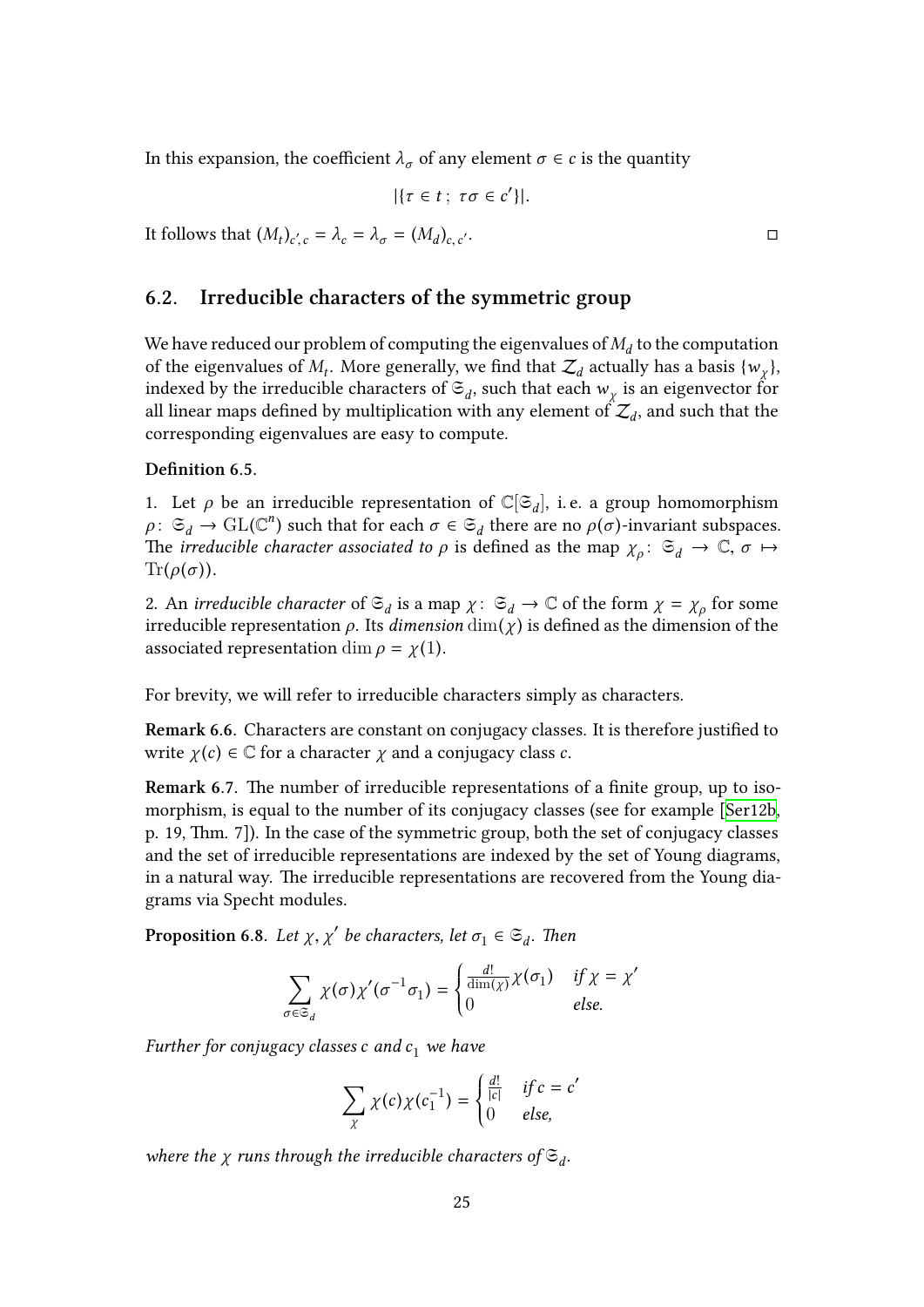**Definition 6.9.** Let  $\chi$  be a character of  $\mathfrak{S}_d$ . Define the element  $w_{\chi} \in \mathcal{Z}_d$  by

$$
w_{\chi} = \frac{\dim(\chi)}{d!} \sum_{c} \chi(c^{-1}) z_{c} = \frac{\dim(\chi)}{d!} \sum_{\sigma \in \mathfrak{S}_{d}} \chi(\sigma^{-1}) \sigma.
$$

**Proposition 6.10.** *The*  $w_\chi$  *form a basis of*  $\mathcal{Z}_d$ *. With respect to this basis, if*  $z = \sum_\chi a_\chi w_\chi$ *is any element of*  $\mathcal{Z}_d$ *, then the linear map (* $z$  *·) is represented by the matrix*  $\text{Diag}((a_{\chi})_{\chi}).$ Moreover, the matrix representing the map ( $z_t$  ·) has the diagonal entries  $a_{\chi} = \left( \frac{d}{2} \right)$ 2  $\chi(t)/\dim(\chi)$ *.* 

*Proof.* The two formulae in Proposition 6.8 lead to the formulae

$$
w_{\chi} w_{\chi'} = \begin{cases} w_{\chi} & \text{if } \chi = \chi' \\ 0 & \text{else} \end{cases}
$$
 (1)

and

<span id="page-27-1"></span><span id="page-27-0"></span>
$$
z_c = \sum_{\chi} \left( \frac{|c|\chi(c)}{\dim(\chi)} \right) w_{\chi} \tag{2}
$$

respectively. By (1), the  $w_{\chi}$  are linearly independent (multiply a linear relation with one of the  $w_\chi$ ), and by (2) they span  $\mathcal{Z}_d$ . The second statement follows directly from (1). The last statement follows with (2) from  $t = t^{-1}$  and  $|t| = \binom{d}{2}$ 2 . □

**Lemma 6.11.** *Wi[th](#page-27-0) the [no](#page-27-1)tation from Lemma 5.7, the eigenvalues of M<sup>d</sup> are given by*

$$
\mu_{i,d} = \frac{{d \choose 2} \chi(t)}{\dim(\chi)},
$$

<span id="page-27-2"></span>where  $\chi$  is the *i*-th character and t is the conjugation class of  $\mathfrak{S}_d$  containing all transpo*sitions.*

*Proof.* By Proposition 6.4, the eigenvalues of  $M_d$  are the same as the eigenvalues of  $M_t$ . By Proposition 6.10, the  $w_\chi$  are eigenvectors for the map ( $z_t$   $\cdot$ ), represenented by the matrix  $M_t$ . The eigenvalues are given by the  $a_\chi$  from the same proposition.  $\Box$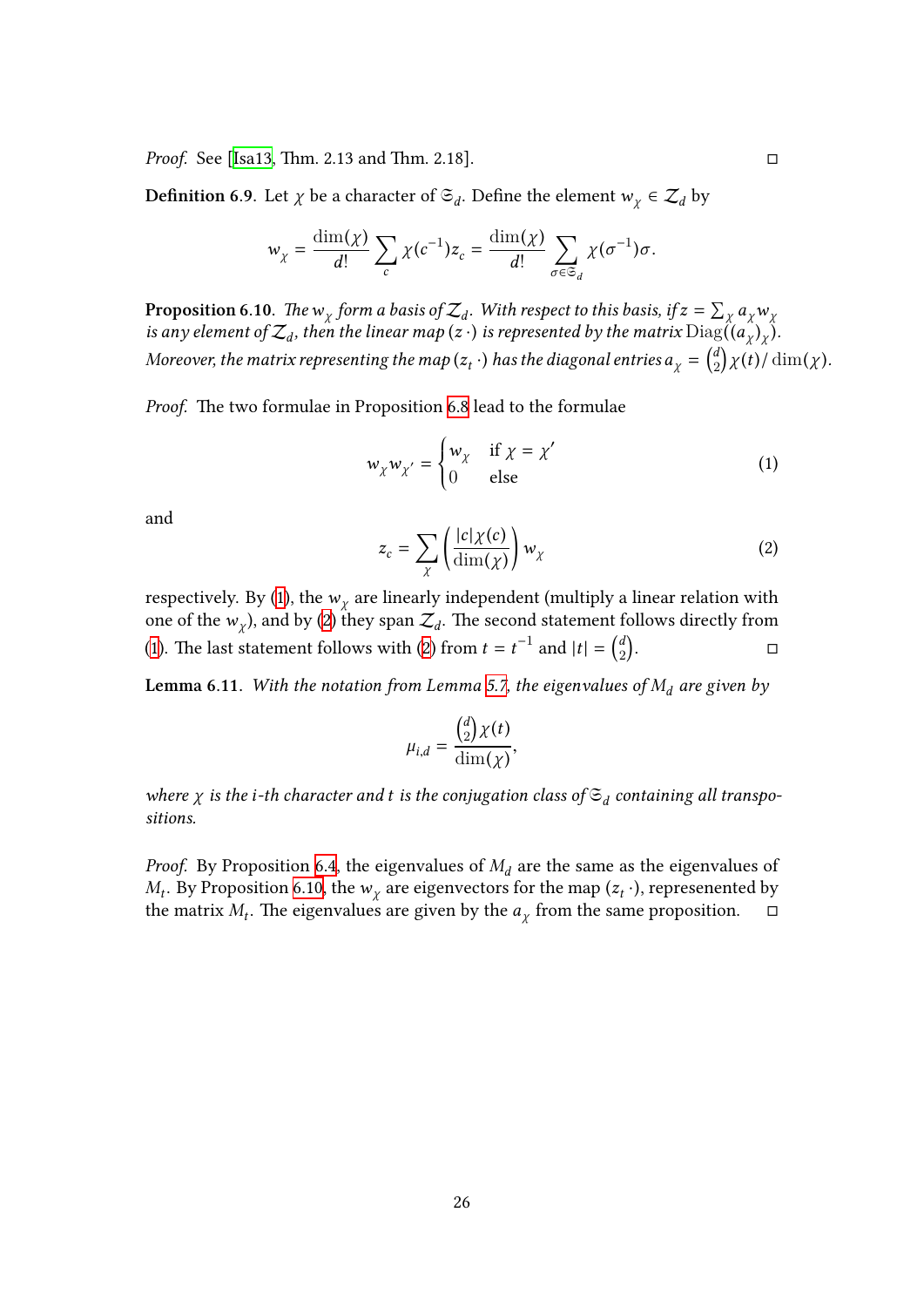# **7. Quasimodularity of the generating function**

<span id="page-28-0"></span>In this section, we use a formula of Frobenius to express the function  $\widehat{Z}(q, \lambda)$  as the constant term of a certain product of Laurent series. This is exactly what is needed to prove that the generating function  $F_g$  is quasimodular for  $g \geq 2$ , using the theorem about the generalized Jacobi function found in [KZ95]. The formula also exhibits a way to concretely compute the number of disconnected covers of given genus and degree.

#### **7.1. Subsets of the half integers**

<span id="page-28-1"></span>Recall that the irreducible characters of  $\mathfrak{S}_d$  are parametrized by Young diagrams of size *d*. We will make use of the set of *positive half integers*  $\mathbb{Z}_{\geq 0} + \frac{1}{2}$  $rac{1}{2}$ .

**Proposition 7.1.** *There is a bijection between the set of Young diagrams of size d and the set of pairs*  $(U,V)$  *of finite subsets of*  $\mathbb{Z}_{\geq 0} + \frac{1}{2}$  $\frac{1}{2}$  such that  $|U| = |V|$  and  $d = \sum_{u \in U} u +$ *<sup>v</sup>*∈*<sup>V</sup> v.*



*Proof.* Consider any a Young diagram of size *d*. Starting with the upper left corner, cut it diagonally in two pieces (see picture). This gives *s* "cut" columns in the lower piece and *s* "cut" rows in the upper piece. Let  $u_i \in \mathbb{Z}_{\geq 0} + \frac{1}{2}$  $\frac{1}{2}$  denote the number of squares in the *i*-th cut row and  $v_i$  the number of squares in the *i*-th cut column. Define  $U = \{u_1, \ldots, u_s\}$  and  $V = \{v_1, \ldots, v_s\}$ . Then  $|U| = |V|$  and  $d = \sum_{u \in U} u + \sum_{v \in V} v$ . Conversely, let two such*U* and*V* be given. The associated Young diagram is obtained by arranging both *U* and *V* in ascending order and then iteratively gluing the rows with  $u_i$  squares to the columns with  $v_i$  squares, for the appropriate elements  $u_i \in U$ and  $v_i \in V$  respectively.  $\Box$ 

**Proposition 7.2.** *Let χ be the character associated to the Young diagram corresponding to the subsets*  $U, V \in \mathbb{Z}_{\geq 0} + \frac{1}{2}$ 2 *of equal cardinality s. Then*

$$
\frac{\binom{d}{2}\chi(t)}{\dim(\chi)}=\frac{1}{2}\left(\sum_{i=1}^s u_i^2-\sum_{i=1}^s v_i^2\right).
$$

*Proof.* See [FH91], p. 52. □

<span id="page-28-2"></span> $\mathbf{Definition}$   $7.3.$   $\mathbf{Define}$  the Laurent series  $\theta(\zeta,q,\lambda)$  in  $\zeta$  with coefficients formal power series in *q* and *λ* as follows:  $q, \lambda)$  ir

$$
\theta(\zeta,q,\lambda)=\prod_{u\in\mathbb{Z}_{\geq 0}+\frac{1}{2}}\left(1+\zeta q^u e^{u^2\lambda/2}\right)\prod_{v\in\mathbb{Z}_{\geq 0}+\frac{1}{2}}\left(1+\zeta^{-1}q^v e^{-v^2\lambda/2}\right).
$$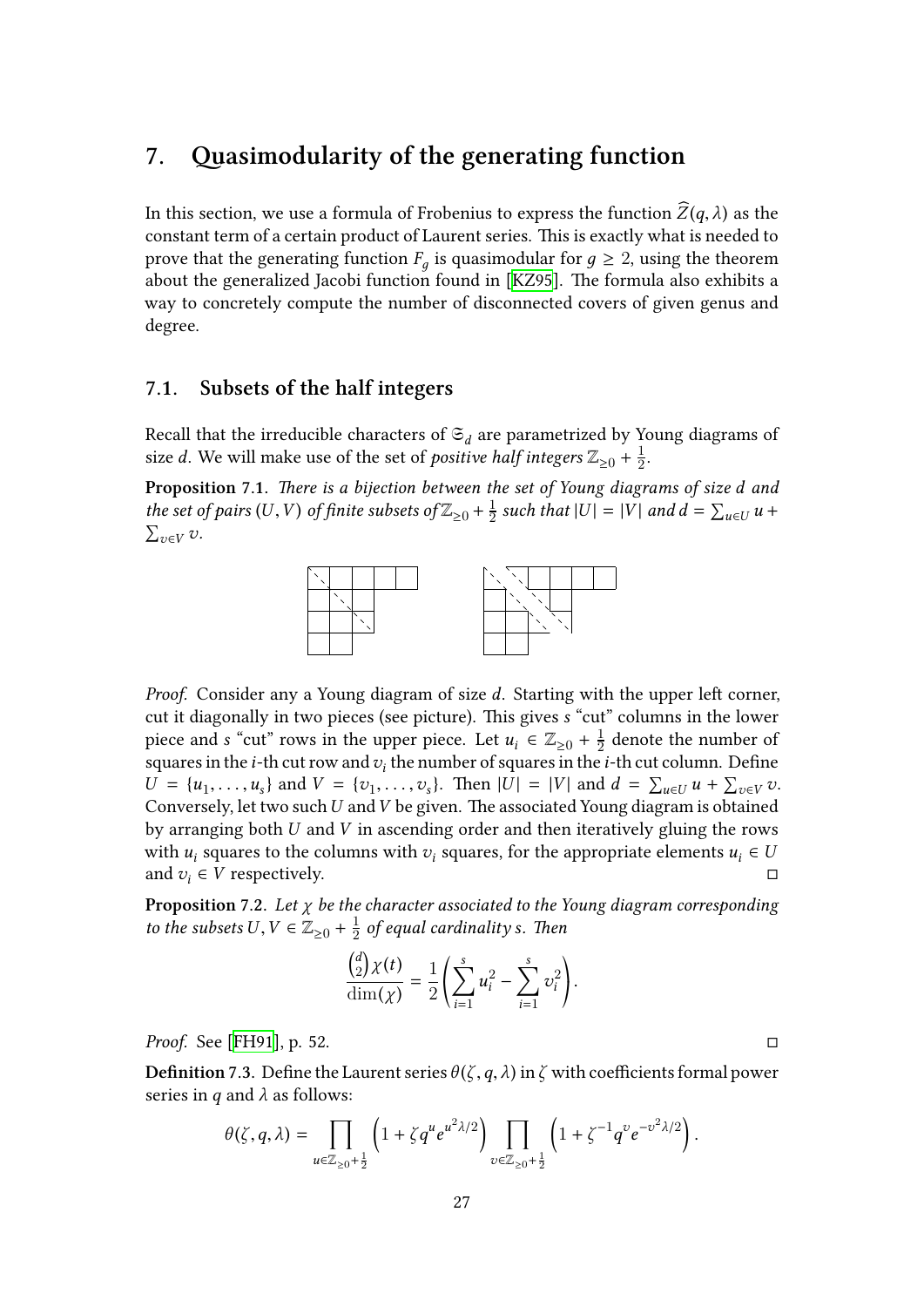${\bf Lemma}$  7.4. *The counting function*  $\widehat{Z}(q,\lambda)$  *is the coefficient of*  $\zeta^0$  *in the series*  $\theta(\zeta,q,\lambda)-$ 1*.*

*Proof.* By expanding the product, one finds that  $\theta(\zeta, q, \lambda) = \sum_{U, V \subset \mathbb{Z}_{\geq 0} + \frac{1}{2}} a_{U, V}$ , where

$$
a_{U,V} = \zeta^k q^d \exp(\mu_{U,V} \lambda).
$$

Here,

1. 
$$
k = |U| - |V|
$$
  
\n2.  $d = \sum_{u \in U} u + \sum_{v \in V} v$   
\n3.  $\mu_{U,V} = \frac{1}{2} \left( \sum_{i=1}^{s} u_i^2 - \sum_{i=1}^{s} v_i^2 \right).$ 

Using the bijection in proposition 7.1, let the eigenvalues of the matrix  $M_d$  be indexed by pairs  $(U,V)$  of subsets of  $\mathbb{Z}_{\geq 0}$  +  $\frac{1}{2}$ by pairs  $(U, V)$  of subsets of  $\mathbb{Z}_{\geq 0} + \frac{1}{2}$  such that  $|U| = |V|$  and  $d = \sum_{u \in U} u + \sum_{v \in V} v$ . By lemma 6.11 and proposition 7.2, the eigenvalue indexed by the pair  $(U, V)$  is equal to  $\mu_{U,V}$ .

Now consider the coefficient of  $\zeta^0$  in  $\theta(\zeta,q,\lambda) - 1.$  There, the coefficient of  $q^d$  is  $U,V \exp(\mu_{U,V} \lambda)$  $U,V \exp(\mu_{U,V} \lambda)$  $U,V \exp(\mu_{U,V} \lambda)$ , where the  $\mu_{U,V}$  are the eigenvalues of  $M_d$ . By 5.7, this sum is equal to the coefficient of  $q^d$  in  $\widehat{Z}(q, \lambda)$ . This proves the lemma. □

# **7.2. The coefficients of the theta function** ∑

<span id="page-29-0"></span>Recall that  $F_q$  was defined as the series

$$
Z(q,\lambda)=\sum_{g\geq 1}\frac{F_g(q)}{(2g-2)!}\lambda^{2g-2}.
$$

For an element  $\tau$  of the upper half plane, set  $q = \exp(2\pi i \tau)$ . Sometimes  $q$  will be viewed as a formal variable.

**Proposition** 7.5. Let  $a(x) = \sum_{k\geq 1} a_k x^k$  be a formal power series in x, with holomorphic functions  $a_k$  on the upper half plane as coefficients. Let  $\exp(a(x)) = \sum_{k\geq 1} b_k x^k$  be its *formal exponential. Assume that each of the coefficients b<sup>k</sup> is quasimodular of weight kr, for some r. Then the a<sup>k</sup> are also quasimodular of weight kr.*

*Proof.* This follows essentially by computing by hand the coefficients  $b_i$ . □

**Definition 7.6.** Define the Laurent series  $\Theta(\zeta, q, \lambda)$  in  $\zeta$  with formal power series in *q* and *λ* as coefficients by

$$
\Theta(\zeta,q,\lambda)=(\prod_{n\geq 1}(1-q^n))\theta(\zeta,q,\lambda).
$$

Further, let  $\Theta_0(q,\lambda)$  denote the coefficient of  $\zeta^0$  in  $\Theta(\zeta,q,\lambda).$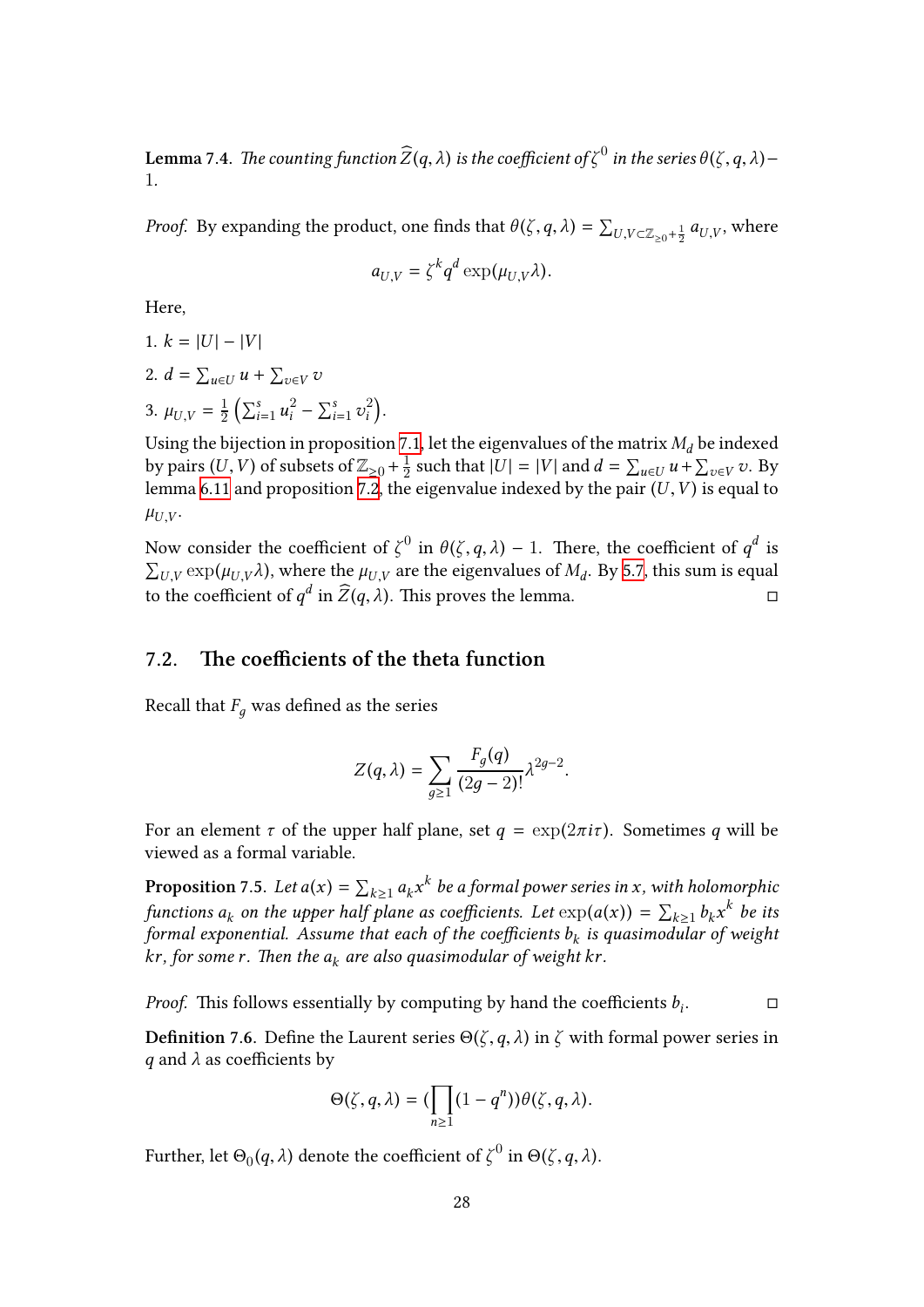The following theorem about the quasimodularity of the coefficients of  $\Theta_0$  is proved in [KZ95].

**Theorem** 7.7. Let  $\Theta_0(q, \lambda) = \sum_k A_k(q) \lambda^k$  be the constant *ζ* -coefficient of  $\Theta$ . Then the *coe[fficien](#page-42-1)t A<sup>k</sup>* (*q*) *is a quasimodular form of weight* 3*k.*

We may now prove the main result:

**Theorem 7.8** ([Dij95]). *For*  $g \geq 2$ , the function  $F_g(q)$  is a quasimodular form of weight  $6q - 6$ .

*Proof.* Lemma [7.4](#page-42-0) gives the equality

$$
\Theta_0(q,\lambda) = (\prod_{n\geq 1} (1-q^n))(\widehat{Z}(q,\lambda) + 1). \tag{1}
$$

By the previous theorem, the coefficient of  $\lambda^{2g-2}$  in this product is quasimodular of weight 6g − 6. By Lemma 3.13 one obtains, after taking the logarithm of both sides of (1),

<span id="page-30-0"></span>
$$
\log \Theta_0(q,\lambda) = \sum_{n\geq 1} \log(1-q^n) + Z(q,\lambda).
$$

As [se](#page-30-0)en in Example 3.10, [we h](#page-14-0)ave  $F_1 = -\sum_{n\geq 1} \log(1 - q^n)$ . Hence, in  $\log \Theta_0(q, \lambda)$ the coefficient of  $\lambda^0$  is zero. Thus, we may apply proposition 7.5 and the previous theorem to find that the coefficient of  $\lambda^{2g-2}$  in  $\log \Theta_0(q, \lambda)$ , that is  $F_g(q)/(2g-2)!$ , is a quasimodular for[m of w](#page-13-0)eight  $6g - 6$ . This concludes the proof.  $\Box$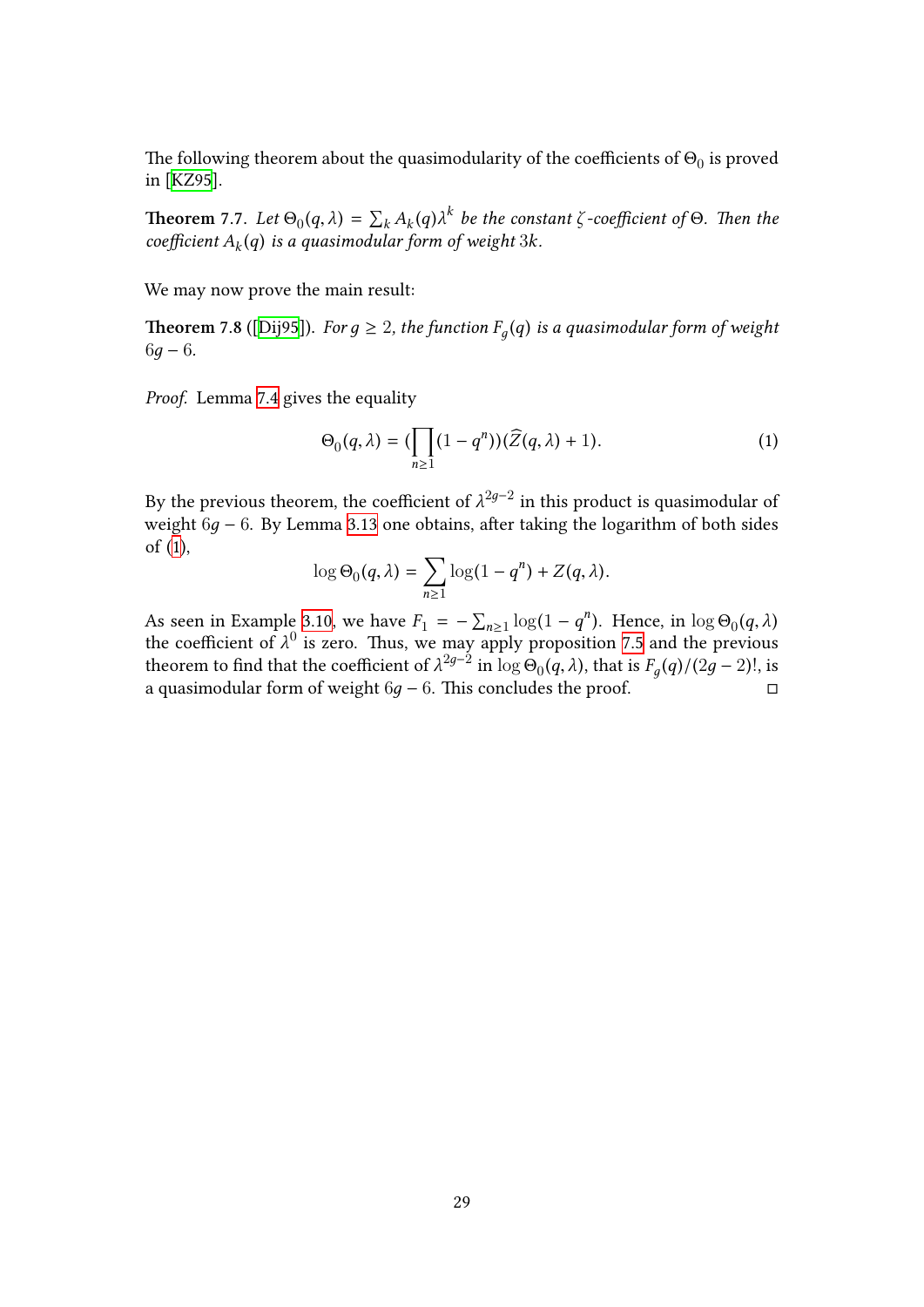# **8. Appendix – Modular curves**

<span id="page-31-0"></span>One may weaken the definition of a modular form by requiring that the modular condition be met only for transformations lying in certain subgroups  $\Gamma$  of  $\mathrm{SL}_2(\mathbb{Z}).$ In this section we will calculate the dimension of the space  $\mathrm{M}_k(\Gamma)$  of modular forms of even weight *k* associated to Γ, using the fact that modular forms can be seen as sections of a certain line bundle on a particular Riemann surface: the modular curve associated to the subgroup Γ. We will roughly follow [DS06, Ch. 1-3].

Taking  $\Gamma = \mathrm{SL}_2(\mathbb{Z})$  will provide a proof to the dimension formula in Proposition 2.3 for the space  $M_k$  of modular forms defined in Section 2.

#### **8.1. Congruence subgroups and modular [cu](#page-5-0)rves**

<span id="page-31-1"></span>**Definition 8.1.** Let  $N \in \mathbb{Z}$ .

1. The *principal congruence subgroup* of *level N* is the subgroup

3.1. Let 
$$
N \in \mathbb{Z}
$$
.  
\n*ipal congruence subgroup of level N is the subgroup*  
\n
$$
\Gamma(N) = \left\{ \begin{pmatrix} a & b \\ c & d \end{pmatrix} \in SL_2(\mathbb{Z}) ; \begin{pmatrix} a & b \\ c & d \end{pmatrix} \equiv \begin{pmatrix} 1 & 0 \\ 0 & 1 \end{pmatrix} \pmod{N} \right\}.
$$

2. A *congruence subgroup* is a subgroup  $\Gamma \subseteq SL_2(\mathbb{Z})$  such that  $\Gamma(N) \subseteq \Gamma$  for some  $N \in \mathbb{Z}$ . In that case, the group  $\Gamma$  is said to have *level N*.

**Remark 8.2.** The subgroup Γ(*N*) is the kernel of the component-wise congruence map  $SL_2(\mathbb{Z}) \to SL_2(\mathbb{Z}/N\mathbb{Z})$ . It is hence normal in  $SL_2(\mathbb{Z})$  and of finite index. Consequently, each congruence subgroup has finite index in  $\mathrm{SL}_2(\mathbb{Z})$ , while not necessarily being normal. map  $SL_2(\mathbb{Z}) \rightarrow SL_2(\mathbb{Z}/N\mathbb{Z})$ <br>quently, each congruence s<br>being normal.<br>**Remark 8.3.** Since  $\Gamma(N) \subseteq$ <br>element of the form  $\left(\frac{1}{0}\right)^*$ .

**Remark 8.3.** Since Γ(*N*) ⊆ Γ for some *N*, each congruence subgroup Γ contains an

<span id="page-31-2"></span>For the rest of the section, fix a congruence subgroup Γ.

#### **Definition 8.4.**

1. For  $M > 0$ , define the set  $\mathcal{N}_M \subset \mathbb{C} \cup \{\infty\}$  by

$$
\mathcal{N}_M = \{ \tau \in \mathcal{H} ; \ \mathrm{Im}(\tau) > M \} \cup \{ \infty \}.
$$

2. Define the *compact upper half-plane H*<sup>\*</sup> to be the set

$$
\mathcal{H}^* = \mathcal{H} \cup \mathbb{Q} \cup \{\infty\},\
$$

endowed with the topology generated by the union of the topology of  $H$  with the set

$$
\{\alpha(\mathcal{N}_{\mathcal{M}})\,;\ \alpha\in\mathrm{SL}_2(\mathbb{Q}), M\in\mathbb{R}_{>0}\}\,.
$$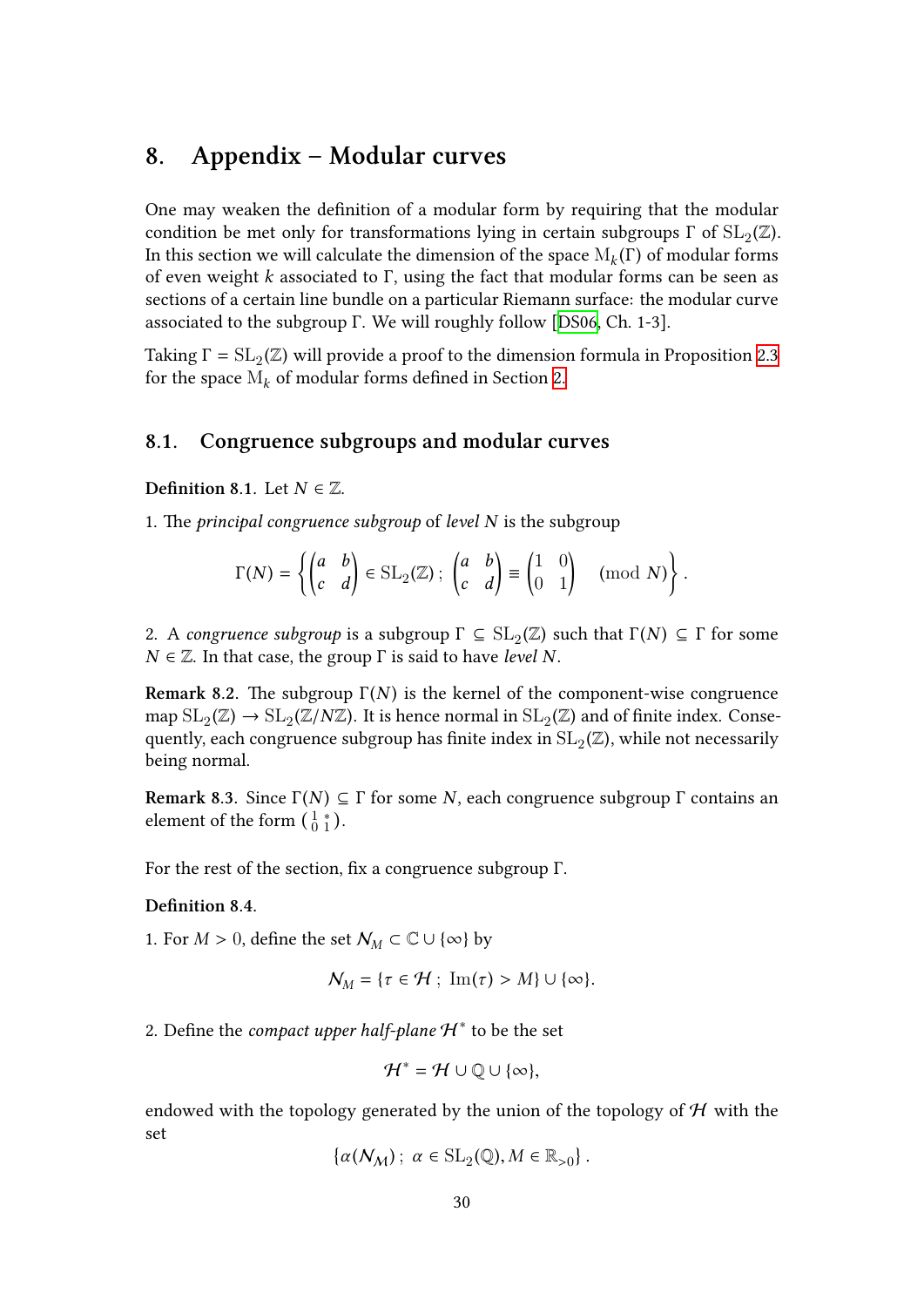With this definition, the group  $\mathrm{SL}_2(\mathbb{Z})$  acts on  $\mathcal{H}^*$  by continuous maps. This group action is transitive on the subset  $\mathbb{Q} \cup {\infty}$ . Moreover, the space  $\mathcal H$  is connected.

3. The *modular curve*  $X(\Gamma)$  is defined as the quotient space  $_{\Gamma}\backslash\mathcal{H}^*.$  Denote the canonical projection map  $\mathcal{H}^* \to X(\Gamma)$  by  $\pi$ .

For  $\tau \in \mathcal{H}^*$ , denote the stabilizer of  $\tau$  under the action of  $\Gamma$  by  $\Gamma_{\tau}$ .

#### **Remark 8.5.**

1. Define the function  $s: \mathcal{H} \to SL_2(\mathbb{R})$  by  $s(x + iy) = \frac{1}{\sqrt{y}}$  *y x*  $\Gamma_{\tau}$ .<br> $\int_{0}^{y} \frac{x}{1}$ . If  $\tau \in \mathcal{H}$ , then *s*( $\tau$ ) . *i* =  $\tau$ . Hence, the SL<sub>2</sub>( $\mathbb{R}$ )-operation on  $\mathcal{H}$  is transitive.

<span id="page-32-1"></span>2. The stabilizer of *i* with respect to the transitive group action of the topological group  $\mathrm{SL}_2(\mathbb{R})$  on  $\mathcal H$  is the compact subgroup  $\mathrm{SO}_2(\mathbb{R}).$ 

3. Let  $e_1, e_2 \in \mathcal{H}$ . We have  $\gamma(e_1) = e_2$  if and only if  $\gamma \in s(e_2)$   $\mathrm{SO}_2(\mathbb{R})s(e_1)^{-1}$ .

**Proposition 8.6.** If  $\tau_1, \tau_2 \in \mathcal{H}$ , then there are open neighborhoods  $U_1'$  $U_1'$  of  $\tau_1$  and  $U_2'$ 2 *of*  $\tau_2$ , such that for all but finitely many  $\gamma \in SL_2(\mathbb{Z})$ , the sets  $\gamma(U_1)$  $U_1'$  and  $U_2'$  do not meet.

<span id="page-32-0"></span>*Proof.* Choose *U* ′  $U_1'$  and  $U_2'$  $z_{2}^{\prime}$  to be any open neighborhoods belonging to the topology of H, and with compact closure. Let  $\gamma \in SL_2(\mathbb{Z})$ . The previous remark implies that  $\gamma(\overline{U'_1})$  $\overline{U'_1}$ )  $\cap \overline{U'_2} \neq \emptyset$  is equivalent to

$$
\gamma \in \mathrm{SL}_2(\mathbb{Z}) \cap \bigcap_{\substack{e_1 \in \overline{U'_1} \\ e_2 \in \overline{U'_2}}} s(e_2) \, \mathrm{SO}_2(\mathbb{R}) s(e_1)^{-1}.
$$

But this subgroup is compact and discrete, hence finite.  $□$ 

 ${\bf Proposition \ 8.7.}$   $Let$   $\tau_1$   $and$   $\tau_2$   $be$   $elements$  of  ${\cal H}^*.$  Then there exist open neighborhoods *U*<sub>1</sub> *of*  $\tau_1$  *and*  $U_2$  *of*  $\tau_2$  *such that for all*  $\gamma \in SL_2(\mathbb{Z})$ *, if*  $\gamma(U_1)$  *meets*  $U_2$  *then*  $\gamma \tau_1 = \tau_2$ *.* 

*Proof.* We consider three cases separately.

1. Let  $\tau_1, \tau_2 \in \mathcal{H}$ . By Proposition 8.6, there are open neighborhoods  $U_1'$  $U_1'$  and  $U_2'$  of  $\tau_1$ and  $\tau_2$  respectively, such that the set

$$
\{\gamma\in\operatorname{SL}_2(\mathbb{Z})\,;\ \gamma(U_1')\cap U_2'\neq\emptyset, \gamma(\tau_1)\neq\tau_2\}
$$

is finite. We denote this set by *F*. For each  $\gamma \in F$ , choose disjoint open neighborhoods *U*<sub>1,*γ*</sub> and *U*<sub>2,*γ*</sub> of *γ*  $τ_1$  and  $τ_2$ , respectively, and put

$$
U_1 = U'_1 \cap \left(\bigcap_{\gamma \in F} \gamma^{-1}(U_{1,\gamma})\right) \text{ and }
$$
  

$$
U_2 = U'_2 \cap \left(\bigcap_{\gamma \in F} U_{2,\gamma}\right).
$$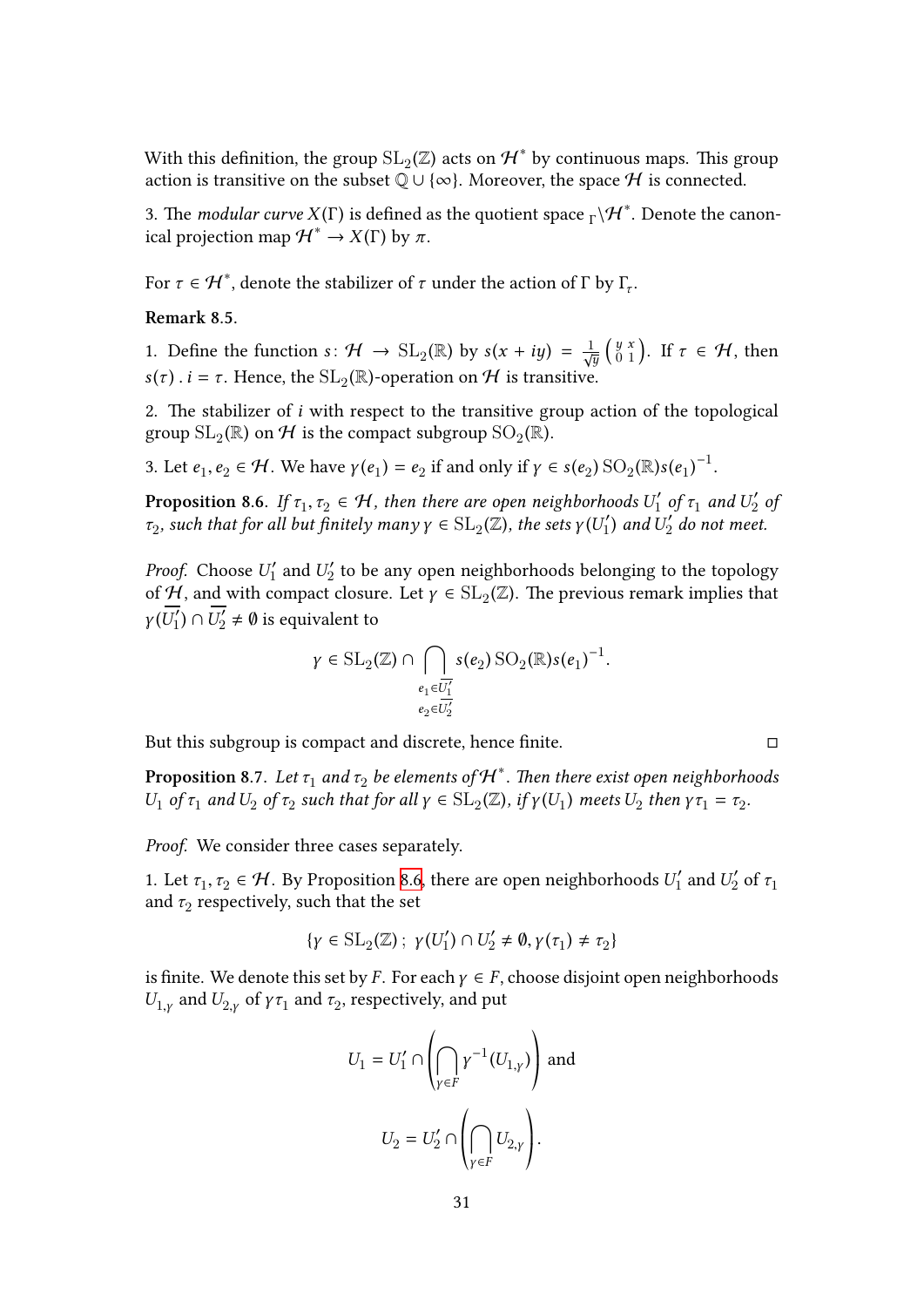The open neighborhoods  $U_1$  and  $U_2$  satisfy the required propertieties.

2. Let  $\tau_1 \in \mathbb{Q} \cup \{\infty\}$  and  $\tau_2 \in \mathcal{H}$ . Choose  $U_2$  to be any open neighborhood in  $\mathcal{H}$ with compact closure. Now, there is some  $M \geq 0$  such that  $\mathrm{SL}_2(\mathbb{Z}) \bar{\bar{U}}_2 \cup \mathcal{N}_M = \emptyset$ . Let  $\alpha \in SL_2(\mathbb{Z})$  such that  $\alpha(\infty) = \tau_1$ . Choose  $U_1 = \alpha(\mathcal{N}_M)$ . Then for all  $\gamma \in SL_2(\mathbb{Z})$ , the sets  $\gamma(U_2)$  and  $U_1$  are disjoint.

3. Let  $\tau_1, \tau_2 \in \mathbb{Q} \cup \{\infty\}$ . Let  $\alpha_1, \alpha_2 \in SL_2(\mathbb{Z})$  such that  $\alpha_1(\infty) = \tau_1$  and  $\alpha_2(\infty) = \tau_2$ . Choose  $U_1 = \alpha_1(\mathcal{N}_2)$  and  $U_2 = \alpha_2(\mathcal{N}_2)$ . The open sets  $U_1$  and  $U_2$  satisfy the required properties. □

**Corollary 8.8.** Let  $\tau \in H^*$ . There is an open neighborhood U of  $\tau$  such that for all  $\gamma \in \mathcal{H}$ , *if*  $\gamma$ (*U*) *meets U then*  $\gamma \in \Gamma_{\tau}$ .

<span id="page-33-1"></span>**Proposition 8.9.** *The modular curve X* (Γ) *is connected, compact, and Hausdorff.*

*Proof.* The connectedness of  $X(\Gamma)$  follows from the connectedness of  $\mathcal{H}^*$ . For compactness, define the subsets

$$
\mathcal{D} = \{ \tau \in \mathcal{H} ; \ |\tau| \ge 1, \text{Re}(\tau) \le 1/2 \}
$$

and  $\mathcal{D}^* = \mathcal{D} \cup \{\infty\}$ . The subset  $\mathcal{D}^* \subset \mathcal{H}^*$  is compact and a fundamental domain for the  $\mathrm{SL}_2(\mathbb{Z})$ -action on  $\mathcal{H}^*$ . Since  $\Gamma$  has finite index in  $\mathrm{SL}_2(\mathbb{Z})$ , it follows that one possible fundamental domain for the Γ-action is given by the union of finitely many images of  $\mathcal{D}^*$  under elements of  $\operatorname{SL}_2(\mathbb{Z})$ . Therefore, the modular curve  $X(\Gamma)$  is compact. Finally, the Hausdorff property follows from the previous proposition.  $\Box$ 

#### **8.2. Modular curves as Riemann surfaces**

<span id="page-33-0"></span>The modular curve*X* (Γ) may be given the structure of a Riemann surface. The needed local data is summarized below. We use the following convention: a subgroup *G* of  $\mathrm{SL}_2(\mathbb{Z})$  need not contain the matrix  $-$  id; we denote the subroup generated by  $G$  and {− id} by ±*G*.

#### **Proposition 8.10.**

- 1. *For*  $\tau \in \mathcal{H}$ , the isotropy group  $\Gamma_{\tau}$  is finite cyclic.
- 2. For  $s \in \mathbb{Q} \cup \{\infty\}$ , the isotropy group  $\Gamma_s$  has finite index in the isotropy group  $\mathrm{SL}_2(\mathbb{Z})_s$ .

*Proof.* 1. By Remark 8.5, the isotropy group  $\Gamma_{\!\tau}$  is conjugated via an element of  $\mathrm{SL}_2(\mathbb{R})$ to some discrete subroup of  ${\rm SO}_2(\mathbb R)$ , but every such discrete subgroup is finite cyclic.

2. Let  $\alpha \in SL_2(\mathbb{Z})$  such that  $\alpha(\infty) = s$ . We have  $\Gamma_s = \alpha \Gamma_{\infty} \alpha^{-1}$  and  $SL_2(\mathbb{Z})_s =$  $\alpha$  SL<sub>2</sub>(Z)<sub>∞</sub> $\alpha^{-1}$ . Now [use](#page-32-1) that SL<sub>2</sub>(Z)<sub>∞</sub> is generated by  $\left(\begin{smallmatrix} 1 & 1 \\ 0 & 1 \end{smallmatrix}\right)$ (ppy group  $\Gamma_{\tau}$  is conjuga<br>(R), but every such disc<br>(∞) = s. We have  $\Gamma_{\rm s}$ <br>(ℤ)<sub>∞</sub> is generated by ( . □

<span id="page-33-2"></span>**Definition 8.11.**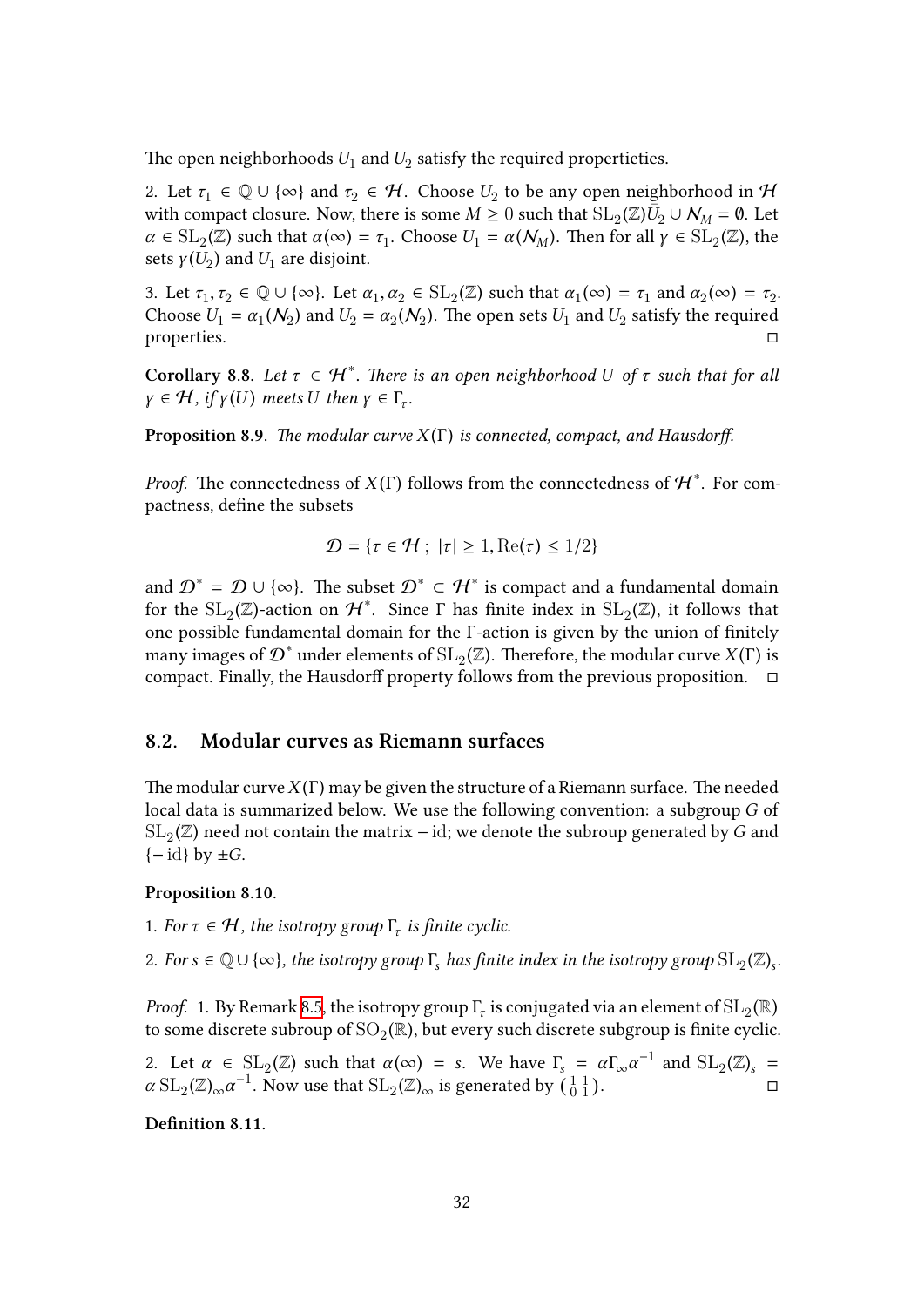1. Let  $\tau \in \mathcal{H}$ . The *period* of  $\tau$  is the number

$$
h_\tau = |\pm \Gamma_\tau/\{\pm\operatorname{id}\}|
$$

of maps in the isotropy group of  $τ$ . The period of  $τ$  only depends on the class Γ $τ$ . If *h*<sub>*τ*</sub> > 1, then we call the point *τ*, or interchangeably the point  $\pi(\tau)$ , an *elliptic point* for Γ. We further define the map  $\delta_\tau\colon\mathcal{H}^*\to\widehat{\mathbb{C}}$  to be the map represented by the matrix

$$
\delta_{\tau} = \begin{pmatrix} 1 & -\tau \\ 1 & -\overline{\tau} \end{pmatrix} \in \text{GL}_2(\mathbb{C})
$$

and the map  $\rho_{\tau} : \mathbb{C} \to \mathbb{C}$  by  $\rho_{\tau}(z) = z^{h_{\tau}}$ .

2. Let  $s \in \mathbb{Q} \cup \{\infty\}$ . The *width* of *s* is the number

$$
h_s = [\mathrm{SL}_2(\mathbb{Z})_s : \pm \Gamma_s].
$$

This also only depends on the class Γ*s*. We call the point *s*, or interchangeably the  $\text{point } π(s)$ , a *cusp* for Γ. Furthermore, we define  $\delta_s \in SL_2(\mathbb{Z})$  to be any map taking *s* to  $\infty$ . Finally, define the map  $\rho_s$ :  $\mathcal{H}^* \to \mathbb{C}$  by  $\rho_s(z) = \exp(2\pi i z/h_s)$ . Note that this is well-defined at  $\infty$  since we restrict to the upper half-plane.

**Remark 8.12.** There are only two elliptic points on  $X(SL_2(\mathbb{Z}))$ , namely *i* and  $\mu_3$ , where  $\mu_3 = \exp(2\pi i/3)$ ; see [DS06, 2.3]. Their periods are 2 and 3, respectively. Since  $\Gamma_{\tau} \subseteq SL_2(\mathbb{Z})_{\tau}$ , each elliptic point  $\tau$  for  $\Gamma$  has period 2 or 3, and lies in one of the classes Γ*i* or Γ $\mu_3$ , according to wether its period is 2 or 3. Since Γ has finite index in  $\mathrm{SL}_2(\mathbb{Z})$ , it follows that there ar[e only](#page-42-8) finitely many elliptic points on  $X(\Gamma)$ . since  $I_{\tau} \subseteq SL_2(\mathbb{Z})_{\tau}$ , each emptic point  $\tau$  for  $\Gamma$  has period  $\zeta$  or 3, and nes in one of the classes  $\Gamma i$  or  $\Gamma \mu_3$ , according to wether its period is 2 or 3. Since  $\Gamma$  has finite index in  $SL_2(\mathbb{Z})$ , i

**Remark 8.13.** The only cusp of  $SL_2(\mathbb{Z})$  is  $\infty$ , whose isotropy subgroup is the group *h*  $\text{SL}_2(\mathbb{Z})$ , it follows that there are only finitely many elliptic points on  $X(\Gamma)$ .<br>**Remark 8.13**. The only cusp of  $\text{SL}_2(\mathbb{Z})$  is  $\infty$ , whose isotropy subgroup is the group generated by  $\begin{pmatrix} 1 & 1 \ 0 & 1 \end{pm$ **Remark 8.13.** The only cusp of  $SL_2(\mathbb{Z})$  is  $\infty$ , whose isotropy subgroup is the group generated by  $\begin{pmatrix} 1 & 1 \\ 0 & 1 \end{pmatrix}$ . Hence the width of  $\infty$  with respect to  $\Gamma$  is generally the smallest  $h > 0$  such that Remark 8.13. T<br>generated by  $\begin{pmatrix} 1 \ 0 \end{pmatrix}$ <br> $h > 0$  such that<br>such that  $\begin{pmatrix} 1 & h \ 0 & 1 \end{pmatrix}$ <br>such that  $\begin{pmatrix} 1 & 2h \ 0 & 1 \end{pmatrix}$  $\binom{1}{0}$  = Γ. As before, there [are](#page-31-2) only finitely many cusps of Γ.

<span id="page-34-1"></span>For  $\tau \in H^*$ , let  $U_\tau$  be an open neighborhood of  $\tau$  such that for all  $\gamma \in H$ , if  $\gamma(U_\tau)$ meets  $U_{\tau}$  then  $\gamma \in \Gamma_{\tau}$ , as per Corollary 8.8. If  $\tau$  is an elliptic point or a cusp for Γ, we may assume that  $U_\tau$  contains no further elliptic points or cusps. If  $\tau$  is neither, we may assume that  $U_\tau$  contains no ellliptic points or cusps altogether. These assumptions are justified, since there are only finite[ly m](#page-33-1)any elliptic points or cups.

Define the map  $\varphi_{\tau} = \rho_{\tau} \circ \delta_{\tau}|_{U_{\tau}}$ . This is a map with open image in  $\mathbb{C}$ . For  $\tau_1, \tau_2 \in U_{\tau}$ , we have  $\varphi_{\tau}(\tau_1) = \varphi_{\tau}(\tau_2)$  if and only if  $\pi(\tau_1) = \pi(\tau_2)$ ; see [DS06, p. 50, 60-61]. Hence, the map  $\varphi_{\tau}$  induces an injective continuous map  $\psi_{\tau} : U_{\tau} \to \mathbb{C}$ . We take  $(\pi(U_{\tau}), \psi_{\tau})$  to be our chosen chart around  $\pi(\tau)$ .

<span id="page-34-0"></span> ${\bf Proposition \ 8.14.}$   $\,$   $The$   $charts$   $(\pi(U_\tau),\psi_\tau)_{\tau\in\mathcal H^*}$  form a holom[orphic](#page-42-8) atlas for the modular *curve*  $X(\Gamma)$ *.*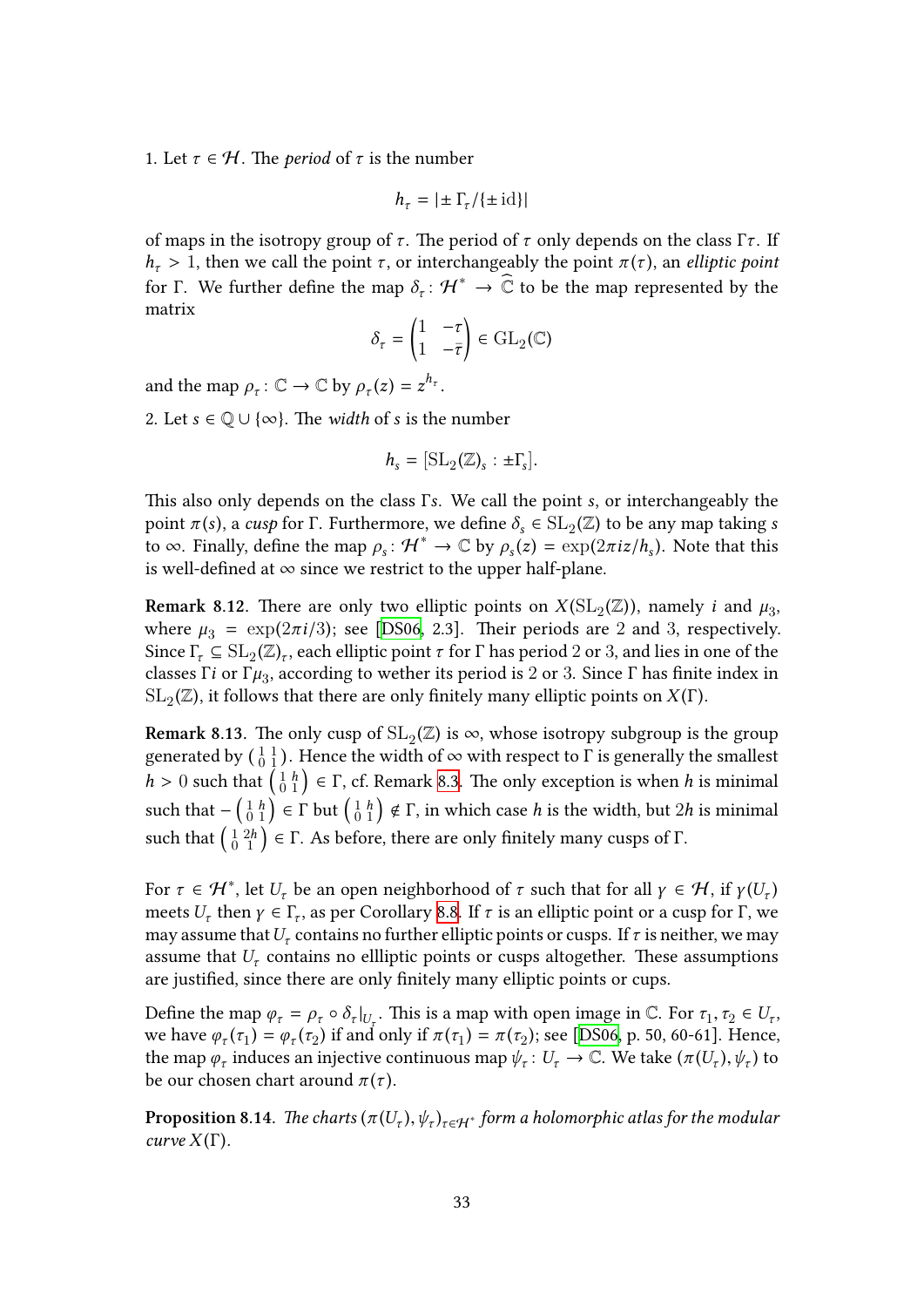*Proof.* See [DS06, 2.2, 2.4]. □

**Proposition 8.15.** Let  $\Gamma_1$  and  $\Gamma_2$  be two conjugation subgroups with  $\Gamma_1 \subseteq \Gamma_2$ . If – id  $\in$  $\Gamma_2 \setminus \Gamma_1$ *, then the induced morphism*  $X(\Gamma_1) \to X(\Gamma_2)$  *has degree*  $[\Gamma_2 : \Gamma_1]/2$ *, else it has degree*  $[\Gamma_2 : \Gamma_1]$ *[. Th](#page-42-8)e ramification index of a point*  $\pi_1(\tau) \in X(\Gamma_1)$  *is*  $[\pm \Gamma_{2,\tau} : \pm \Gamma_{1,\tau}]$ *.* 

*Proof.* See [DS06, p. 66-67]. □

**Corollary 8.16.** Let  $f: X(\Gamma) \to X(\mathrm{SL}_2(\mathbb{Z}))$  be the morphism induced by the inclusion  $\Gamma \in \mathrm{SL}_2(\mathbb{Z})$ . If  $\tau$  is a cusp for  $\Gamma$  or if  $\tau$  is an elliptic point for  $\mathrm{SL}_2(\mathbb{Z})$  but not for  $\Gamma$ , then *the ramific[ation in](#page-42-8)dex of*  $\pi(\tau)$  *is*  $h_{\tau}$ *, Else, the ramification index is* 1*.* 

Let  $y_2$ ,  $y_3$ , and  $y_\infty$  be the images of *i*,  $\mu_3$ , and  $\infty$ , respectively, under the projection  $\mathcal{H}^* \to X(\mathrm{SL}_2(\mathbb{Z}))$ . For  $h \in \{2,3\}$ , let  $\varepsilon_h$  be the number of elliptic points in  $X(\Gamma)$  of period *h*. Let  $\varepsilon_{\infty}$  be the number of cusps in  $X(\Gamma)$ .

By Corollary 8.16, the ramification locus of  $f$  is contained in the set  $\{y_1, y_2, y_\infty\}$ . Now let *d* be the degree of *f* . By applying the previous corollary and the formula

$$
d = \sum_{x \in f^{-1}(y_h)} \mathbf{e}_f(x),
$$

we obtain the formulae

$$
\sum_{x \in f^{-1}(y_h)} (\mathrm{e}_f(x) - 1) = \frac{h-1}{h}(d - \varepsilon_h)
$$

and

$$
\sum_{x\in f^{-1}(\infty)} ({\rm e}_f(x)-1)=d-\varepsilon_\infty.
$$

**Proposition 8.17.** *The genus д of the modular curve X* (Γ) *is given by*

$$
g = 1 + \frac{d}{12} - \frac{\varepsilon_2}{4} - \frac{\varepsilon_3}{3} - \frac{\varepsilon_\infty}{2}.
$$

*Proof.* The statement follows from the Riemann–Hurwitz formula, the previous discussion, and the fact that  $X(\mathrm{SL}_2(\mathbb{Z}))$  has genus 0, which will be proved later in Example 8.23.  $\Box$ 

<span id="page-35-0"></span>**Corollary 8.18.** *We have the inequality*

$$
2g - 2 + \frac{1}{2}\varepsilon_2 + \frac{2}{3}\varepsilon_3 + \varepsilon_\infty \ge 0.
$$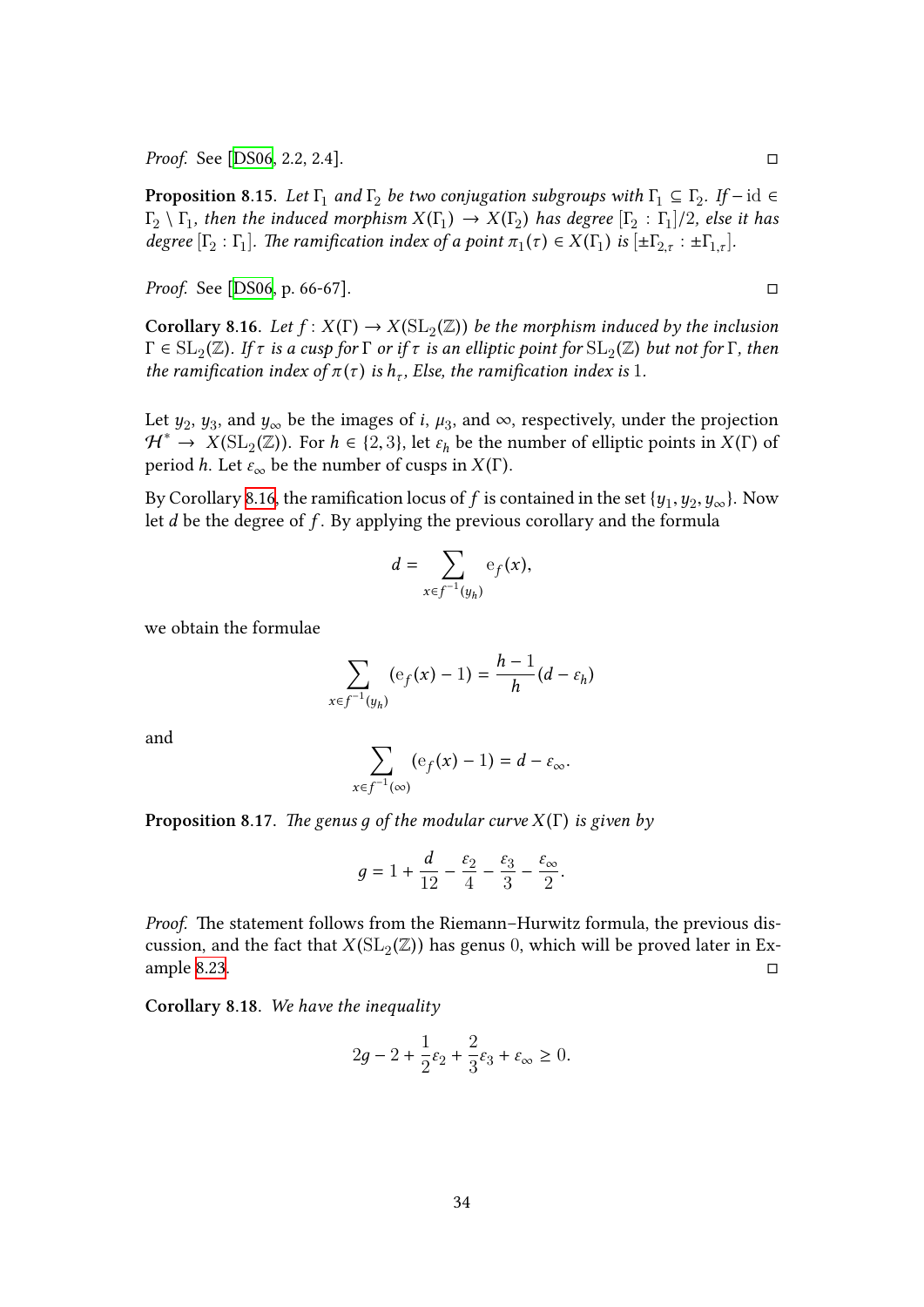#### **8.3. Automorphic forms and modular forms**

**8.3.** Automorphic forms and modular forms<br>Definition 8.19. Let  $\gamma = \begin{pmatrix} a & b \\ c & d \end{pmatrix}$  be an element of  $GL_2(\mathbb{C})$  and let  $f: \mathcal{H} \to \widehat{\mathbb{C}}$  be a holomorphic function. For *τ* ∈ H define the *factor of automorphy*

$$
j(\gamma,\tau):=c\tau+d
$$

and for  $k \in \mathbb{Z}$  the function  $f[\gamma]_k \colon \mathcal{H} \to \mathbb{C}$  by

$$
f[\gamma]_k(\tau) := \det(\gamma)^{k/2} \mathrm{j}(\gamma, \tau)^{-k} f(\gamma \tau).
$$

**Remark 8.20.** Let  $\gamma, \gamma' \in SL_2(\mathbb{Z})$  and  $\tau \in \mathcal{H}$ .

1. The factor of automorphy satisfies  $j(\gamma\gamma', \tau) = j(\gamma, \gamma'(\tau))j(\gamma', \tau)$ .

2. For all holomorphic functions  $f : \mathcal{H} \to \mathbb{C}$ , we have  $f[\gamma\gamma']_k = (f[\gamma]_k)[\gamma']_k$ .

**Definition 8.21.** Let  $f: \mathcal{H} \to \mathbb{C}$  be a meromorphic function. Let  $h \in \mathbb{N}$  be minimal 1. The factor of automorphy satisfies  $j(\gamma \gamma', \tau) = j(\gamma, \gamma'(\tau))j(\gamma', \tau)$ .<br>
2. For all holomorphic functions *f* : *H* → ℂ, we have  $f[\gamma \gamma']_k = (f$ <br> **Definition 8.21**. Let *f* : *H* → ℂ be a meromorphic function. Let *h*<br>
with

1. The function *f* is *h*-periodic, if it satisfies  $f(\tau + h) = f(\tau)$  for all  $\tau \in H$ .

2. Assume that *f* is *h*-periodic. If *f* has no poles in the subset  $N_C$  for some  $C > 0$ , then there exists a meromorphic function  $\tilde{f}: B \setminus \{0\} \to \mathbb{C}$  such that  $f(\tau) = \tilde{f}(q_h)$  for all  $\tau$ . We say that  $f$  is *meromorphic at infinity*, if it has no poles in some  $\mathcal{N}_C$  and if the associated function  $f$  has a meromorphic continuation to the whole of  $B$ . In this case, we may write  $f(\tau) = \sum_{n=m}^{\infty} a_n q_h^n$  $h_n^n$ , with  $m \in \mathbb{Z}$  and  $a_m \neq 0$ . We call *m* the *order of f at infinity*, and we denote it by  $v_{\infty}(f)$ . The function *f* is *holomorphic at infinity* if  $v_{\infty}(f) \geq 0$ . We denote the order of  $f$  at a point  $\tau$  of  $\mathcal H$  by  $v_{\tau}(f)$ . *case, we may write*  $f(\tau) = \sum_{n=m}^{\infty} a_n q_h^n$ *, with*  $m \in \mathbb{Z}$  *and*  $a_m \neq 0$ *. We call*  $m$  *of*  $f$  *at infinity, and we denote it by*  $v_{\infty}(f)$ *. The function*  $f$  *is <i>holomorphic* if  $v_{\infty}(f) \geq 0$ . We denote the order of  $f$ 

3. The function *f* is said to satisfy the *modular condition of weight k with respect to*

For all  $\alpha \in \mathrm{SL}_2(\mathbb{Z})$ , the group  $\alpha^{-1}\Gamma\alpha$  is a conjugation subgroup. Now assume that the function *f* satisfies the modular condition of weight *k* with respect to Γ. For all  $\alpha$ , the function  $f[\alpha]_k$  satisfies the modular condition of the same weight with respect to the subgroup  $\alpha^{-1}\Gamma\alpha$ , and is hence *h<sub>α</sub>*-periodic for some *h<sub>α</sub>*.

4. Let *s* ∈ Q ∪ {∞} be a cusp for Γ. We define *f* to be *meromorphic at s*, if for some  $\alpha \in SL_2(\mathbb{Z})$  with  $\alpha(\infty) = s$ , the function  $f[\alpha]_k$  is meromorphic at infinity. The *order*  $v_s(f)$  of *f* at *s* is the order of the function  $f[\alpha]_k$  at infinity. The function *f* is *holomorphic at s*, if  $v_s(f) \ge 0$ ; it *vanishes at s*, if  $v_s(f) > 0$ . These notions do not depend on the choice of *α*.

5. The function *f* is an *automorphic form* with respect to Γ, if it satisfies the modular condition of some weight *k* with respect to Γ and is meromorphic at all cusps of Γ. We call *k* the *weight* of *f* .

6. An automorphic form *f* is a *modular form*, if it is holomorphic and is holomorphic at all cusps of Γ.

7. A modular form *f* is a *cusp form*, if it vanishes at all cusps of Γ.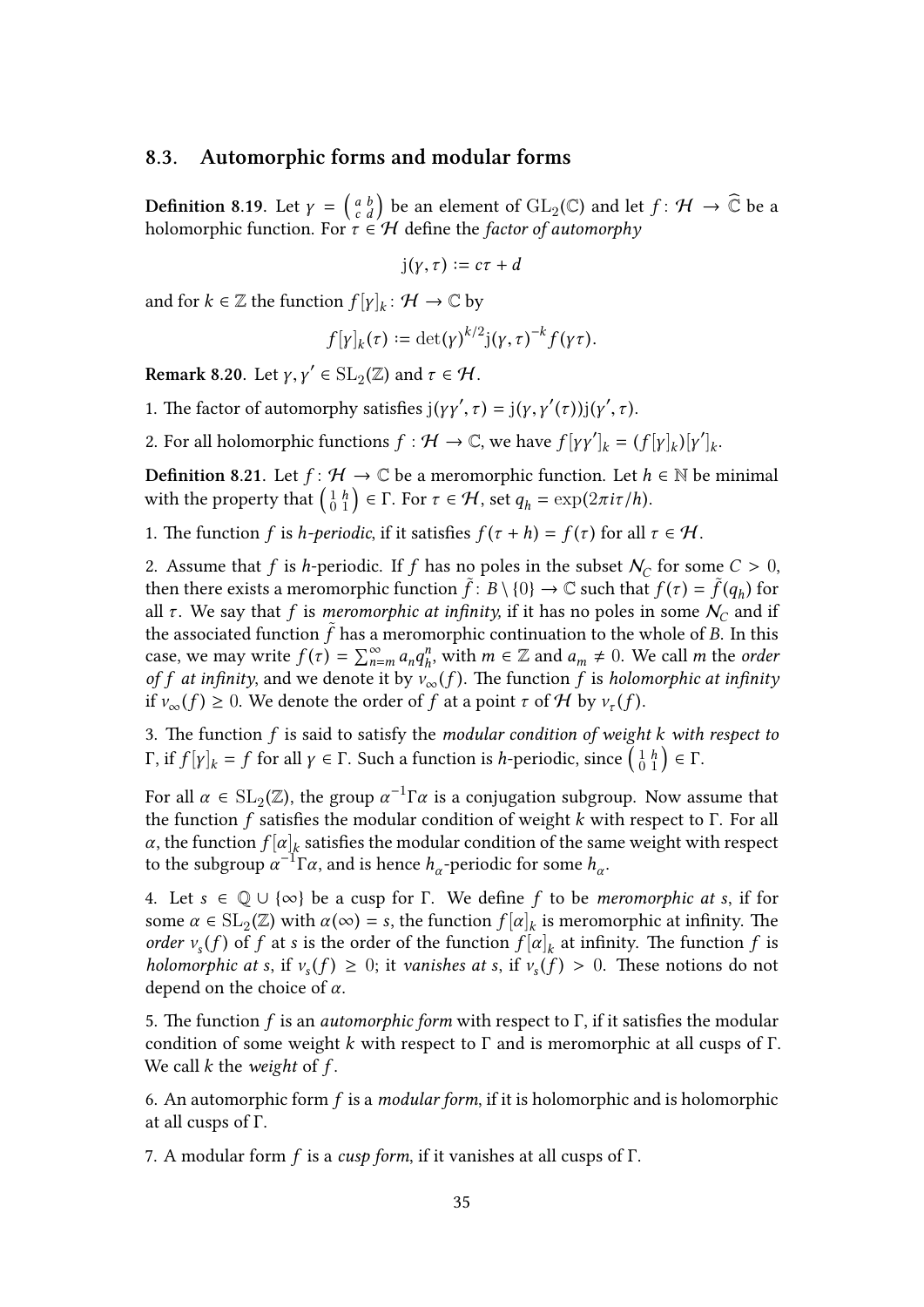We denote the space of automorphic forms of weight *k* by A*<sup>k</sup>* (Γ), the space of modular forms of weight *k* by  $\mathrm{M}_k(\Gamma)$ , and the space of cusp forms of weight *k* by  $\mathcal{S}_k(\Gamma)$ .

**Remark 8.22.** The C-algebra  $\mathrm{A}_0(\Gamma)$  of automorphic forms of weight  $0$  is isomorphic to the algebra C(*X* (Γ)) of meromorphic functions on the modular curve *X* (Γ). To see this, note that the two notions of meromorphy at a cusp are equivalent. Similarly the space  $M_0(\Gamma)$  is the space of holomorphic functions on  $X(\Gamma)$ , so  $M_0(\Gamma) \simeq \mathbb{C}$ . Accordingly,  $S_0(\Gamma) = \{0\}.$ 

**Example 8.23.** Let  $\Delta$  and  $G_4$  be the cusp form of weight 12, respectively the modular form of weight 4 of Example 2.2. The *j-invariant* is the automorphic form of weight 0 defined as  $j = 1728G_4^3$  $\frac{3}{4}$ /∆. The function ∆ has no zero on  $\mathcal{H}$ , but it is a cusp form with a nontrivial Fourier coefficient at place 1 in its expansion at infinity (see [DS06, p. 73, eq. 3.1]). Hence the a[utom](#page-5-3)orphic form *j* has only one pole, which is simple. Therefore the j-invariant may be seen as a holomorphic function  $j: X(\mathrm{SL}_2(\mathbb{Z})) \to \mathbb{C}$ ofdegree 1. It follows that the modular curve  $X(\mathrm{SL}_2(\mathbb{Z}))$  is isomorphic to the s[phere](#page-42-8)  $\mathbb{C}$ , and has hence genus 0.

**Remark 8.24.** The derivative  $j'$  of the j-invariant is a nonzero element of  $A_2(\Gamma)$ . Hence for *k* even with  $k \geq 2$ , the algebra  $A_k(\Gamma)$  contains nonzero elements. Furthermore, if  $f$  is a nonzero element of  $\mathrm{A}_k(\Gamma)$ , then division by  $f$  yields an isomorphism

$$
\mathcal{A}_k(\Gamma) \simeq \mathcal{A}_0(\Gamma) f.
$$

<span id="page-37-0"></span>Since the factor of holomorphy  $j(y, \tau)$  has no zeroes or poles at non-cusp points, the order of an automorphic form at a point  $\tau$  of  $\mathcal{H}^*$  does not depend on the  $\Gamma$ -class of  $\tau$ . Hence we may define the order of an automorphic form at points of a modular curve, while taking the local coordinates into account.

**Definition 8.25.** Let  $f$  be an automorphic form of weight  $k$ , let  $\tau \in \mathcal{H}^*$ . Let  $U_\tau$  be a neighborhood of  $\tau$  such that  $\pi(U_{\tau})$  is a chart neighborhood of the point  $\pi(\tau)$  of  $X(\Gamma)$ , as per Proposition 8.14. Write  $f|U_\tau = f_{\text{local}} \circ \rho \circ \delta$ , with  $f_{\text{local}}: \phi(U_\tau) \to V$ . The *order ν*<sub>*π*(*τ*)</sub>(*f*) of *f* at the point *π*(*τ*) is defined as the order of  $f_{local}$  at 0. The order at *π*(*τ*) does not depend on the choice of the representative *τ* .

**Remark 8.26.** We [have](#page-34-0)

$$
v_{\pi(\tau)}(f) = \begin{cases} \frac{v_{\tau}(f)}{h_{\tau}} & \text{if } \tau \in \mathcal{H}, \\ \frac{v_{\tau}(f)h_{\tau}}{p_{\alpha}} & \text{if } \tau \text{ is a cusp}, \end{cases}
$$

where in the second case  $\alpha$  is some element of  $SL_2(\mathbb{Z})$  with  $\alpha(\infty) = \tau$ , and  $p_\alpha$  is the smallest period of the function  $f[\alpha]_k$ . Following Remark 8.13, the number  $p_\alpha$  is in most cases equal to the width  $h_{\tau}$ , the exception takes place when  $k$  is odd and where in the second case  $\alpha$  is some element of  $SL_2(\mathbb{Z})$  with  $\alpha(\infty) = \tau$ , and  $p_\alpha$  is<br>the smallest period of the function  $f[\alpha]_k$ . Following Remark 8.13, the number  $p_\alpha$  is<br>in most cases equal to the width  $h_\tau$ , but  $k$  is even, then Definition 8.21 treats  $f[\alpha]_k$  as a  $2h_\tau$ -perio[dic fu](#page-34-1)nction, when  $f$  is in fact even *h<sup>τ</sup>* -periodic. For more detail, see [DS06, p. 74-75].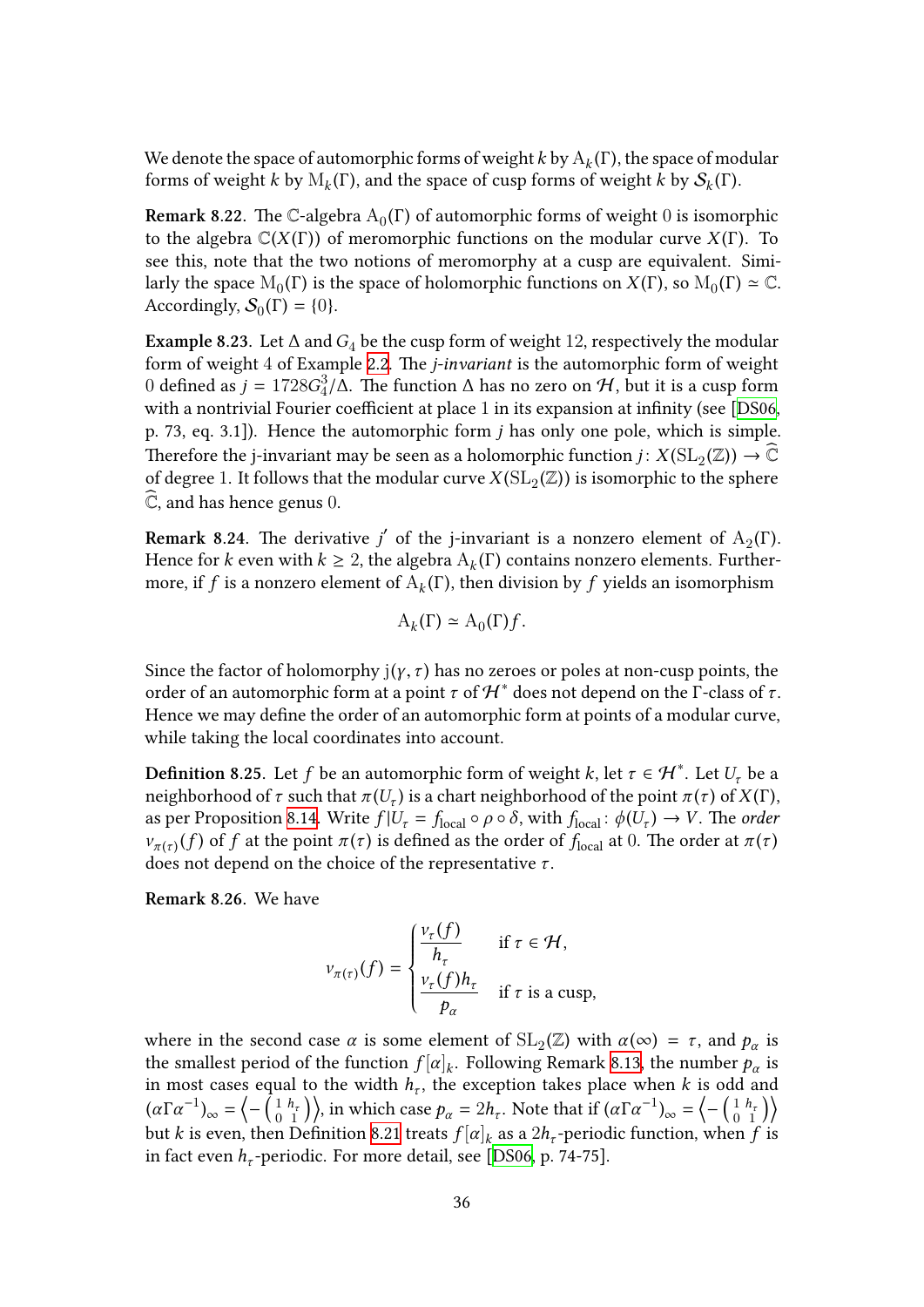#### **8.4. The dimension formula**

**Definition 8.27.** Let  $Y$  be a Riemann surface. Let  $T^*(Y)$  denote the cotangent bundle of *Y*. For *n* ∈ N, define the sheaf of *n-fold meromorphic differentials* Ω(*Y* ) ⊗*n* to be the sheaf of sections into the bundle  $T^*(Y)^{\otimes n}$ .

If *U* is the domain of some chart for some Riemann surface, then the *n*-fold meromorphic differentials are naturally identified with the meromorphic functions on *U* . In the following, we shall make implicit use of this fact.

**Definition 8.28.** Any morphism  $\phi: Y \to Y'$  of Riemann surfaces gives rise to a *pullback map*  $\phi^*$ :  $\Omega(Y')^{\otimes n} \to \Omega(Y)^{\otimes n}$ , given locally by  $f \mapsto (\phi')^n (f \circ \phi)$ .

**Examples 8.29.** The natural morphism  $\pi : \mathcal{H} \to X(\Gamma)$  gives rise to the pullback map

$$
\pi^* \colon \Omega(X(\Gamma))^{\otimes n} \to \Omega(\mathcal{H})^{\otimes n}.
$$

For  $\delta \in GL_2(\mathbb{C})$  we have  $\delta' = \det(\delta)j(\delta, \tau)^{-2}$ . Hence for  $f \in \Omega(\mathcal{H})^{\otimes n}$  and  $\alpha \in$  $\text{SL}_2(\mathbb{Z})$  we have the relation  $f[\alpha]_{2n} = \alpha^* f$ .

**Remark 8.30.** Let  $\phi: Y_1 \rightarrow Y_2$  be a morphism of Riemann surfaces with dense image. Then the pullback map  $\phi^*$ : Ω(*Y*<sub>2</sub>)<sup>⊗*n*</sup> → Ω(*Y*<sub>1</sub>)<sup>⊗*n*</sup> is injective by the Morse-Sard theorem.

<span id="page-38-0"></span>**Proposition 8.31.** *Let*  $\phi$ :  $Y_1 \rightarrow Y_2$  *be a morphism of Riemann surfaces. Let f be a meromorphic function on*  $Y_1$ *. For each chart domain V in*  $Y_2$ *, let*  $\omega_V$ : *V*  $\rightarrow$   $\mathbb{C}$  *be a holomorphic function such that*  $\phi^* \omega_V = f|_{\phi^{-1}(V)}$ . Then the collection  $\{\omega_V\}_V$  forms an *n-fold meromorphic differential on*  $Y_2$ .

*Proof.* Let *V*<sup>'</sup> and *V* be two chart domains in  $Y_2$ , let *U* be their intersection. Set  $W = \phi^{-1}(U)$ . Since the map  $\phi|_W : W \to U$  is surjective, by Remark 8.30 it suffices to show that  $(\phi|_W)^*\omega_{V'}=(\phi|_W)^*(g_{V',V}\,\omega_V)$ , where  $g_{V',V}$  is the corresponding cocycle in the cotangent bundle. But a calculation shows that  $(\phi|_W)^*(g_{V',V}\omega_V) = (\phi|_W)^*\omega_V$ , and by assumption  $(\phi|_W)^* \omega_{V'} = (\phi|_W)^* \omega_V$ . □

**Proposition 8.32.** Let  $\omega \in \Omega(X(\Gamma))^{\otimes n}$ , write  $\pi^*(\omega) = f$  for some meromorphic function  $f: H \to \widehat{\mathbb{C}}$ *. Then f is an automorphic form of weight* 2*n.* 

*Proof.* Let  $\gamma \in \Gamma$ . Then  $\gamma^* \pi^* \omega = \pi^* \omega$ , since  $\pi \gamma = \gamma$ . On the other hand, we have  $\gamma^* \pi^* \omega = (\gamma')^n (f \circ \gamma)$  by the definition of the pullback map. Hence we have  $f = f[\gamma]_{2n}$ , so that the *f* satisfies the modular condition. Furthermore, *f* is meromorphic at each cusp because  $\omega$  is.  $\square$ 

By this proposition we get a map of  $\mathbb{C}$ -vector spaces

$$
\pi^* \colon \Omega(X(\Gamma))^{\otimes n} \to A_{2n}(\Gamma).
$$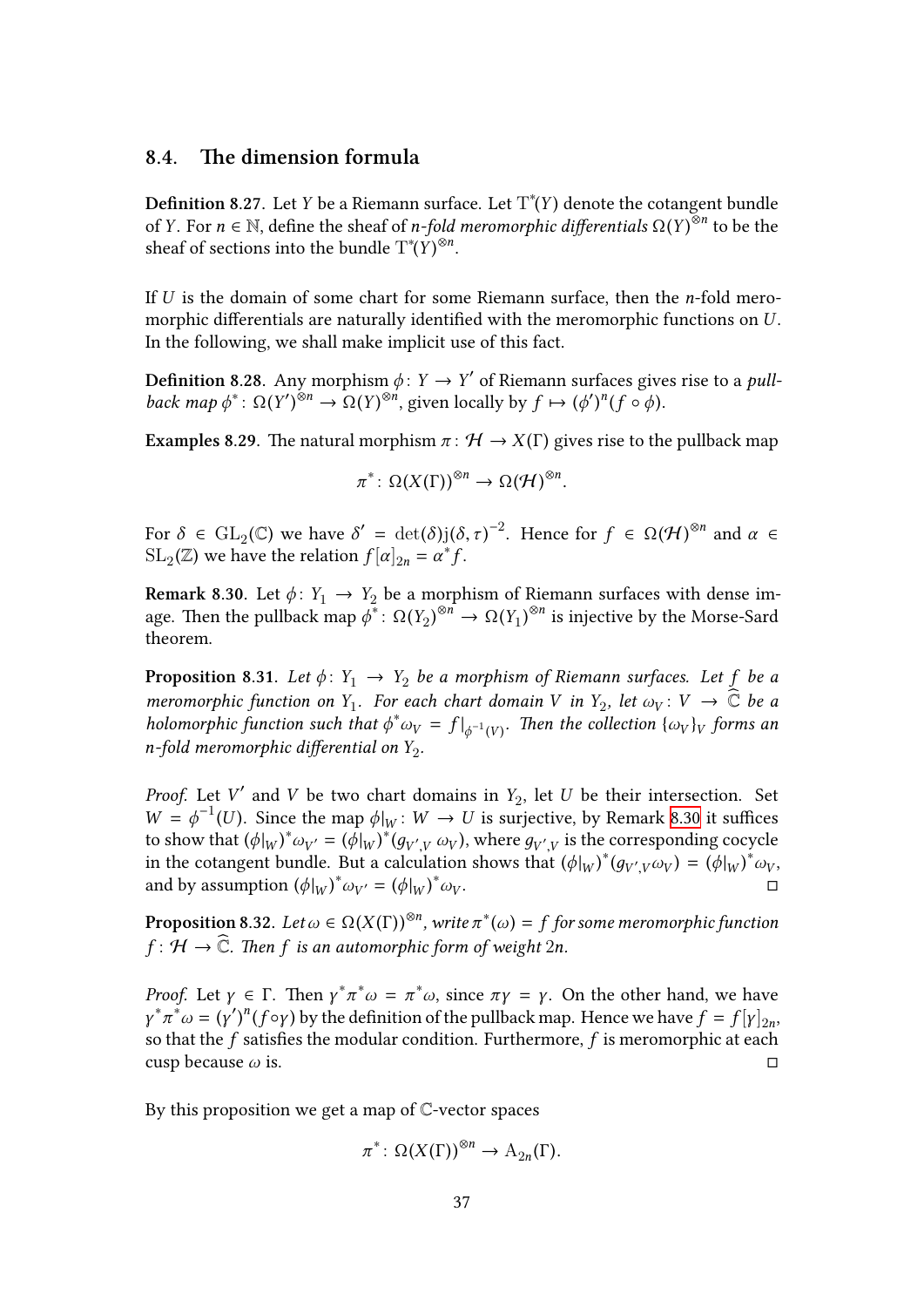**Proposition 8.33.** *The map*  $\pi^*$  *is bijective. Furthermore, if*  $\omega \in \Omega(X(\Gamma))^{\otimes n}$  *and*  $f =$  $\pi^*(\omega)$ , then the orders of  $f$  and  $\omega$  at a point  $\pi(\tau) \in X(\Gamma)$  are related by the formula

$$
v_{\pi(\tau)}(\omega) = \begin{cases} v_{\pi(\tau)}(f) - n \left(1 - \frac{1}{h}\right) & \text{if } \tau \in \mathcal{H} \text{ and } \tau \text{ has period } h, \\ v_{\pi(\tau)}(f) - n & \text{if } \tau \in \mathbb{Q} \cup \{\infty\} \end{cases}
$$

.

*Proof.* The map  $\pi^*$  is injective by Remark 8.30, since the map  $\pi$  has dense image.

For surjectivity, let *f* be an automorphic form of weight 2*n*, viewed as an element of  $\Omega(\mathcal{H})^{\check{\otimes}n}$  when convenient. Let  $\tau_0\in\mathcal{H}^*$ , and let  $U\coloneqq U_{\tau_0}$  be the corresponding open neighborhood as in 8.14, so that there is a [char](#page-38-0)t of  $X(\Gamma)$  of the form  $\psi : \pi(U) \stackrel{\sim}{\longrightarrow} V$ . For convenience, we are omitting the index  $\tau_0$ . Hence we have a diagram

$$
U \xrightarrow{\pi} \pi(U)
$$
  
\n<sup>a</sup>  $\downarrow \delta$   
\n $\delta(U) \xrightarrow{\rho} V$ ,

with  $\delta := \delta_{\tau_0}$  and  $\rho := \rho_{\tau_0}$  as in Definition 8.11. Define the *n*-fold differential  $\lambda = (\delta^{-1})^*(f|_{U \cap H})$  on  $\delta(U)$ , which we also view as a meromorphic function. We distinguish between two cases, depending on whether  $\tau_0$  is a cusp or not.

Suppose  $\tau_0$  is not a cusp and has period  $h.$  The ex[tende](#page-33-2)d isotropy group  $\pm(\delta\Gamma\delta^{-1})_0/$  { $\pm$  id } is generated by the rotation  $r_h$  represented by the matrix

$$
\begin{pmatrix} \mu_{2h} & 0 \\ 0 & \mu_{2h}^{h-1} \end{pmatrix},
$$

where  $\mu_{2h} = \exp(2\pi i/h)$ . Since the function *f* is Γ-invariant (under pullbacks), the function  $\lambda$  is  $\delta \Gamma \delta^{-1}$ -invariant. In particular, for  $z \in \delta(U)$  we have  $\lambda(r_h z)$  =  $j(r_h, z)^{2n}\lambda(z)$ , from which the relation  $(\mu_h z)^n\lambda(\mu_h z) = z^n\lambda(z)$  follows. Hence the function  $z \mapsto z^n \lambda(z)$  is invariant under the transformation  $z \mapsto \mu_h z$ , so that there is a meromorphic function  $g$  on  $\delta(U)$  such that  $g(z^h) = z^n \lambda(z)$  for all  $z$ . We have  $h v_0(g) = n + v_{\tau_0}(f)$ , hence  $v_0(g) = v_{\pi(\tau_0)}(f) + n/h$ .

We define the *n*-fold differential  $\theta$  on  $V$  by putting  $\theta(z) = g(z)/(hz)^n$ , and set  $\omega_{\pi(U)} =$ *ψ*<sup>\*</sup>*θ*. A calculation shows that *ρ*<sup>\*</sup>*θ* = *λ*, therefore we have  $\pi^* \omega_{\pi(U)} = f|_U$ .

The case where  $\tau_0$  is a cusp is treated analogously: here, *V* is the open unit ball, Now define the *n*-fold differential θ on *V* by putting  $θ(z) = g(z)/(hz)<sup>n</sup>$ , and set  $ω_{π(U)} = ψ*θ$ . A calculation shows that  $ρ*θ = λ$ , therefore we have  $π*ω_{π(U)} = f|_U$ .<br>The case where  $τ_0$  is a cusp is treated analogously: where *h* is the width of  $\tau_0$ , and the function  $\lambda$  is  $h\mathbb{Z}$ -periodic. Hence there is a meromorphic function *g* on  $V \setminus \{0\}$  such that  $g(e^{2\pi i z/h}) = \lambda(z)$  for all *z*. Since *f* is holomorphic at the cusp  $\tau_0$ , the function  $g$  has a meromorphic continuation on all of  $V$ . Its order at 0 is given by  $v_0(g) = v_{\pi(\tau_0)}(f)$ .

Define the *n*-fold differential *θ* on *V* by putting  $θ(z) = h<sup>n</sup>g(z)/(2\pi iz)<sup>n</sup>$ , and set again  $ω$ <sub>*π*(*U*) =  $ψ$ <sup>\*</sup> $θ$ , an *n*-fold differential on *π*(*U*). Another calculation shows that  $ρ$ <sup>\*</sup> $θ$ </sup> =  $λ$ ,</sub> hence  $\pi^* \omega_{\pi(U)} = f|_{U \cap \mathcal{H}}$ .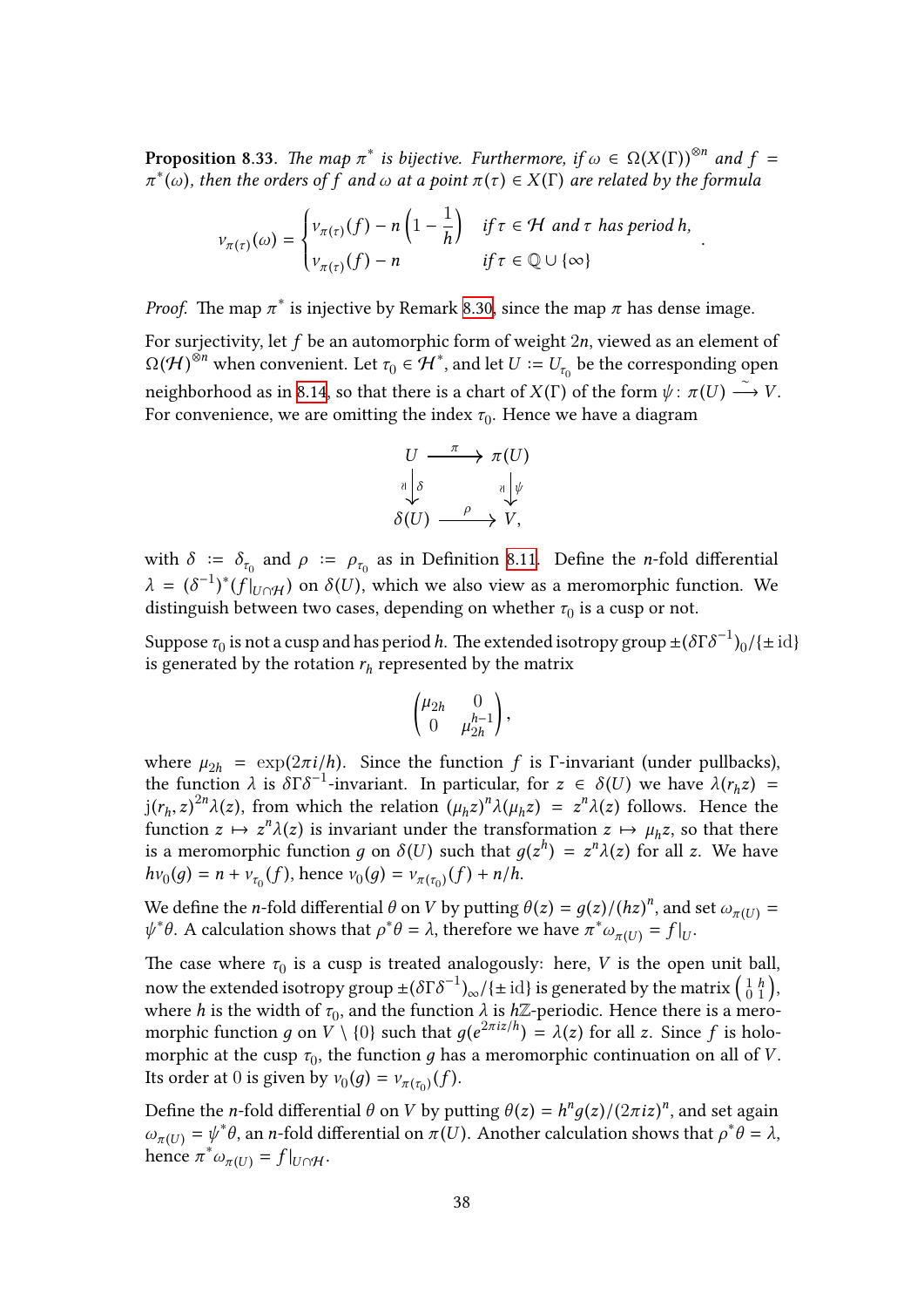Now we put everything together: by Proposition 8.31, the collection  $\{\omega_{\pi(U)}\}_{U}$  forms an *n*-fold differential on *X* (Γ), as required.

By construction, we obtain the orders of the differential as in the statement.  $\Box$ 

We now come to the Riemann–Roch theorem, stated here without proof, and its application to computing the dimension of M*<sup>k</sup>* (Γ) for *k* even. Let *X* be a compact Riemann surface. To a divisor  $D \in Div(X)$  we associate its *linear space*  $L(D)$ , a finitedimensional vector space over  $\mathbb C$  whose dimension we denote by  $\ell(D)$ , defined as

$$
L(D) = \{ f \in \mathbb{C}(X) \; ; \; \text{div}(f) + D \geq 0 \} \cup \{ 0 \}.
$$

**Theorem 8.34** (Riemann–Roch)**.** *Let X be a compact Riemann surface, д its genus. Let K be a canonical divisor on X. If*  $D \in Div^0(X)$ *, then* 

$$
\ell(D) = \deg(D) - g + 1 + \ell(K - D).
$$

**Remark 8.35.** From the Riemann–Roch theorem follow:

- 1. We have  $\ell(K) = q$  and  $deg(K) = 2q 2$ .
- 2. If  $deg(D) < 0$ , then  $\ell(D) = 0$ .
- 3. If  $deg(D) > 2q 2$ , then  $\ell(D) = deg(D) q + 1$ .

**Definition 8.36.** Let *X* be a Riemann surface, *k* an even integer.

1. Define the group  $Div_{\mathbb{Q}}(X)$  of *rational divisors* on *X* by  $Div_{\mathbb{Q}}(X) = Div(X) \otimes \mathbb{Q}$ . This group is equipped with a relation  $\leq$ , which extends the relation on  $Div(X)$ .

2. Let  $f \in A_k(\Gamma)$  be a nonzero automorphic form. The *rational divisor*  $div(f)$  of  $f$  is the rational divisor  $\text{div}(f) = \sum_{x \in X(\Gamma)} v_x(f)x$ .

3. The floor function  $\lfloor \ \rfloor : \mathrm{Div}_{\mathbb{Q}}(X) \to \mathrm{Div}(X)$  is defined by applying the floor function coefficient-wise.

<span id="page-40-0"></span>**Remark 8.37.** Any differential in Ω(*X* (Γ))⊗*<sup>n</sup>* has degree 2*n*(*д*−1). To see this, choose a nonzero element *f* of  $A_2(\Gamma)$ , and let  $\lambda \in \Omega(X(\Gamma))^{\otimes 1}$  be the preimage of *f* under *π*<sup>\*</sup>. The divisor div(*λ*) is a canonical divisor and has hence degree 2(*g* − 1) by the previous remark. The element  $λ^n$  of  $Ω(X(Γ))^{⊗^n}$  has degree  $2n(g − 1)$ . Since we may write  $\Omega(X(\Gamma))^{\otimes n} = \mathbb{C}(X(\Gamma))\lambda^n$ , it follows that all elements of  $\Omega(X(\Gamma))^{\otimes n}$  have the same degree as  $\lambda^n$ .

**Theorem 8.38.** *Let k be an even integer, set n* = *k*/2*. Let д be the genus of the modular curve*  $X(\Gamma)$ *; for*  $h \in \{2, 3\}$ *, let*  $\varepsilon_h$  *denote the number of elliptic points in*  $X(\Gamma)$  *of period h. Let ε*<sup>∞</sup> *be the number of cusps. The following formula for the dimension of the space* M*<sup>k</sup>* (Γ) *of modular forms with respect to the congruence subgroup* Γ *holds:*

<span id="page-40-1"></span>
$$
\dim(M_k(\Gamma)) = \begin{cases} (k-1)(g-1) + \left\lfloor \frac{k}{4} \right\rfloor \varepsilon_2 + \left\lfloor \frac{k}{3} \right\rfloor \varepsilon_3 + \frac{k}{2} \varepsilon_\infty & \text{if } k \ge 2 ,\\ 1 & \text{if } k = 0,\\ 0 & \text{if } k \le 0 \end{cases}.
$$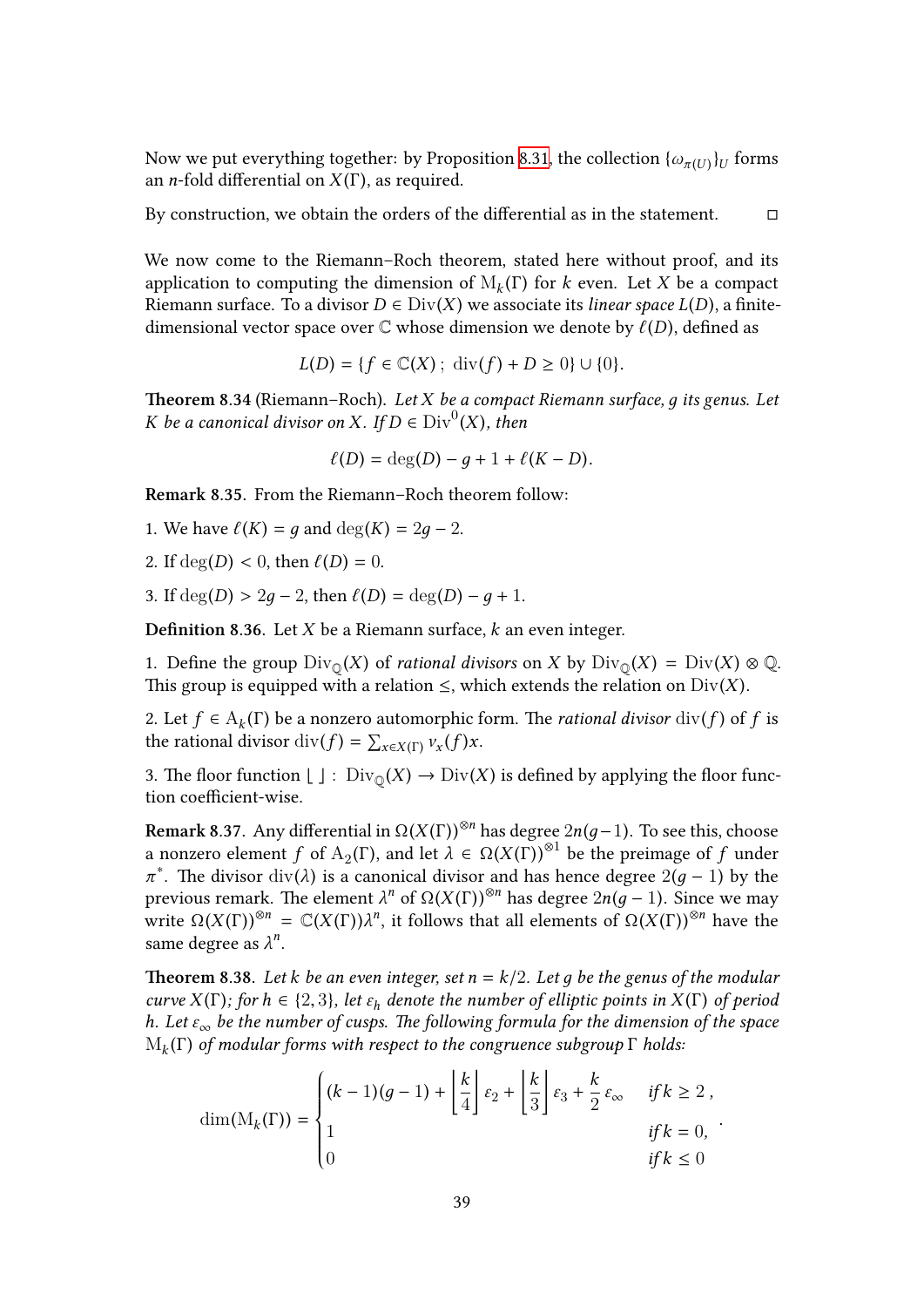*Proof.* First let  $k \le 0$ . We have  $M_0(\Gamma) \simeq \mathbb{C}$  and  $\mathcal{S}_0(\Gamma) = \{0\}$ . If  $k < 0$  and  $f \in M_k(\Gamma)$ , then  $f^{12}\Delta^{-k}$  lies in  $\mathcal{S}_0(\Gamma)$ , where  $\Delta$  is the usual weight 12 cusp form. Hence  $f = 0$ .

Now let *k* ≥ 2. By Remark 8.24, there is a nonzero element *f* of  $A_k(Γ)$ . Let  $ω ∈$  $\Omega(X(\Gamma))^{\otimes n}$  be the preimage of *f* under  $\pi^*$ . Using the isomorphism  $A_k \simeq \mathbb{C}(X(\Gamma))f$ , we obtain an isomorphism

$$
M_k(\Gamma) \simeq \{f_0 \in \mathbb{C}(X(\Gamma))\,;\,\mathrm{div}(f_0) + \mathrm{div}(f) \ge 0\} \cup \{0\}.
$$

Since  $\mathrm{div}(f_0)$  is integral, the above condition is equivalent to the condition  $\mathrm{div}(f_0)$  +  $\text{div}(f) \leq 0$ , hence there is an isomorphism  $M_k(\Gamma) \simeq L(\lfloor \text{div}(f) \rfloor)$ , and we have  $\text{div}(M(\Gamma)) = \ell(\lfloor \text{div}(f) \rfloor)$  $\dim(M_k(\Gamma)) = \ell(\lfloor \operatorname{div}(f) \rfloor).$ 

Using the formula for the orders found in Proposition 8.33, we obtain

$$
\operatorname{div}(\omega) = \lfloor \operatorname{div}(f) \rfloor - \left( \sum_{x_2} \left\lfloor \frac{k}{4} \right\rfloor x_2 + \sum_{x_3} \left\lfloor \frac{k}{3} \right\rfloor x_3 + \sum_{x_{\infty}} \frac{k}{2} x_{\infty} \right).
$$

Here the variables  $x_2, x_3$  and  $x_{\infty}$  run through the elliptic points of period 2, the elliptic points of period 3, and the cusps, respectively; all seen as points of *X* (Γ). It follows with Remark 8.37 that

$$
\deg\bigl(\lfloor \operatorname{div}(f) \rfloor\bigr)=k(g-1)+\left\lfloor \frac{k}{4} \right\rfloor \varepsilon_2 + \left\lfloor \frac{k}{3} \right\rfloor \varepsilon_3 + \frac{k}{2} \varepsilon_{\infty}.
$$

Since  $k \ge 2$ , [we](#page-40-0) have  $|k/4| \ge (k-2)/4$  and  $|k/3| \ge (k-2)/3$ . Together with Corollary 8.18, this implies

$$
\deg(\lfloor \operatorname{div}(f) \rfloor) > 2g - 2.
$$

Therefore[, by C](#page-35-0)orollary 8.35,

$$
\ell(\lfloor \mathrm{div}(f) \rfloor) = (k-1)(g-1) + \left\lfloor \frac{k}{4} \right\rfloor \varepsilon_2 + \left\lfloor \frac{k}{3} \right\rfloor \varepsilon_3 + \frac{k}{2} \varepsilon_{\infty}.
$$

□

.

**Corollary 8.39.** *Let k be an even integer. The following dimension formula holds:*

$$
\dim(\mathcal{M}_k(\mathrm{SL}_2(\mathbb{Z}))) = \begin{cases} \lfloor k/12 \rfloor & \text{if } k \ge 0 \text{ and } k \equiv 2 \pmod{12} \\ \lfloor k/12 \rfloor + 1 & \text{if } k \ge 0 \text{ and } k \not\equiv 2 \pmod{12} \\ 0 & \text{if } k < 0 \end{cases}
$$

<span id="page-41-0"></span>*Proof.* For  $k \geq 2$ , Theorem 8.38 with  $\Gamma = SL_2(\mathbb{Z})$  gives

$$
\dim(\mathrm{M}_k(\Gamma))=(1-k)+\left\lfloor\frac{k}{4}\right\rfloor+\left\lfloor\frac{k}{3}\right\rfloor+\frac{k}{2}.
$$

Now write  $k = 12q + r$  with  $0 \le r \le 11$  $0 \le r \le 11$  even, so that the formula becomes

$$
\dim(M_k(\Gamma)) = 1 + q + \lfloor r/4 \rfloor + \lfloor r/3 \rfloor - r/2,
$$

and verify that the sum of the last three terms is 0 if  $r \neq 2$  and  $-1$  else. □